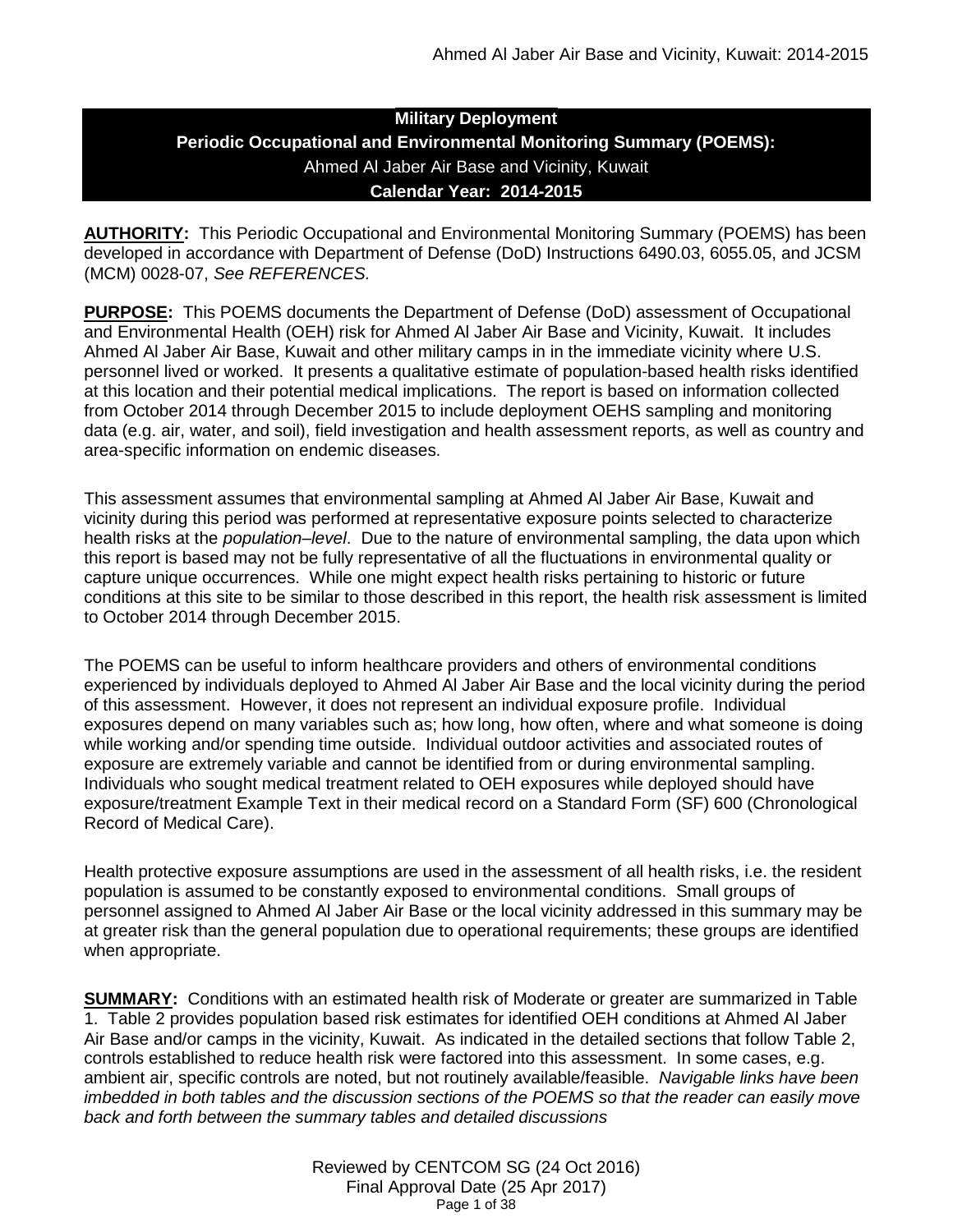#### **POEMS**

# **Table 1: Summary of Occupational and Environmental Conditions with MODERATE or Greater Health Risk**

## *Short-term health risks & medical implications:*

Exposures associated with the following environmental stressors may be associated with potential acute health effects in some personnel during deployment at Ahmed Al Jaber Air Base that includes all areas of Ahmed Al Jaber Air Base and the local vicinity, Kuwait:

Food/Waterborne Diseases: For personnel that consume non-approved local food, ice or water, there is a varying potential for food/waterborne diseases, (e.g., bacterial diarrhea, hepatitis A, typhoid fever, diarrhea-protozoal). The health effects of these diseases can temporarily incapacitate personnel (diarrhea) or result in prolonged illness (hepatitis A, typhoid fever, hepatitis E). Risks from food/waterborne diseases should be reduced with preventive medicine controls and mitigation, which includes hepatitis A and typhoid fever vaccinations and only drinking from approved water sources and eating from approved food sources in accordance with standing CENTCOM policy.

Endemic Diseases: (cutaneous/visceral leishmaniasis, sandfly fever, west nile fever, sindbis, leptospirosis, Tuberculosis (TB), meningococcal meningitis, rabies, Q fever, H5N1 fever);

Vector-Borne Endemic Diseases:(cutaneous and visceral leishmaniasis, sandfly fever, typhus-fleaborn, west nile fever, sindbis) These diseases may constitute a significant risk due to exposure to biting vectors; risk reduced to low by proper wear of the treated uniform, application of repellent to exposed skin and bed net, and efforts by Pest Management to minimize the biting vectors.

Water Contact Diseases: (leptospirosis) Activities involving extensive contact with surface water increase risk.

Respiratory Diseases: (tuberculosis, meningococcal meningitis) Personnel in close-quarter conditions could have been at risk for person-to-person spread.

Animal Contact Diseases: (rabies, Q fever, H5N1 avian influenza) Pose year-round risk. For venomous animals (vipers, scorpions) and insects, effects of venom vary with species from mild localized swelling to potential lethal effects; risks reduced by avoiding contact and proper and timely treatment.

Heat Stress: Risk can be greater for susceptible persons including those older than 45, of low fitness level, un-acclimatized, or with underlying medical conditions. Risks from heat stress may be reduced with preventive medicine controls, work-rest cycles, and mitigation.

Air Quality: Exposures may result in mild to more serious short-term health effects (e.g., eye, nose or throat and lung irritation) in some personnel while at this site. Certain subgroups of the deployed forces (e.g., those with pre-existing asthma/cardio-pulmonary conditions) are at greatest risk of developing notable health effects.

# *Long-term health risks & medical implications:*

Exposures associated with the following environmental stressors may be associated with potential chronic health effects in some personnel during deployment at Ahmed Al Jaber Air Base and the local vicinity:

Food/Waterborne Diseases: The long-term effects of foodborne/waterborne diseases are still not fully understood. New findings unfold as research is performed. Illnesses caused by bacteria also increase the risk of developing irritable bowel syndrome. Other potential long-term effects include reactive arthritis and listeria monocytogenes.

Endemic Diseases: Mucosal leishmaniasis usually becomes clinically evident within several years (sometimes as long as decades) of the original cutaneous lesions. Several studies have shown that a relatively large group of patients suffer from persistent fatigue after acute Q-fever. This illness is also known as Post Q-fever Fatigue Syndrome, of which symptoms can last for as long as 10 years.

Water Contact Diseases: (leptospirosis) In approximately 10% of cases, there can be long-term effects after leptospirosis. If the acute phase was not properly diagnosed, the long-term effects may not become apparent until later medical treatment. These effects may be due to leptospirosis persisting in protected regions of the body (i.e., the eyes and brain).

Respiratory Diseases: When Tuberculosis goes unnoticed and it is left untreated for a long duration, it might lead to

Reviewed by CENTCOM SG (24 Oct 2016) Final Approval Date (25 Apr 2017) Page 2 of 38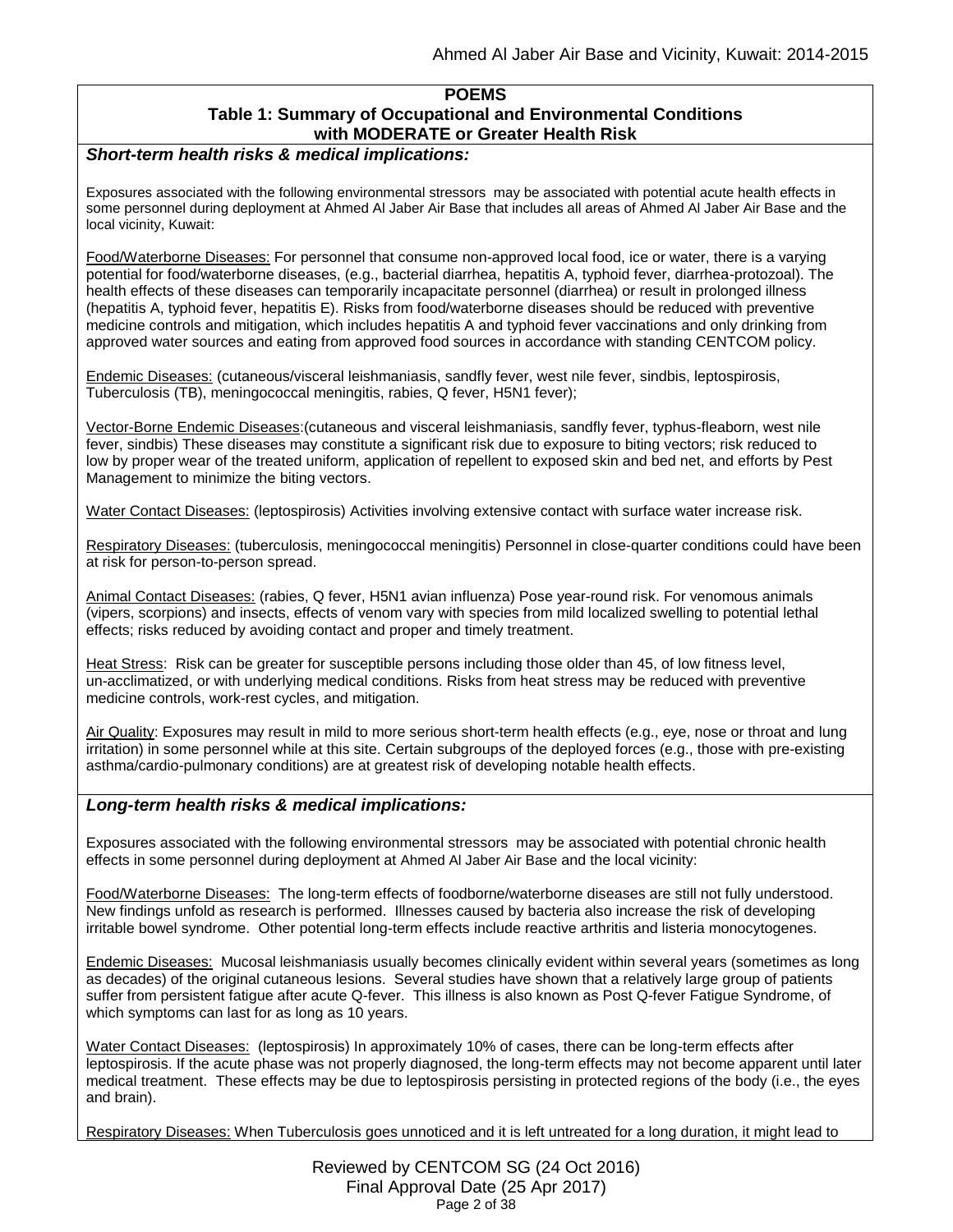permanent damage of the lungs and respiratory tracts.

Heat Stress: NIOSH reports that certain heart, kidney, and liver damage are thought by some researchers to be linked to long-term heat exposure. However, the evidence supporting these associations is not conclusive. Heat exposure has been associated with temporary infertility in both women and men, with the effects being more pronounced in men. Sperm density, motility, and the percentage of normally shaped sperm can decrease significantly when the temperature of the groin is increased above a normal temperature.

Air Quality: For particulate matter (PM), control measures have limited efficacy. Thus the residual risk may be similar or identical to unmitigated risk. Although most effects from exposure to particulate matter should have diminished postdeployment, providers should be prepared to consider the relationship between deployment exposures and current complaints. Some individuals may have sought treatment for acute respiratory irritation during their time at AJAB. Personnel who reported with symptoms or required treatment while at this site should have exposure/treatment noted in medical record (e.g., electronic medical record and/or on a Standard Form (SF) 600 (Chronological Record of Medical Care).

| Table 2: Population-Based Health Risk Estimates - Ahmed Al Jaber Air Base and Vicinity - Kuwait <sup>1,2</sup> |                                                                                                                                                                                                                                                                                                                                                                                                                                                                                                                                                                                                                              |                                                                                                                                                                                              |                                                                                                                                                                                  |
|----------------------------------------------------------------------------------------------------------------|------------------------------------------------------------------------------------------------------------------------------------------------------------------------------------------------------------------------------------------------------------------------------------------------------------------------------------------------------------------------------------------------------------------------------------------------------------------------------------------------------------------------------------------------------------------------------------------------------------------------------|----------------------------------------------------------------------------------------------------------------------------------------------------------------------------------------------|----------------------------------------------------------------------------------------------------------------------------------------------------------------------------------|
| <b>Source of Identified</b><br>Health Risk <sup>3</sup>                                                        | <b>Unmitigated Health Risk</b><br>Estimate <sup>4</sup>                                                                                                                                                                                                                                                                                                                                                                                                                                                                                                                                                                      | <b>Control Measures</b><br>Implemented <sup>5</sup>                                                                                                                                          | <b>Residual Health Risk</b><br>Estimate <sup>4</sup>                                                                                                                             |
| Air                                                                                                            |                                                                                                                                                                                                                                                                                                                                                                                                                                                                                                                                                                                                                              |                                                                                                                                                                                              |                                                                                                                                                                                  |
| <b>Particulate matter less</b><br>than 10 microns in<br>diameter (PM <sub>10</sub> )<br>(see paragraph 2.3)    | Short-term: Low to High; due to<br>variability in data.                                                                                                                                                                                                                                                                                                                                                                                                                                                                                                                                                                      | Most personnel live and work<br>in air conditioned buildings or<br>tents.                                                                                                                    | Low to High due to<br>variability in data.                                                                                                                                       |
|                                                                                                                | Long-term: Health guidelines<br>not defined                                                                                                                                                                                                                                                                                                                                                                                                                                                                                                                                                                                  | For those not working in air<br>condition spaces, minimize<br>time outdoors, and keep<br>doors or tent flaps closed.<br>Use of water for dust control<br>on unpaved roads and work<br>areas. | Long-term: Health<br>guidelines not defined                                                                                                                                      |
| <b>Particulate matter less</b><br>than 2.5 microns in<br>diameter $(PM2.5)$<br>$(see$ paragraph $2.4$ )        | Short-term: Based on the<br>samples and associated<br>exposure information assessed<br>during 2015, the tactical risk<br>estimate for PM <sub>2.5</sub> on both typical<br>and peak exposure days during<br>the sampled timeframe is low.<br>The majority of the time no acute<br>health effects such as eye, nose,<br>or throat irritation from exposure<br>was anticipated to have occurred.<br>Mild acute (short-term) health<br>effects were possible for those<br>individuals who spent much of<br>their time outdoors. Existing<br>medical conditions (e.g., asthma<br>or respiratory diseases) may be<br>exacerbated. | Limit strenuous physical<br>activities when air quality is<br>poor, minimize time<br>outdoors, and keep doors,<br>windows and tent flaps<br>closed.                                          | Short-term: Low<br>(For particulate matter (PM),<br>control measures have<br>limited efficacy. Thus the<br>residual risk may be similar<br>or identical to unmitigated<br>risk). |
|                                                                                                                | Long-term: Based on the<br>samples and associated<br>exposure information assessed<br>2015, the tactical risk estimate for<br>PM2.5 on both typical and peak                                                                                                                                                                                                                                                                                                                                                                                                                                                                 |                                                                                                                                                                                              | Long-term: Moderate<br>(For particulate matter (PM),<br>control measures have<br>limited efficacy. Thus the                                                                      |

#### Reviewed by CENTCOM SG (24 Oct 2016) Final Approval Date (25 Apr 2017) Page 3 of 38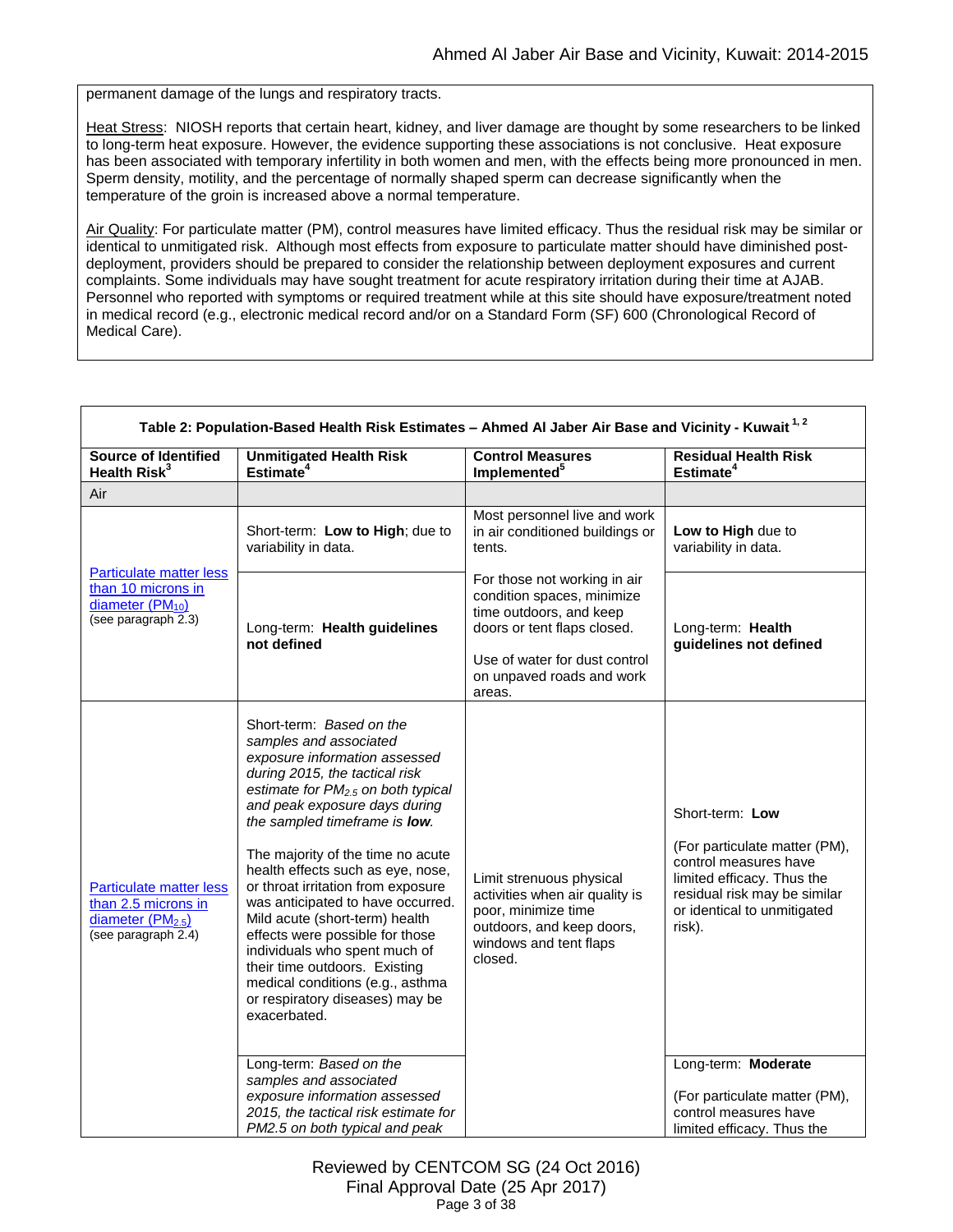| Table 2: Population-Based Health Risk Estimates - Ahmed Al Jaber Air Base and Vicinity - Kuwait <sup>1,2</sup> |                                                                                                                                                                                                                                                                                                                                                                                                                                                                                                                                                                                                                                                                                                                                                                       |                                                     |                                                                                                                                                                                                                                                                         |  |
|----------------------------------------------------------------------------------------------------------------|-----------------------------------------------------------------------------------------------------------------------------------------------------------------------------------------------------------------------------------------------------------------------------------------------------------------------------------------------------------------------------------------------------------------------------------------------------------------------------------------------------------------------------------------------------------------------------------------------------------------------------------------------------------------------------------------------------------------------------------------------------------------------|-----------------------------------------------------|-------------------------------------------------------------------------------------------------------------------------------------------------------------------------------------------------------------------------------------------------------------------------|--|
| <b>Source of Identified</b><br>Health Risk <sup>3</sup>                                                        | <b>Unmitigated Health Risk</b><br>Estimate <sup>4</sup>                                                                                                                                                                                                                                                                                                                                                                                                                                                                                                                                                                                                                                                                                                               | <b>Control Measures</b><br>Implemented <sup>5</sup> | <b>Residual Health Risk</b><br>Estimate <sup>4</sup>                                                                                                                                                                                                                    |  |
|                                                                                                                | exposure days during the<br>sampled timeframe is moderate.                                                                                                                                                                                                                                                                                                                                                                                                                                                                                                                                                                                                                                                                                                            |                                                     | residual risk may be similar<br>or identical to unmitigated                                                                                                                                                                                                             |  |
|                                                                                                                | Future sampling will be<br>conducted in order to determine<br>seasonal and longer term risks.<br>During periods of <b>low</b> risk, when<br>no anticipated chronic health<br>effects from PM <sub>2.5</sub> were<br>anticipated to have occurred.<br>Future sampling will also aid in<br>determining when there exists<br>moderate risk level, a small<br>percentage of individuals may<br>have been at increased risk of<br>developing chronic health<br>conditions. These conditions<br>include reduced lung function,<br>chronic bronchitis, chronic<br>obstructive pulmonary disease<br>(COPD), asthma, and other<br>cardiopulmonary diseases. Those<br>with a history of asthma or pre-<br>existing cardiopulmonary disease<br>have a higher risk for developing |                                                     | risk.                                                                                                                                                                                                                                                                   |  |
| <b>Airborne Metals</b><br>(see paragraph 2.5)                                                                  | these chronic conditions.<br>Short-Term: Based on the<br>samples and associated<br>exposure information assessed<br>during 2015, no metals were<br>identified as acute hazards.<br>Long-term: Based on the<br>samples and associated<br>exposure information assessed<br>during 2015, No metals were<br>identified as acute hazards.                                                                                                                                                                                                                                                                                                                                                                                                                                  |                                                     | For metals associated with<br>ambient dust, control<br>measures have limited<br>efficacy. Thus the residual<br>risk may be similar or<br>identical to unmitigated risk.<br>Short-Term: Low<br>Long-term: Low                                                            |  |
| <b>Volatile Organic</b><br>Compounds (VOC)<br>(see paragraph 2.6)                                              | Short-term: Not evaluated;<br>Insufficient data exist upon which<br>to base a risk assessment                                                                                                                                                                                                                                                                                                                                                                                                                                                                                                                                                                                                                                                                         | Fuel spills cleaned up quickly<br>if they occur.    | Based on efficacy of control<br>measure implement<br>regarding the specific source<br>Short-term: Not evaluated;<br>Insufficient data exist upon<br>which to base a health risk<br>assessment.                                                                          |  |
|                                                                                                                | Long-term: Not evaluated;<br>Insufficient data exist upon which<br>to base a health risk assessment.                                                                                                                                                                                                                                                                                                                                                                                                                                                                                                                                                                                                                                                                  |                                                     | Long-term: Not evaluated;<br>Insufficient data exist upon<br>which to base a health risk<br>assessment.                                                                                                                                                                 |  |
| Soil                                                                                                           |                                                                                                                                                                                                                                                                                                                                                                                                                                                                                                                                                                                                                                                                                                                                                                       |                                                     |                                                                                                                                                                                                                                                                         |  |
| Soil<br>(see paragraph 3)                                                                                      | Short-Term: None evaluated:<br>Currently, Soil sampling data not<br>evaluated/assessed during 2015<br>for Short Term (acute) Health<br>Risks. No incidents or accidents<br>occurred requiring the need for or<br>desire for investigative effort.<br>Exposure to soil contaminants at<br>levels which cause human health                                                                                                                                                                                                                                                                                                                                                                                                                                              | Fuel spills cleaned up quickly<br>if they occur.    | Short-Term: Soil<br>contamination at AI Jaber<br>presents a low human health<br>risk. Soil contamination in<br>some areas of Kuwait<br>(primarily in oil production<br>areas, industrial areas, and<br>at landfills and wastewater<br>sites) is significant, but likely |  |

Г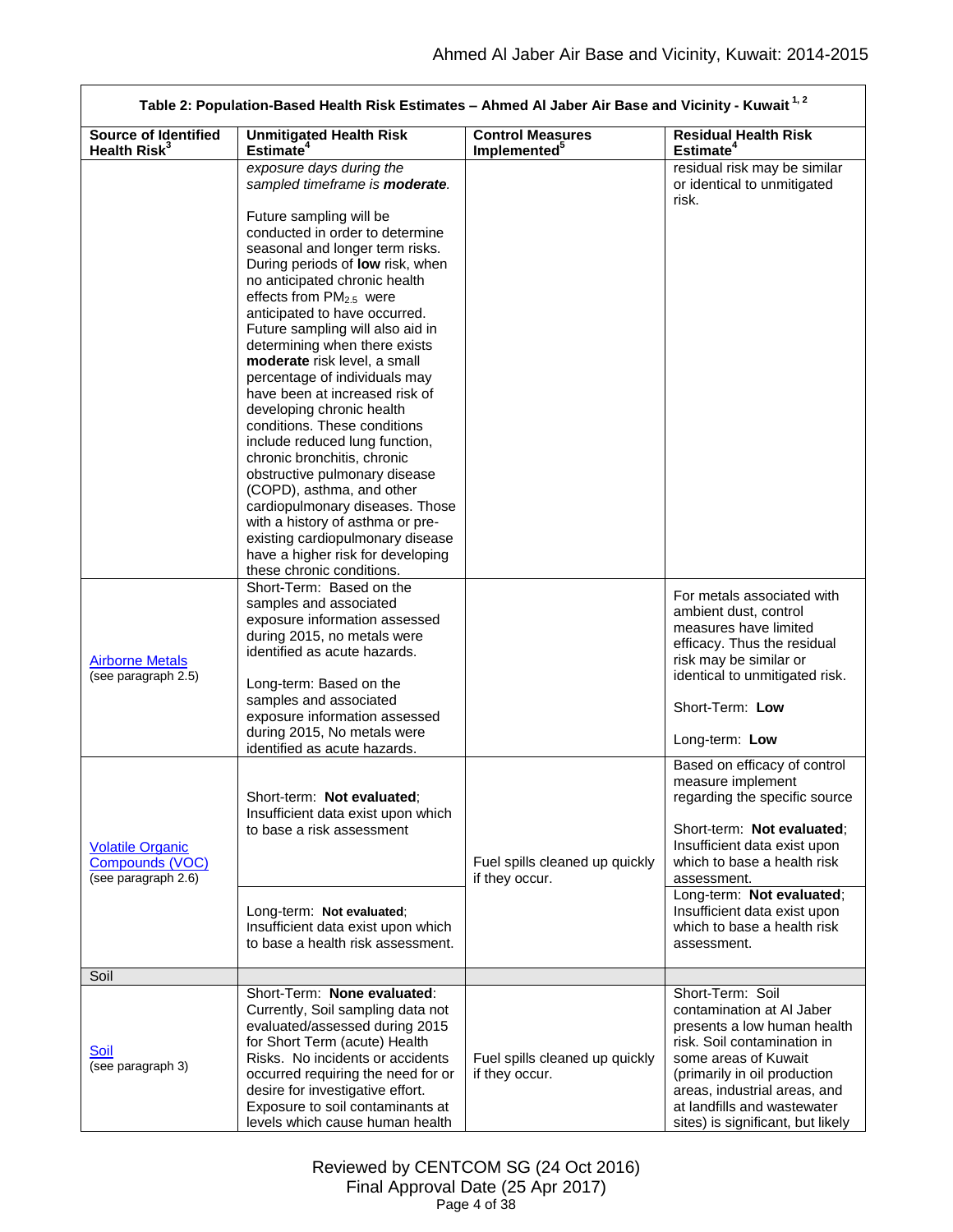٦

| Table 2: Population-Based Health Risk Estimates - Ahmed Al Jaber Air Base and Vicinity - Kuwait <sup>1,2</sup> |                                                                                                                                                                                                                                                                                                                                                                                 |                                                                                                                                                                                                                               |                                                                                                                                                                                                                                                                                                                                                                      |  |
|----------------------------------------------------------------------------------------------------------------|---------------------------------------------------------------------------------------------------------------------------------------------------------------------------------------------------------------------------------------------------------------------------------------------------------------------------------------------------------------------------------|-------------------------------------------------------------------------------------------------------------------------------------------------------------------------------------------------------------------------------|----------------------------------------------------------------------------------------------------------------------------------------------------------------------------------------------------------------------------------------------------------------------------------------------------------------------------------------------------------------------|--|
| <b>Source of Identified</b><br>Health Risk <sup>3</sup>                                                        | <b>Unmitigated Health Risk</b><br>Estimate <sup>4</sup>                                                                                                                                                                                                                                                                                                                         | <b>Control Measures</b><br>Implemented <sup>5</sup>                                                                                                                                                                           | <b>Residual Health Risk</b><br>Estimate <sup>4</sup>                                                                                                                                                                                                                                                                                                                 |  |
|                                                                                                                | effects is not expected. Even in<br>such cases, short-term<br>exposures are likely to result in<br>only minor adverse health effects.<br>Long-term: None identified;<br>(Only sparse and insufficient data<br>is available.) No incidents or<br>accidents occurred requiring the<br>need for or desire for<br>investigative effort during 2015.                                 |                                                                                                                                                                                                                               | localized at these sites.<br>Deployed personnel involved<br>in or near soil disturbance<br>activities at contaminated<br>locations could receive short-<br>term exposures by inhaling<br>or ingesting windblown dust<br>or vapors.<br>Long-term: None identified;<br>(Only sparse and insufficient<br>data exist upon which to<br>base a health risk<br>assessment.) |  |
| Water                                                                                                          |                                                                                                                                                                                                                                                                                                                                                                                 |                                                                                                                                                                                                                               |                                                                                                                                                                                                                                                                                                                                                                      |  |
| <b>Consumed Water</b>                                                                                          | Short-term: Low<br>U.S. Army Veterinarian Service<br>approved bottled water and<br>packaged water from the<br><b>Expeditionary Water Packaging</b><br>System was provided for                                                                                                                                                                                                   | U.S. Army Veterinary Service<br>approved bottled water and<br>Preventive Medicine/ Army<br>Veterinary approved<br>packaged water were<br>supplied and consumed.<br>Active and ongoing drinking<br>water surveillance program. | No analyte was detected<br>above the 14 day 15L/day<br>negligible drinking water<br>military exposure guidelines.<br>Short-term:<br>Low                                                                                                                                                                                                                              |  |
| (Water Used for                                                                                                | drinking.<br>Long-term: Low                                                                                                                                                                                                                                                                                                                                                     |                                                                                                                                                                                                                               |                                                                                                                                                                                                                                                                                                                                                                      |  |
| Drinking)<br>(see paragraph 4.2)                                                                               | U.S. Army Veterinarian Service<br>approved bottled water and<br>packaged water from the<br><b>Expeditionary Water Packaging</b><br>System were provided for<br>drinking.                                                                                                                                                                                                        |                                                                                                                                                                                                                               | Long-term:<br>Low                                                                                                                                                                                                                                                                                                                                                    |  |
| Water used for other<br>purposes (non-<br>drinking)<br>(see paragraph 4.3)                                     | Short-term health risk: Low In<br>2015 no hazards were identified<br>in the nondrinking water samples<br>because detected chemical<br>concentrations did not exceed<br>military exposure guidelines<br>USAPHC Technical Guide 230,<br>2013.                                                                                                                                     | Water surveillance programs<br>which routinely monitor for<br>disinfectant residual and<br>bacteriological contamination                                                                                                      | Short-term:<br>Low                                                                                                                                                                                                                                                                                                                                                   |  |
|                                                                                                                | Long-term health risk: Low<br>Detected chemicals met long-<br>term potability standards (LTPS)<br>during field testing with one<br>exception of a single sample.<br>Di(2-ethylhexyl)phthalate did not<br>meet the Department of the Army<br>Technical Bulletin, Medical 577<br>military long-term potability<br>standards this was due to a<br>single sample taken 23 Jun 2015. |                                                                                                                                                                                                                               | Long-term:<br>Low                                                                                                                                                                                                                                                                                                                                                    |  |
| <b>Military Unique</b>                                                                                         |                                                                                                                                                                                                                                                                                                                                                                                 |                                                                                                                                                                                                                               |                                                                                                                                                                                                                                                                                                                                                                      |  |
| Chemical Biological,<br>Radiological Nuclear<br>(CBRN) Weapons<br>(see paragraph 5.1)                          | Short-term: None identified;                                                                                                                                                                                                                                                                                                                                                    | None                                                                                                                                                                                                                          | Short-term: None<br>identified; (Insufficient data<br>exist upon which to base a<br>health risk assessment.)                                                                                                                                                                                                                                                         |  |
|                                                                                                                | Long-term: None identified;                                                                                                                                                                                                                                                                                                                                                     |                                                                                                                                                                                                                               | Long-term: None identified;<br>(Insufficient data exist upon<br>which to base a health risk<br>assessment.)                                                                                                                                                                                                                                                          |  |

ı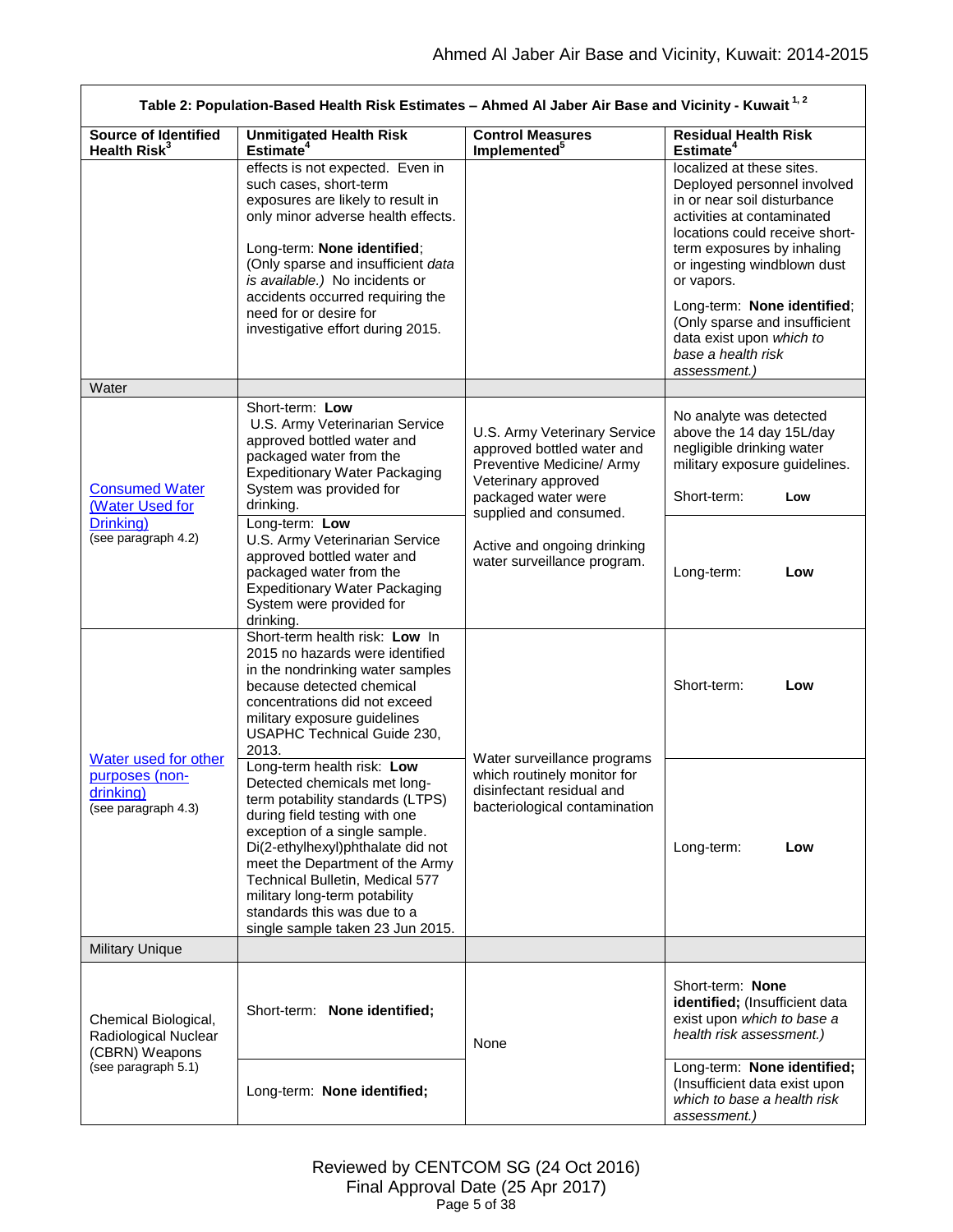| Table 2: Population-Based Health Risk Estimates - Ahmed Al Jaber Air Base and Vicinity - Kuwait <sup>1,2</sup>       |                                                                                                                                                                                                                                                                                                                                                                                                                                                                                                                                                                                                                                                                                                                                                                                                                  |                                                                                                                                                                                                                                                                                    |                                                                                                                                                                                                                                                                                                                                                                                                                                                                                                                                                                 |
|----------------------------------------------------------------------------------------------------------------------|------------------------------------------------------------------------------------------------------------------------------------------------------------------------------------------------------------------------------------------------------------------------------------------------------------------------------------------------------------------------------------------------------------------------------------------------------------------------------------------------------------------------------------------------------------------------------------------------------------------------------------------------------------------------------------------------------------------------------------------------------------------------------------------------------------------|------------------------------------------------------------------------------------------------------------------------------------------------------------------------------------------------------------------------------------------------------------------------------------|-----------------------------------------------------------------------------------------------------------------------------------------------------------------------------------------------------------------------------------------------------------------------------------------------------------------------------------------------------------------------------------------------------------------------------------------------------------------------------------------------------------------------------------------------------------------|
| <b>Source of Identified</b><br>Health Risk <sup>3</sup>                                                              | <b>Unmitigated Health Risk</b><br>Estimate <sup>4</sup>                                                                                                                                                                                                                                                                                                                                                                                                                                                                                                                                                                                                                                                                                                                                                          | <b>Control Measures</b><br>Implemented <sup>5</sup>                                                                                                                                                                                                                                | <b>Residual Health Risk</b><br>Estimate <sup>4</sup>                                                                                                                                                                                                                                                                                                                                                                                                                                                                                                            |
| Depleted Uranium<br>(DU)<br>(see paragraph 5.2)                                                                      | Short-term: Low based on data.<br>Depleted Uranium munitions exist<br>on this installation as<br>unexpended rounds and are<br>stored within the munitions<br>storage area.<br>Long-term: Low based on data.                                                                                                                                                                                                                                                                                                                                                                                                                                                                                                                                                                                                      | Time, Distance, and<br>Shielding.                                                                                                                                                                                                                                                  | Short-term: Low based on<br>data                                                                                                                                                                                                                                                                                                                                                                                                                                                                                                                                |
|                                                                                                                      | Depleted Uranium munitions exist<br>on this installation as expended<br>rounds in the soil.                                                                                                                                                                                                                                                                                                                                                                                                                                                                                                                                                                                                                                                                                                                      |                                                                                                                                                                                                                                                                                    | Long-term: Low based on<br>data                                                                                                                                                                                                                                                                                                                                                                                                                                                                                                                                 |
| Ionizing Radiation<br>(see paragraph 5.3)                                                                            | Short-term: Low                                                                                                                                                                                                                                                                                                                                                                                                                                                                                                                                                                                                                                                                                                                                                                                                  | Administrative controls and<br>ALARA training where<br>specifically advised in the                                                                                                                                                                                                 | Short-term: Low based on<br>data                                                                                                                                                                                                                                                                                                                                                                                                                                                                                                                                |
|                                                                                                                      | Long-term: Low                                                                                                                                                                                                                                                                                                                                                                                                                                                                                                                                                                                                                                                                                                                                                                                                   | occupational shop site<br>assessments.                                                                                                                                                                                                                                             | Long-term: Low based on<br>data                                                                                                                                                                                                                                                                                                                                                                                                                                                                                                                                 |
| Non-ionizing<br>Radiation                                                                                            | Short-term: None identified                                                                                                                                                                                                                                                                                                                                                                                                                                                                                                                                                                                                                                                                                                                                                                                      | None                                                                                                                                                                                                                                                                               | Short-term: None identified                                                                                                                                                                                                                                                                                                                                                                                                                                                                                                                                     |
| (see paragraph 5.4)                                                                                                  | Long-term: None identified                                                                                                                                                                                                                                                                                                                                                                                                                                                                                                                                                                                                                                                                                                                                                                                       |                                                                                                                                                                                                                                                                                    | Long-term: None identified                                                                                                                                                                                                                                                                                                                                                                                                                                                                                                                                      |
| <b>Endemic Disease</b>                                                                                               |                                                                                                                                                                                                                                                                                                                                                                                                                                                                                                                                                                                                                                                                                                                                                                                                                  |                                                                                                                                                                                                                                                                                    |                                                                                                                                                                                                                                                                                                                                                                                                                                                                                                                                                                 |
| Gastrointestinal<br>(same as Food<br>borne/Waterborne<br>(e.g., diarrhea-<br>bacteriological)<br>(see paragraph 6.2) | Short-term: High. Risk is high<br>for bacterial diarrhea in the<br>absence of control measures.<br>Outbreaks of Noro Virus (viral<br>gastroenteritis have occurred.<br>These outbreaks have been<br>resolved by implementing hand<br>wash stations at the dining facility<br>and mandatory hand washing<br>prior to eating meals and after<br>using the restroom for all base<br>personnel.<br>If ingesting <i>unapproved</i> local<br>food/water, the health effects can<br>temporarily incapacitate<br>personnel (bacterial or viral<br>diarrhea) or result in prolonged<br>illness (hepatitis A, typhoid fever,<br>brucellosis, hepatitis E). Viral<br>gastroenteritis can present due to<br>a high rate of personnel turnover<br>and shared dining, berthing,<br>bathroom facilities, and working<br>spaces. | <b>Standard Preventive</b><br>Medicine measures: Hand<br>washing, facility sanitation,<br>immunizations (hepatitis A<br>and typhoid fever), the<br>consumption of food and<br>water from approved<br>sources, and habitability<br>inspections to ensure<br>cleanliness/sanitation. | Based on efficacy of control<br>measure as evidenced by<br>lack of disease(s) reported in<br>various medical surveillance<br>data bases e.g., TMDS,<br>MERS, DRSi.<br>Short-term: Appropriately as<br>Low Based on disease<br>incident reporting from<br>Kuwait, bacterial and<br>protozoal gastrointestinal<br>diseases, cholera,<br>brucellosis, and hepatitis E<br>infections present a low risk.<br>Noro Virus and other<br>potential risk have been<br>mitigated effectively through<br>implementation of adequate<br>sanitation and hygiene<br>practices. |
|                                                                                                                      | Long-term: Low. The majority of<br>gastrointestinal diseases do not<br>cause prolonged illness.                                                                                                                                                                                                                                                                                                                                                                                                                                                                                                                                                                                                                                                                                                                  |                                                                                                                                                                                                                                                                                    | Long-term: Low                                                                                                                                                                                                                                                                                                                                                                                                                                                                                                                                                  |
| <b>Arthropod Vector</b><br><b>Borne</b><br>(see paragraph 6.3)                                                       | Short-term: Competent vectors<br>and reservoirs for disease are<br>present. Risk is <b>moderate</b> for<br>cutaneous leishmaniasis and <b>low</b><br>for sandfly fever, West Nile fever,<br>visceral leishmaniasis, and<br>Sindbis.                                                                                                                                                                                                                                                                                                                                                                                                                                                                                                                                                                              | <b>Standard Preventive</b><br>Medicine measures: proper<br>wearing of insecticide-treated<br>uniforms and the application<br>of insect repellent to the skin,<br>chemoprophylaxis in<br>accordance with COCOM                                                                      | Based on efficacy of control<br>measure as evidenced by<br>lack of disease(s) reported in<br>various medical surveillance<br>data bases e.g., TMDS,<br>MERS, DRSi.                                                                                                                                                                                                                                                                                                                                                                                              |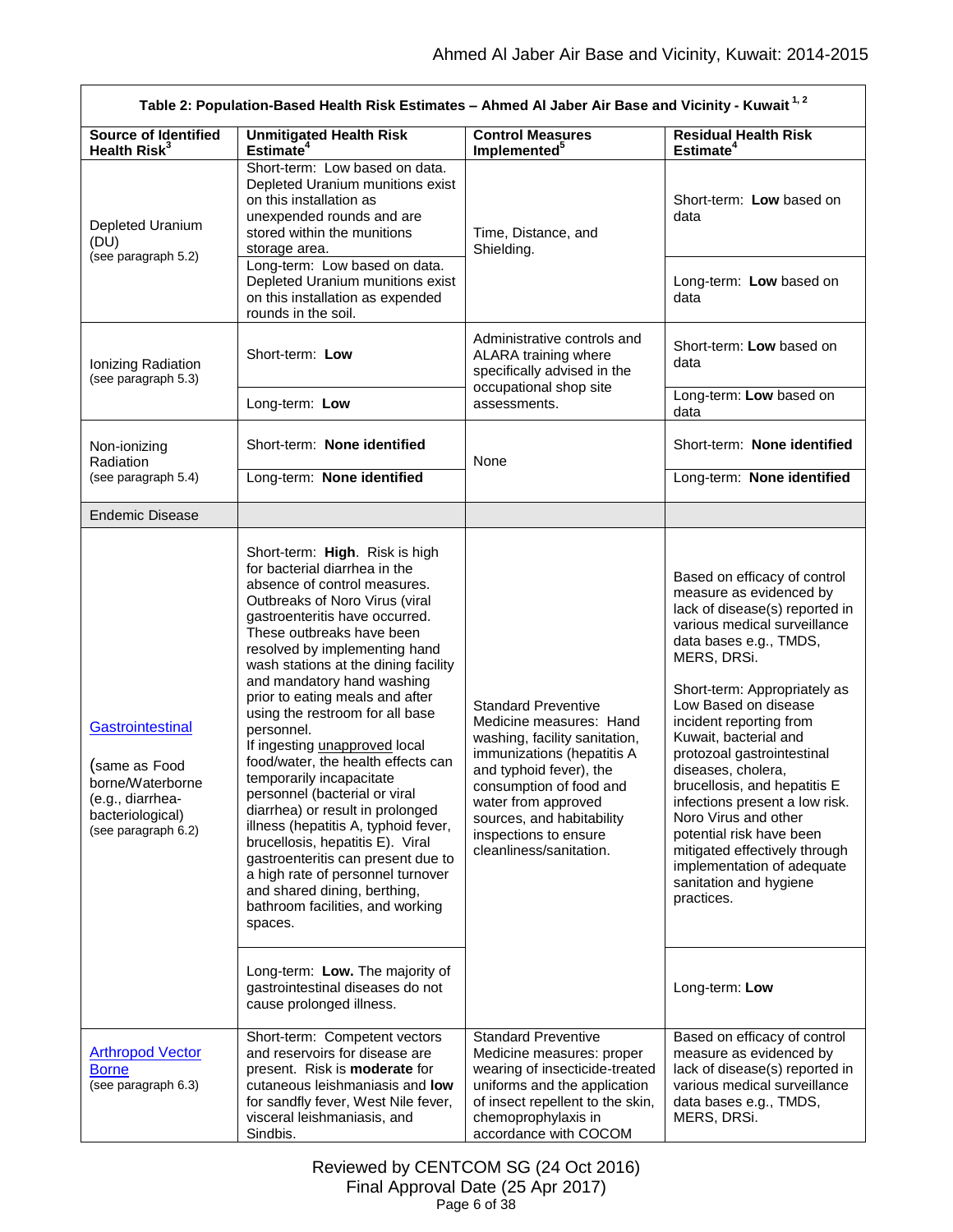| Table 2: Population-Based Health Risk Estimates - Ahmed Al Jaber Air Base and Vicinity - Kuwait <sup>1,2</sup> |                                                                                                                                                                                                                                                                                                                                                                                                                                            |                                                                                                                                                                                                                                                                                                                                                      |                                                                                                                                                                                                                                                                                                                                                     |
|----------------------------------------------------------------------------------------------------------------|--------------------------------------------------------------------------------------------------------------------------------------------------------------------------------------------------------------------------------------------------------------------------------------------------------------------------------------------------------------------------------------------------------------------------------------------|------------------------------------------------------------------------------------------------------------------------------------------------------------------------------------------------------------------------------------------------------------------------------------------------------------------------------------------------------|-----------------------------------------------------------------------------------------------------------------------------------------------------------------------------------------------------------------------------------------------------------------------------------------------------------------------------------------------------|
| <b>Source of Identified</b><br>Health Risk <sup>3</sup>                                                        | <b>Unmitigated Health Risk</b><br>Estimate <sup>4</sup>                                                                                                                                                                                                                                                                                                                                                                                    | <b>Control Measures</b><br>Implemented <sup>5</sup>                                                                                                                                                                                                                                                                                                  | <b>Residual Health Risk</b><br>Estimate <sup>4</sup>                                                                                                                                                                                                                                                                                                |
|                                                                                                                |                                                                                                                                                                                                                                                                                                                                                                                                                                            | policy (i.e., malaria),<br>avoidance of peak vector<br>feeding times, use of bed<br>nets if sleeping outdoors,<br>removal of vector harborages<br>within camps, and the<br>application of pesticides.                                                                                                                                                | Short-term: Moderate for<br>cutaneous leishmaniasis                                                                                                                                                                                                                                                                                                 |
|                                                                                                                | Long-term: Low. It is possible to<br>be infected during deployment<br>with leishmaniasis, but not to<br>have clinically evident disease<br>until redeployed.                                                                                                                                                                                                                                                                               |                                                                                                                                                                                                                                                                                                                                                      | Long-term: Low based on<br>disease incident reporting<br>from Kuwait.                                                                                                                                                                                                                                                                               |
| <b>Water-Contact</b><br>e.g. wading,<br>swimming<br>(see paragraph 6.4)                                        | Short-term: Moderate. The<br>occurrence of flooding after<br>heavy rainfall can facilitate the<br>spread of leptospirosis already<br>present in the soil                                                                                                                                                                                                                                                                                   | Avoidance of fresh water<br>sources, such as puddles/<br>standing water, drainage<br>areas, etc. Treatment<br>(primarily chlorination)<br>process for non-drinking<br>water (water used for<br>bathing, cooking, etc.).                                                                                                                              | This is based on efficacy of<br>control measure as<br>evidenced by lack of<br>disease(s) reported in<br>various medical surveillance<br>data bases e.g., TMDS,<br>MERS, DRSi.<br>Short-term: Low based on<br>disease incident reporting<br>from Kuwait.                                                                                             |
|                                                                                                                | Long-term: None                                                                                                                                                                                                                                                                                                                                                                                                                            |                                                                                                                                                                                                                                                                                                                                                      | Long-term: None                                                                                                                                                                                                                                                                                                                                     |
| <b>Respiratory</b><br>(see paragraph 6.5)                                                                      | Short-term: Moderate for TB and<br>Low for meningococcal<br>meningitis and upper respiratory<br>infections such as influenza.                                                                                                                                                                                                                                                                                                              | Influenza immunizations are<br>given either before or during<br>deployment. Local and third<br>country national<br>workers/contractors are<br>required to complete health<br>screening prior to<br>employment. Potential<br>tuberculosis exposure is<br>addressed in the Post<br>Deployment Health<br>Assessment.                                    | Based on efficacy of control<br>measure as evidenced by<br>lack of disease(s) reported in<br>various medical surveillance<br>data bases e.g, TMDS,<br>MERS, DRSi.<br>Short-term: Low for upper<br>respiratory infections and                                                                                                                        |
|                                                                                                                | Long-term: Low. The majority of<br>respiratory diseases do not cause                                                                                                                                                                                                                                                                                                                                                                       |                                                                                                                                                                                                                                                                                                                                                      | tuberculosis.<br>Long-term: Low based on<br>disease incident reporting                                                                                                                                                                                                                                                                              |
| <b>Animal Contact</b><br>(see paragraph 6.6                                                                    | prolonged illness.<br>Short-term: Low to moderate.<br><b>Q-fever</b> risk is considered<br>moderate. There are a<br>significant number of vectors<br>within the living areas. (i.e. stray<br>cats, dogs, etc.)<br>Rabies risk is considered low<br>based on disease incident<br>reporting from Kuwait. H5N1<br>avian influenza risk is<br>considered <b>low</b> .<br>Long-term: Low based on<br>disease incident reporting from<br>Kuwait. | <b>Standard Preventive</b><br>Medicine measures, as well<br>as COCOM policy, generally<br>prohibit contact with,<br>adoption, or feeding of feral<br>animals. All food and water<br>sources are from approved<br>sources. Immunizations for<br>anthrax and rabies (rabies<br>vaccination and/or immune<br>globulin given if clinically<br>directed). | from Kuwait.<br>Based on efficacy of control<br>measure as evidenced by<br>lack of disease(s) reported in<br>various medical surveillance<br>data bases e.g, TMDS,<br>MERS, DRSi.<br>Short-term: Low to<br>moderate based on disease<br>incident reporting from<br>Kuwait.<br>Long-term: Low based on<br>disease incident reporting<br>from Kuwait. |
| Venomous<br><b>Animal/ Insects</b>                                                                             |                                                                                                                                                                                                                                                                                                                                                                                                                                            |                                                                                                                                                                                                                                                                                                                                                      |                                                                                                                                                                                                                                                                                                                                                     |
| Snakes, scorpions,<br>and spiders<br>(see paragraph 7)                                                         | Regular snake sightings at this<br>location include: horned viper,<br>false horned and blunt nosed<br>viper, black desert cobra.                                                                                                                                                                                                                                                                                                           | <b>Standard Preventive</b><br>Education on how to avoid<br>them (shake out boots before<br>donning, etc.) and reporting                                                                                                                                                                                                                              | Based on efficacy of control<br>measure as evidenced by<br>lack of disease(s) reported in<br>various medical surveillance                                                                                                                                                                                                                           |

Reviewed by CENTCOM SG (24 Oct 2016) Final Approval Date (25 Apr 2017) Page 7 of 38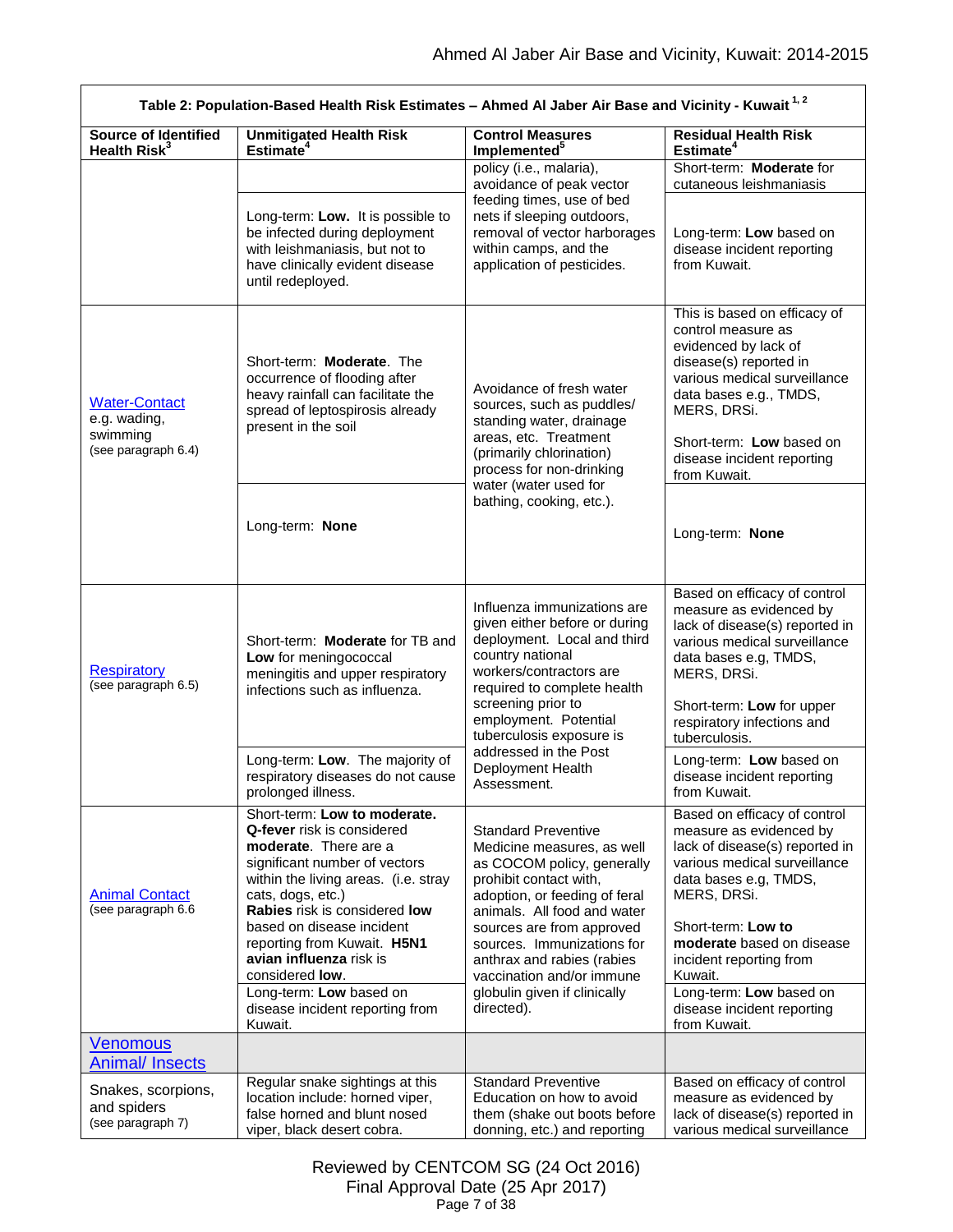| Table 2: Population-Based Health Risk Estimates - Ahmed Al Jaber Air Base and Vicinity - Kuwait <sup>1,2</sup> |                                                                                                                                                                                                                                                                                                                                                                                                                                                                                                         |                                                                                                                                                                                                                                                                                                                                                                                                                                 |                                                                                                                                                                                                                                                                               |
|----------------------------------------------------------------------------------------------------------------|---------------------------------------------------------------------------------------------------------------------------------------------------------------------------------------------------------------------------------------------------------------------------------------------------------------------------------------------------------------------------------------------------------------------------------------------------------------------------------------------------------|---------------------------------------------------------------------------------------------------------------------------------------------------------------------------------------------------------------------------------------------------------------------------------------------------------------------------------------------------------------------------------------------------------------------------------|-------------------------------------------------------------------------------------------------------------------------------------------------------------------------------------------------------------------------------------------------------------------------------|
| <b>Source of Identified</b><br>Health Risk <sup>3</sup>                                                        | <b>Unmitigated Health Risk</b><br>Estimate <sup>4</sup>                                                                                                                                                                                                                                                                                                                                                                                                                                                 | <b>Control Measures</b><br>Implemented <sup>5</sup>                                                                                                                                                                                                                                                                                                                                                                             | <b>Residual Health Risk</b><br>Estimate <sup>4</sup>                                                                                                                                                                                                                          |
|                                                                                                                | Regular scorpion sightings at this<br>location include: Black and sand<br>color fat-tailed scorpions.<br>Regular spider sightings at this<br>location include: Camel, black<br>widow, and brown recluse<br>Short-term: High. If<br>encountered, effects of venom<br>vary with species from mild<br>localized swelling (e.g. scorpion<br>species e.g Scorpiops lindbergi))<br>to potentially lethal (e.g. saw-<br>scaled viper or Gloydius halys)<br>based on disease incident<br>reporting from Kuwait. | sightings to the appropriate<br>personnel (CE pest<br>management and Medical)<br>form removal reduce the risk<br>of exposure. Personnel are<br>also educated to immediately<br>report any contact to their<br>leadership and medical and<br>seek immediate medical<br>attention for any bites and<br>stings.<br>No anti-venom is available at<br>Ahmed Al Jaber and cannot<br>be implemented until a<br>critical care treatment | data bases e.g, TMDS,<br>MERS, DRSi.<br>Short-term: High. The<br>installation has a significant<br>infestation of scorpions,<br>snakes, and spiders as the<br>base was dormant and<br>people moved in over the<br>already existing scorpion,<br>snake, and spider population. |
|                                                                                                                | Long-term: Low                                                                                                                                                                                                                                                                                                                                                                                                                                                                                          | capability is established in<br>order to adequately treat<br>side-effects of the anti-<br>venom/venin. Antivenin is<br>available at U.S. Army Camp<br>Arifjan.                                                                                                                                                                                                                                                                  | Long-term: Low                                                                                                                                                                                                                                                                |
| <b>Heat/Cold Stress</b>                                                                                        |                                                                                                                                                                                                                                                                                                                                                                                                                                                                                                         |                                                                                                                                                                                                                                                                                                                                                                                                                                 |                                                                                                                                                                                                                                                                               |
| Heat<br>(see paragraph 8.2)                                                                                    | Short-term: Low to High as per<br>Adequate periods of<br>measured seasonal data) risk of<br>acclimatization for newly<br>heat injury in summer months<br>reporting or returning<br>(appropriately to region of<br>personnel.<br>concern e.g. May-September) for<br>un-acclimatized personnel.<br>Adjustment of work-rest<br>cycles based on monitoring                                                                                                                                                  | of climatic conditions.                                                                                                                                                                                                                                                                                                                                                                                                         | Based on efficacy of control<br>measure and incidence of<br>heat/cold injury(ies) reported<br>in various medical<br>surveillance data bases e.g,<br>TMDS, MERS, DRSi.<br>Short-term: Low to High                                                                              |
|                                                                                                                | Long-term: Low                                                                                                                                                                                                                                                                                                                                                                                                                                                                                          |                                                                                                                                                                                                                                                                                                                                                                                                                                 | Long-term: Low                                                                                                                                                                                                                                                                |
| Cold<br>(see paragraph 8.3)                                                                                    | Short-term: Low as per<br>measured seasonal data. The<br>risk for cold stress/injuries is<br>largely dependent on<br>clothing/equipment worn,<br>operational work intensity and<br>individual factors rather than<br>environmental factors alone.                                                                                                                                                                                                                                                       | Provision of adequate foul<br>weather clothing<br>Appropriate work/rest cycles<br>during cold weather                                                                                                                                                                                                                                                                                                                           | Short-term: Low                                                                                                                                                                                                                                                               |
|                                                                                                                | Long-term: Low                                                                                                                                                                                                                                                                                                                                                                                                                                                                                          |                                                                                                                                                                                                                                                                                                                                                                                                                                 | Long-term: Low                                                                                                                                                                                                                                                                |
| <b>Noise</b>                                                                                                   |                                                                                                                                                                                                                                                                                                                                                                                                                                                                                                         |                                                                                                                                                                                                                                                                                                                                                                                                                                 |                                                                                                                                                                                                                                                                               |
| Noise (Continuous)<br>(Flightline, Power<br>Production)<br>(see paragraph 9.1)                                 | Short-term: Not evaluated.<br>Hazardous noise conditions in<br>deployment settings tend to<br>mirror home station<br>assessment.                                                                                                                                                                                                                                                                                                                                                                        | Use of hearing protection.                                                                                                                                                                                                                                                                                                                                                                                                      | Short-Term: Not evaluated:<br>Long-Term:                                                                                                                                                                                                                                      |
|                                                                                                                | Long-term: Data not available                                                                                                                                                                                                                                                                                                                                                                                                                                                                           | Labeling noise hazardous<br>areas.                                                                                                                                                                                                                                                                                                                                                                                              | Data not available                                                                                                                                                                                                                                                            |
| <b>Noise Impulse</b><br>(see paragraph 9.2)                                                                    | Short-term: Not evaluated:<br>Deployment environments tend to<br>introduce additional non-routine<br>noise exposure sources to the<br>exposure environment.                                                                                                                                                                                                                                                                                                                                             | Leadership enforcement of<br>compliance with available<br>PPE.                                                                                                                                                                                                                                                                                                                                                                  | Short-term: Not evaluated:<br>Insufficient data exist upon<br>which to base a risk<br>assessment<br>Long-term: Data not                                                                                                                                                       |
|                                                                                                                | Long-term: Data not available                                                                                                                                                                                                                                                                                                                                                                                                                                                                           |                                                                                                                                                                                                                                                                                                                                                                                                                                 | available                                                                                                                                                                                                                                                                     |
| <b>Unique Concerns</b>                                                                                         |                                                                                                                                                                                                                                                                                                                                                                                                                                                                                                         |                                                                                                                                                                                                                                                                                                                                                                                                                                 |                                                                                                                                                                                                                                                                               |

 $\overline{1}$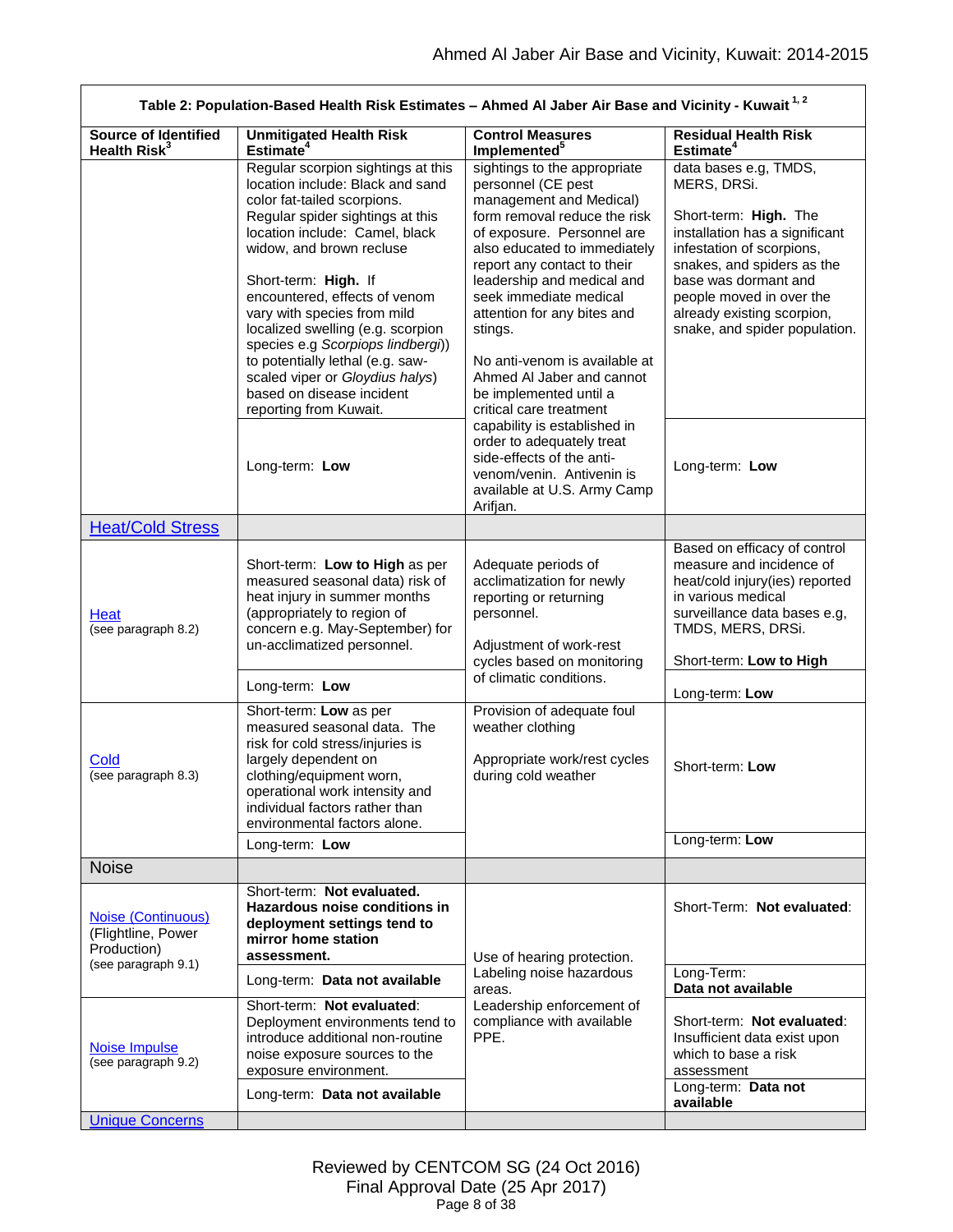| Table 2: Population-Based Health Risk Estimates - Ahmed Al Jaber Air Base and Vicinity - Kuwait <sup>1,2</sup> |                                                                                                                                                                                                                                                                                                                                                                                                                                                                                                                                                                                  |                                                                                                                                                                                                                                                                                                                                                                 |                                                                                                                                                                                             |
|----------------------------------------------------------------------------------------------------------------|----------------------------------------------------------------------------------------------------------------------------------------------------------------------------------------------------------------------------------------------------------------------------------------------------------------------------------------------------------------------------------------------------------------------------------------------------------------------------------------------------------------------------------------------------------------------------------|-----------------------------------------------------------------------------------------------------------------------------------------------------------------------------------------------------------------------------------------------------------------------------------------------------------------------------------------------------------------|---------------------------------------------------------------------------------------------------------------------------------------------------------------------------------------------|
| <b>Source of Identified</b><br>Health Risk <sup>3</sup>                                                        | <b>Unmitigated Health Risk</b><br>Estimate <sup>4</sup>                                                                                                                                                                                                                                                                                                                                                                                                                                                                                                                          | <b>Control Measures</b><br>Implemented <sup>5</sup>                                                                                                                                                                                                                                                                                                             | <b>Residual Health Risk</b><br>Estimate <sup>4</sup>                                                                                                                                        |
| <b>Special Incidents or</b><br>Spills:<br>(see paragraph 10.1)                                                 | In November 2014. 80 gal of JP-8<br>on the flight line. On 12 May<br>2015 a Marine unit spilled a 55<br>gal drum of 15W-40. The spill<br>was contained across the loose<br>surface sand while the hard<br>packed layer approximately 6<br>inches below the surface sand<br>was unaffected.<br>It is uncertain if any spills or fire<br>incidents may have occurred that<br>have health risks as a result of<br>the Iraqi invasion and occupation<br>of Kuwait during the first Gulf<br>War.<br>Not evaluated: Insufficient data<br>exist upon which to base a risk<br>assessment | November 2014 Incident:<br>Fire Dept. was able to<br>contain spill area and clean<br>up.<br>May 2015 Incident: The area<br>of contaminated sand was<br>shoveled into palletized box<br>crates and removed for<br>disposal. CE maintained<br>oversight of the cleanup and<br>then URS provided removal<br>and oversight of the<br>palletized dirt-filled crates. | Short and Long Term: No<br>data available                                                                                                                                                   |
| <b>Waste Sites/Waste</b><br>Disposal<br>(see paragraph 10.2)                                                   | Four sources of waste exist on<br>base, medical, non-hazardous<br>solid waste, hazardous industrial<br>waste, and sanitary sewer/latrine<br>waste. Base personnel have<br>minimal contact with this waste<br>and risk to any exposure is Low<br>Short-term: Low based on<br>available data.<br>Long-term: Low based on                                                                                                                                                                                                                                                           |                                                                                                                                                                                                                                                                                                                                                                 | Short-term: Low based on<br>available data.<br>Long-term: Low based on                                                                                                                      |
|                                                                                                                | available data.                                                                                                                                                                                                                                                                                                                                                                                                                                                                                                                                                                  |                                                                                                                                                                                                                                                                                                                                                                 | available data.                                                                                                                                                                             |
| Potential<br>Environmental<br>Contamination<br>Sources:<br>(see paragraph 10.3)                                | There are two dirt mounds along<br>munitions road, one on each side<br>of the road. The mounds are<br>known to have the potential for<br>containing UXOs left over from<br>the Gulf War in the 1990s era.<br>DU projectiles were found in<br>these mounds. Additional UXOs<br>were found near the waste<br>lagoon in late 2015.                                                                                                                                                                                                                                                  | The areas were appropriately<br>marked with UXO warning<br>signage.                                                                                                                                                                                                                                                                                             | Short-term (acute) and Long-<br>term (chronic) health risks:<br>Low - Based on radiation<br>surveys, there is no exposure<br>expected since personnel<br>only traverse through the<br>area. |
| Pesticides/Pest<br>Control<br>(see paragraph 10.4)                                                             | The integrated pest management<br>plan emphasizes non-chemical<br>control over the use of chemical<br>pesticides. The potential for base<br>residents to come in contact with<br>improperly formulated<br>insecticides is remote.                                                                                                                                                                                                                                                                                                                                                | See Section 10.4                                                                                                                                                                                                                                                                                                                                                | Long and Short-term: No<br>long or short-term health risk<br>was identified based on<br>available data                                                                                      |
| Asbestos<br>(see paragraph 10.5)                                                                               | Long and Short-term: Risk is<br>negligible based on available<br>data                                                                                                                                                                                                                                                                                                                                                                                                                                                                                                            | All structures occupied by<br>U.S. personnel during the<br>period were erected as new.<br>Therefore, there was no<br>exposure to potential sources<br>of asbestos containing<br>material (ACM) or peeling<br>paint that could contain lead.                                                                                                                     | Long and Short-term: Risk is<br>negligible based on<br>available data                                                                                                                       |
| Lead Based Paint<br>(see paragraph 10.6)                                                                       | Long and Short-term: Risk is<br>negligible based on available                                                                                                                                                                                                                                                                                                                                                                                                                                                                                                                    | All structures occupied by<br>U.S. personnel during the                                                                                                                                                                                                                                                                                                         | Long and Short-term: Risk is<br>negligible based on                                                                                                                                         |

Г

Reviewed by CENTCOM SG (24 Oct 2016) Final Approval Date (25 Apr 2017) Page 9 of 38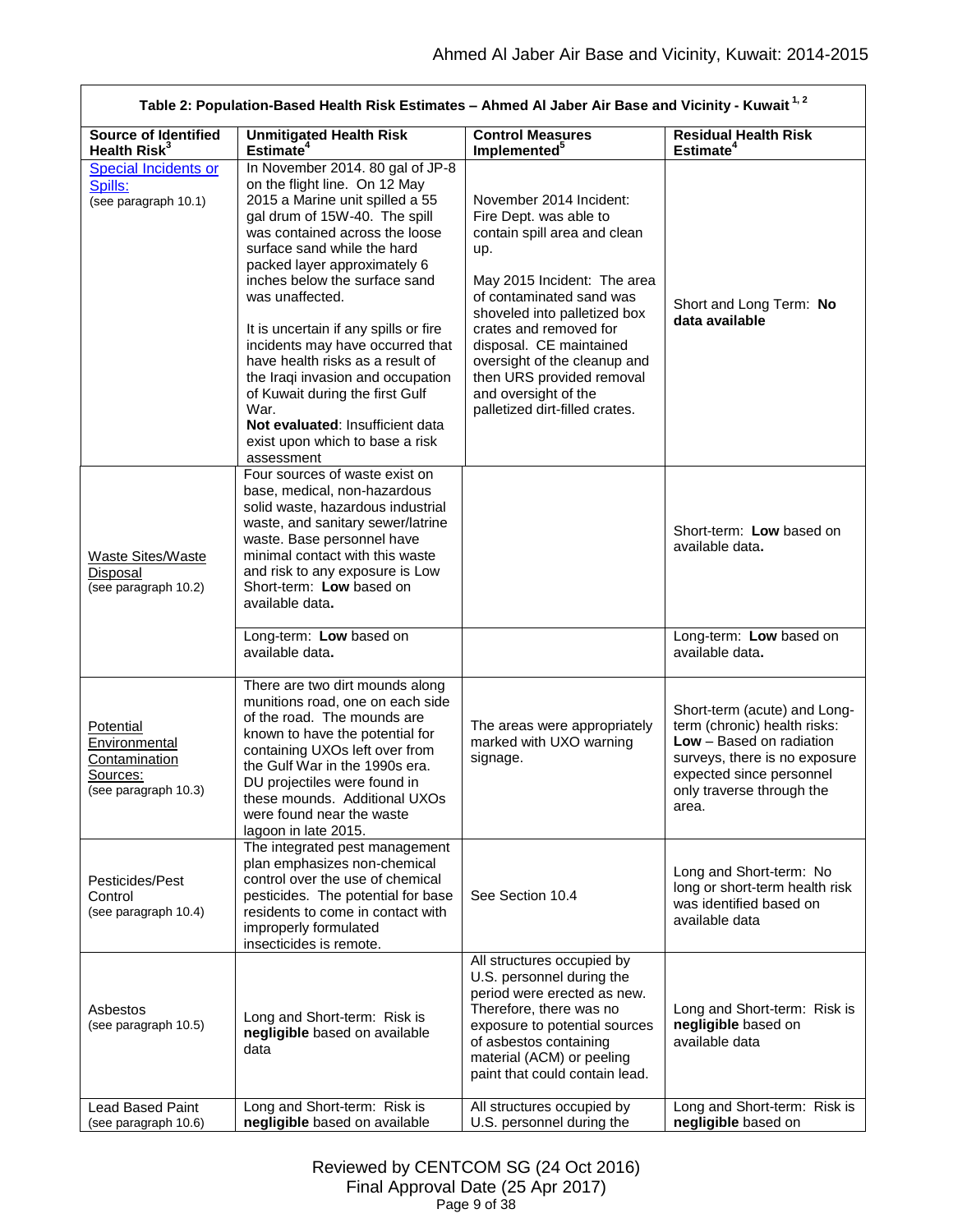| Table 2: Population-Based Health Risk Estimates - Ahmed Al Jaber Air Base and Vicinity - Kuwait <sup>1,2</sup> |                                                                                                                                                                                                                                                                                                                                  |                                                                                                                                                                                  |                                                      |
|----------------------------------------------------------------------------------------------------------------|----------------------------------------------------------------------------------------------------------------------------------------------------------------------------------------------------------------------------------------------------------------------------------------------------------------------------------|----------------------------------------------------------------------------------------------------------------------------------------------------------------------------------|------------------------------------------------------|
| Source of Identified<br>Health Risk <sup>3</sup>                                                               | <b>Unmitigated Health Risk</b><br>Estimate <sup>4</sup>                                                                                                                                                                                                                                                                          | <b>Control Measures</b><br>Implemented <sup>5</sup>                                                                                                                              | <b>Residual Health Risk</b><br>Estimate <sup>4</sup> |
|                                                                                                                | data                                                                                                                                                                                                                                                                                                                             | period were erected as new.<br>Therefore, there was no<br>exposure to potential sources<br>of asbestos containing<br>material (ACM) or peeling<br>paint that could contain lead. | available data                                       |
| <b>Burn Pits</b><br>(see paragraph 10.7)                                                                       | Short-term: Low based on<br>available data<br>There is a small burn barrel<br>behind the fire department. Used<br>only for classified paper until<br>shredders are acquired. No<br>covered waste is permitted to be<br>burned. The burning of paper as<br>permitted is not expected to<br>produce any adverse health<br>effects. | Control measures included<br>improved waste segregation<br>and management techniques.                                                                                            | Short-term: Low based on<br>available data           |
|                                                                                                                | Long-term: Low                                                                                                                                                                                                                                                                                                                   |                                                                                                                                                                                  | Long-term: Low                                       |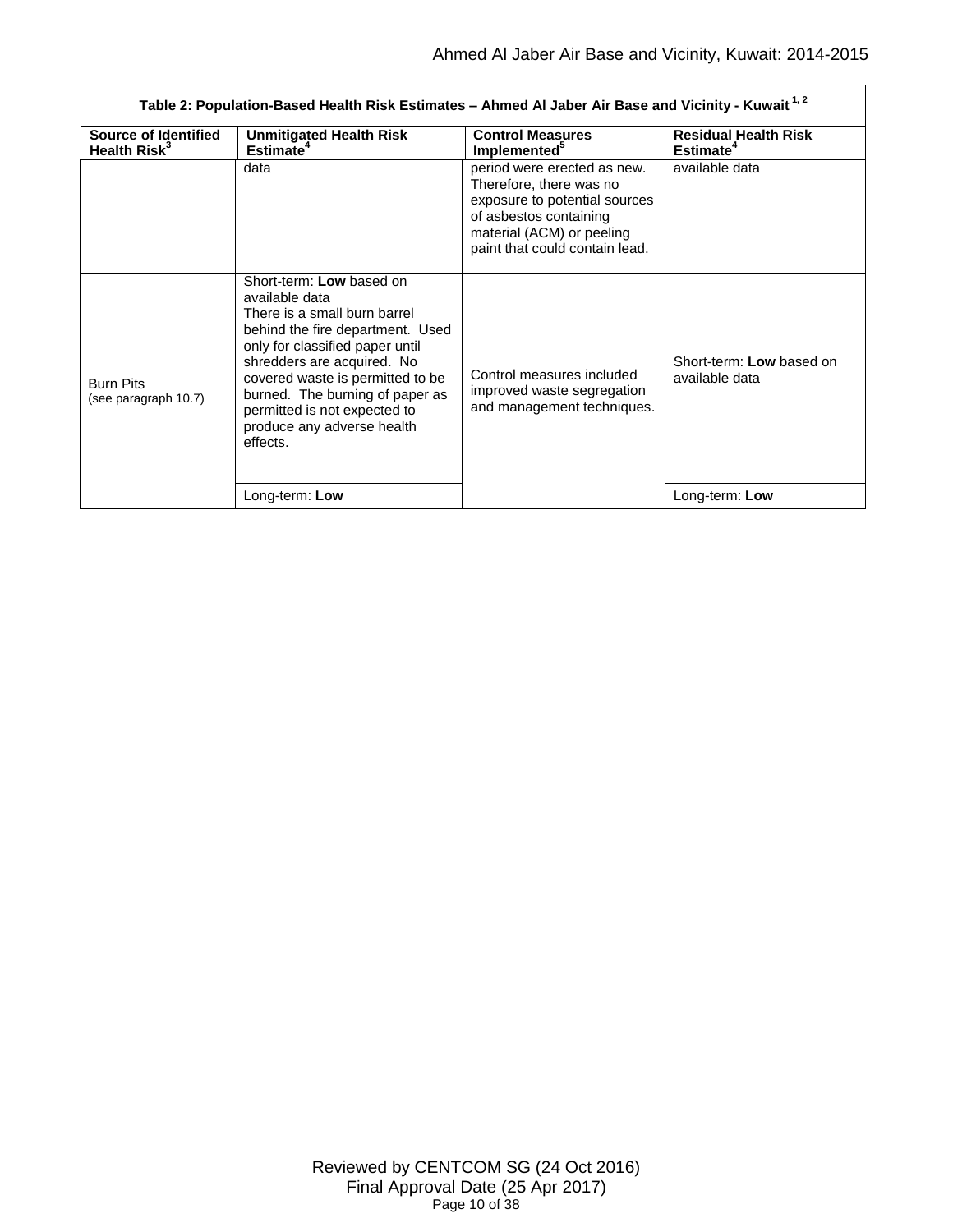#### **POEMS Table 2: Population-Based Health Risk Estimates – Ahmed Al Jaber Air Base and Vicinity, Kuwait**

 $1$  This Summary Table provides a qualitative estimate of population-based short-and long-term health risks associated with the occupational and environment conditions at Ahmed Al Jaber Air Base and other locations frequented by U.S. military personnel in the immediate vicinity of Ahmed Al Jaber Air Base, Kuwait. It does not represent an individual exposure profile. Actual individual exposures and health effects depend on many variables. For example, while a chemical may be present in the environment, if a person does not inhale, ingest, or contact a specific dose of the chemical for adequate duration and frequency, then there may be no health risk. Alternatively, a person at a specific location may experience a unique exposure, such as at the burn pit, which could result in a significant individual exposure. Any such person seeking medical care should have their specific conditions of exposure documented on Form SF600.

 $2$  This assessment is based on specific environmental sampling data and reports obtained in 2015. Sampling locations are assumed to be representative of exposure points for the camp population, but may not reflect all the fluctuations in environmental quality or capture unique exposure incidents.

 $3$ This Summary Table is organized by major categories of identified sources of health risk. It only lists those sub-categories specifically identified and addressed at Ahmed Al Jaber Air Base. The health risks are presented as Low, Moderate, High or Extremely High for both acute and chronic health effects. The risk level is based on an assessment of both the potential severity of the health effects that could be caused and probability that exposure would occur at a level to produce such health effects. Details can be obtained from the Army/AF/Navy/DHA Public Health Center. More detailed descriptions of OEH exposures that were evaluated are discussed in the following sections of this report.

<sup>4</sup> Risks in this Summary Table are based on quantitative surveillance thresholds (e.g. review of disease surveillance data) or screening levels (e.g. Military Exposure Guidelines (MEGs) for chemicals*).* Some previous assessment reports may provide slightly inconsistent risk estimates because quantitative criteria such as MEGs may have changed since the samples were originally evaluated and/or because this assessment makes use of all historic site data while previous reports may have only been based on a few samples.

<sup>5</sup> All OEH risk estimates represent residual risk after accounting for preventive controls in place. Occupational exposures and exposures to endemic diseases are greatly reduced by preventive measures in place. For environmental exposures related to airborne dust, there are limited preventive measures available and available measures have little efficacy in reducing exposure to ambient conditions.

# **SITE DESCRIPTION:**

**Ahmed Al Jaber Air Base, Kuwait:** The country is generally low lying with the highest point being 306 meters above sea level. The topography is mostly flat. The base is located in a rural area. The installation is separated into two main areas. There are two main areas to U.S. operations on AJAB, a living support area called the "LSA" and the operational/industrial closer to the flight line. The flight line area extends from the northwest to south east portion of existing infrastructure. The main compound is on the north portion of pre-existing infrastructure. There is minimal topographical rise and fall between areas across base and extending around the perimeter. The only significant low lying area is the waste water lagoon known as the "green mile". It is located about 75 meters behind the main dining facility Bldg. 195.

**Local Climate:** The spring season in March is warm with occasional thunderstorms. Frequent winds

Reviewed by CENTCOM SG (24 Oct 2016) Final Approval Date (25 Apr 2017) Page 11 of 38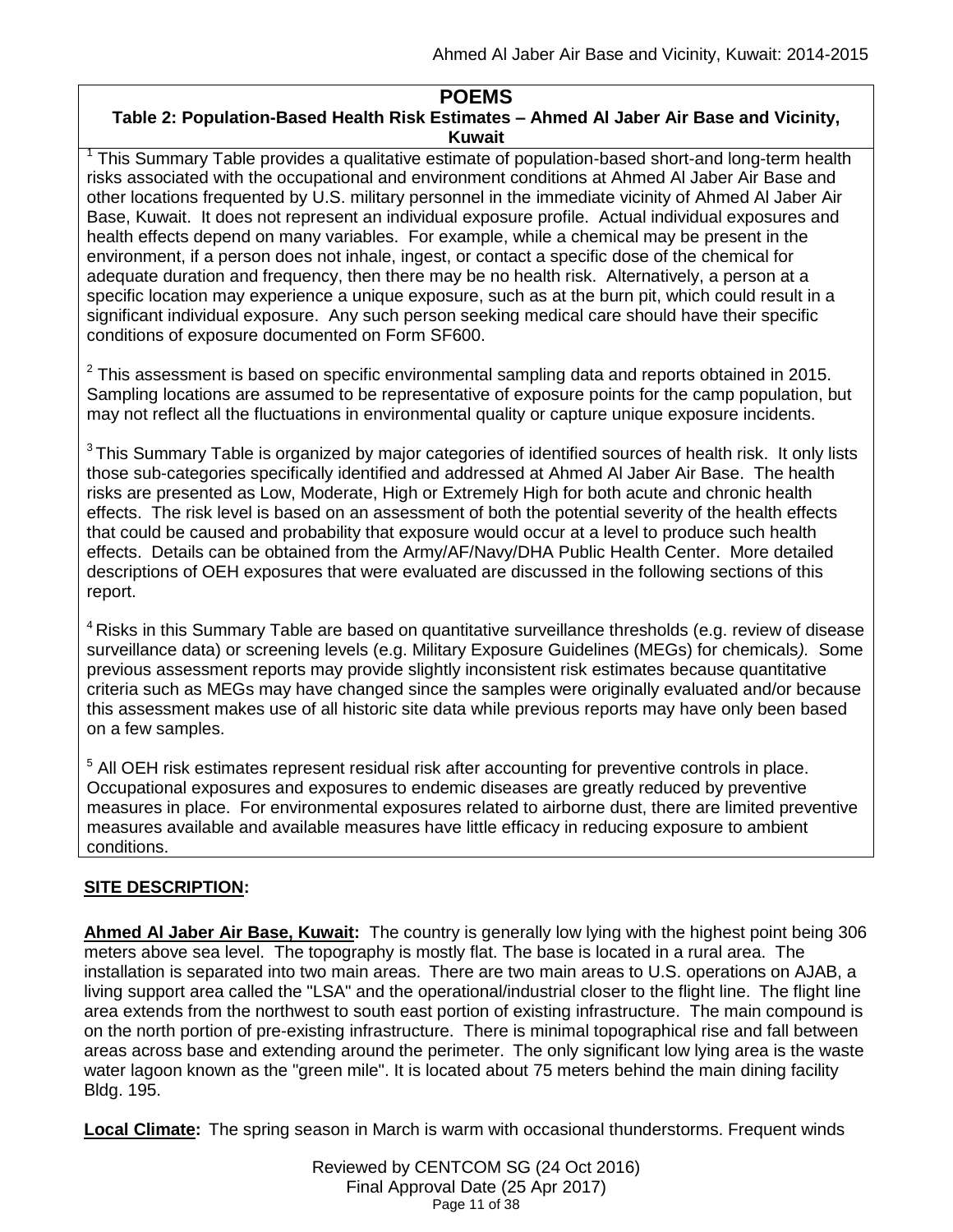from the northwest are cold in winter and hot in summer, while southeasterly damp winds spring up between July and October. Hot and dry south winds prevail in spring and early summer and northwesterly wind common during June and July causes dramatic sandstorms. Temperature in the summer ranges from 77 to 130 degrees Fahrenheit. Prevailing winds are from the NW at an average 9 knots. However, strong winds with dust and dirt may occur weekly. The more severe dust storms occur during the summer months. Annual rainfall varies from 10 mm (0.4 in) to 370 mm (14.6 in). Significant temperatures variations are experienced between day and night. Particularly during January which is generally the coldest month; temperatures range between 2.8 and 28.3 degrees C (27 to 85 degrees F).

## 1 Discussion of Health Risks at Ahmed Al Jaber Air Base, Kuwait by Source

The following sections provide additional information about the OEH conditions summarized above. All risk assessments were performed using the methodology described in the U.S. Army Public Health Command Technical Guide 230, *Environmental Health Risk Assessment and Chemical Exposure Guidelines for Deployed Military Personnel* (USAPHC TG 230). All OEH risk estimates represent residual risk after accounting for controls measures in place. Occupational exposures and exposures to endemic diseases are greatly reduced by preventive measures. For environmental exposures related to airborne dust, there are limited preventive measures available, and available measures have little efficacy in reducing exposure to ambient conditions.

## 2 Air

## 2.1 Area-Specific Sources Identified

a. At Ahmed Al Jaber Air Base, Kuwait, the general condition of the local ambient air is often dusty with a high potential for air particulate due to the lack of vegetation and soil moisture content. During high winds and dust storms, visibility may be significantly decreased. When the weather is such, potential exists for respiratory irritation and eye injury caused by wind-blown debris. The dust during these storms is so fine that piles of dust will accumulate inside of buildings and is difficult to seal out.

Particulate matter and dust debris are kicked up into the air by vehicles on both paved and unpaved roads. Even paved road become so covered with sand and dust as to result in a dust cloud forming behind a vehicle as it drives. Sand drifts also are normally seen forming across roads deep enough to hinder driving.

Local oil fields and refineries produce constant discharges of black smoke into the air. Most of these pollutants are expected to be burned as gasses by the flares. However, there are also frequently large black plume clouds produced from both from the flares and from the ground in addition to the flares. This black smoke may be from the refineries or other areas. The large black plumes have occasionally covered over base or reduced visibility. Otherwise, a black plume may cover across a significant portion of the skyline. The source and contents of these large plume clouds are not all known. The information was not made available for this survey. Further research may be requested via the U.S. Embassy. It is known that the Kuwaiti nationals may also frequently burn trash or other debris outside of base nearby which may further degrade air quality.

A single burn barrel exists on base. The only contents permitted for burning in the burn barrel is classified or sensitive paper documents. No other burning is authorized on base.

Other factors that introduce potential ambient air hazards include: second hand smoke, vehicle and aircraft exhaust, industrial chemical fumes/gases, welding fumes, and other industrial operations as described in individual shop surveys.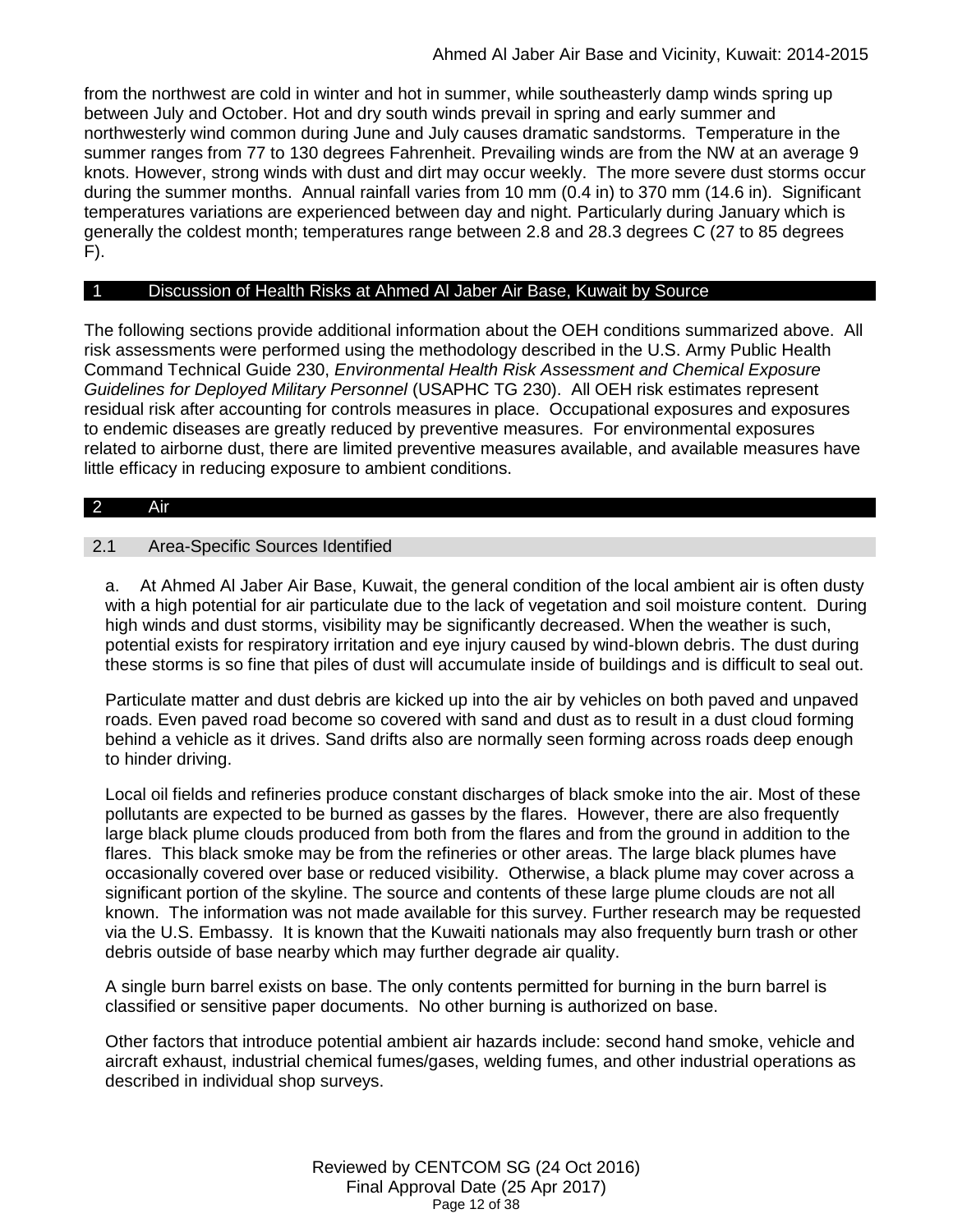b. Burgan oil field covers a large portion of land located North East of the base. Industrial operations involving several collection points and initial processing of Kuwaiti Crude Oil exists near the base. The nearest known major industrial operation is 4 km Southwest of Ahmed Al Jaber Air Base, Kuwait. However, onsite electric power generation by numerous tactical generators located throughout the camp base may have contributed air pollutants such as nitrogen oxide, carbon monoxide, hydrocarbons and particulates. A central power generation plant was constructed in 2015 which reduced the use of tactical generators; however, exhaust products associated with diesel fuel for electric power generation persist.

c. Open air burning was used only for destruction of classified documents at Ahmed Al Jaber Air Base, Kuwait. Burning was not used for any other waste or refuse disposal during the period covered by this POEMS. The burning was limited to a single site behind the fire department using a lower half of a 55 gal metal barrel.

d. Vehicle and aircraft emissions can be other major contributors to the air pollution. Emissions from military vehicles and aircraft as well as vehicles in surrounding communities, especially in developing countries, may have significant impacts on air quality.

# 2.2 Particulate Matter

Particulate matter (PM) is a complex mixture of extremely small particles suspended in the air. PM includes solid particles and liquid droplets emitted directly into the air by sources such as: power plants, motor vehicles, aircraft, tactical generators, construction activities, fires, and natural windblown dust. PM can include sand, soil, metals, volatile organic compounds, allergens, and other compounds such as nitrates or sulfates that are formed by condensation or transformation of combustion exhaust. PM composition and particle size vary considerably depending on the source. Generally particulate matter of health concern is divided into two fractions:  $PM_{10}$ , which includes coarse particles with a diameter of 10 micrometers or less (0.0004 inches or one-seventh the width of a human hair), and fine particles less than 2.5 micron ( $PM_{2.5}$ ), which can reach the deepest regions of the lungs when inhaled. Exposure to excessive PM is linked to a variety of potential health effects.

# 2.3 Particulate Matter, less than 10 microns  $(PM_{10})$

2.3.1 Exposure Guidelines:

<span id="page-12-0"></span>Short-term (24-hour)  $PM_{10}$  (mg/m<sup>3</sup>): Negligible MEG=0.250 Marginal MEG=0.420 Critical MEG=0.600

Long-term PM $_{10}$  MEG (mg/m $^3$ ): Not defined.

2.3.2 Sample data: Ten  $PM_{10}$  samples were previously collected in March 2003. They had concentrations between 0.09 – 3.71 mg/m<sup>3</sup> with an average concentration of 0.68 mg/m<sup>3</sup>.

2.3.3 Short-term (acute) health risk for  $PM_{10}$ :

# **Approach**:

To assess acute risk associated with PM10, the peak concentrations of PM10 were used to arrive at the acute risk. The peak concentration was 3.71 mg/m3. A risk estimate for the highest peak concentration was calculated. If the highest peak posed a moderated or higher health risk, risk estimates for the next highest concentrations were repeated until the calculated risk dropped to low. Peaks with an estimated risk of moderate or higher are reported as periods of elevated risk.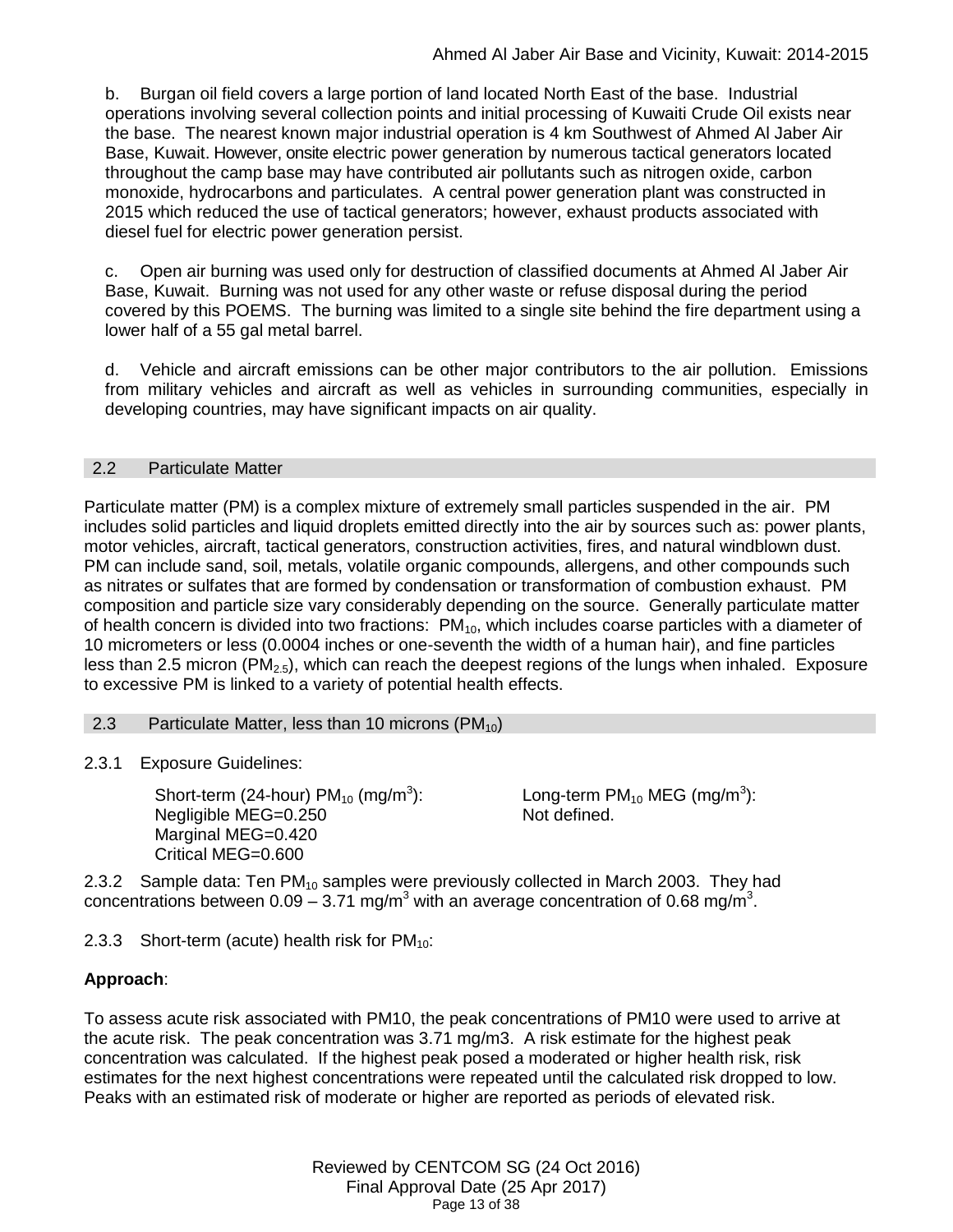**Risk Summary**: **Low to High,** short term risk is based on comparison of daily concentrations to 24-hr MEGs. The variability in the risk is due to significant fluctuation in the daily concentrations.

Overall 6/10 (60%) of the sampling days had concentrations below the 24-hour negligible MEG (LOW Risk); 1/10 (10%) of the sampling days were between the 24-hour negligible MEG and the 24- hour marginal MEG (LOW Risk); 0/10 (0%) of the sampling days were between the 24-hour marginal and the 24-hour critical MEG (MODERATE Risk); 3/10 (30%) of the sampling days were greater than the critical MEG (HIGH risk).

**Medical implications**: At the **low** risk level, a small number of individuals may have experienced eye, nose, and throat irritation and sought medical attention assuming the levels detected during the limited sampling are representative of general environmental conditions. In most of these individuals, the symptoms would have been mild and temporary requiring no medical treatment. During periods when airborne dust concentrations were higher than those detected, more individuals may have been affected and the severity of symptoms increased. It is likely that more individuals may have sought medical attention with higher airborne dust concentrations. Symptoms associated with exposure to  $PM_{10}$  would be expected to resolve after exposure ceased. Health effects in persons with pre-existing health conditions (e.g., asthma, or cardiopulmonary diseases) may be exacerbated. Respiratory effects can increasingly impact real-time health and mission capabilities as they exceed higher levels of MEGs. Acute effects to relatively healthy troops are mostly eye, nose, and throat irritation, and respirator effects (sneezing, adaptive responses such as coughing, sinus congestion and drainage) that can be exacerbated by increased activity.

**Confidence in the Risk Assessment**: Confidence in the risk assessment is **low** based on the number of  $PM_{10}$  air samples taken.

2.3.4 Long-term (chronic) health risk for  $PM_{10}$ :

**Health guidelines are not defined for PM10**. The United States Environmental Protection Agency has retracted its long-term standard (NAAQS) for  $PM_{10}$  due to an inability to clearly link chronic health effects with  $PM_{10}$  exposures.

<span id="page-13-0"></span>2.4 Particulate Matter, less than 2.5 microns  $(PM_{2.5})$ 

2.4.1 Exposure Guidelines:

Short-term (24-hour)  $PM<sub>2.5</sub> MEGs$  (mg/m3): Negligible MEG=0.065 Marginal MEG=0.250 Critical MEG=0.500

Long-term (1year)  $PM<sub>2.5</sub> MEGs$  (mg/m3): Negligible MEG=0.015 Marginal MEG=0.065.

# 2.4.2 Sample data:

From September through December 2015, 32 ambient air PM<sub>2.5</sub> samples were collected at Ahmed Al Jaber Air Base for  $PM<sub>2.5</sub>$ . No air sampling data was available previously. Sample results ranged from 0.034 mg/m<sup>3</sup> to 0.26 mg/m<sup>3</sup> with an average of 0.09 mg/m<sup>3</sup>.

2.4.3 Short-term (acute) health risk for  $PM_{2.5}$ :

**Approach**: To assess acute risk associated with PM<sub>2.5</sub>, the peak concentrations of PM<sub>2.5</sub> were used to arrive at the acute risk for the period from October 2014-Decemeber 2015. A risk estimate for the highest peak concentration was calculated. If the highest peak posed a moderated or higher health risk, risk estimates for the next highest concentrations would be repeated until the calculated risk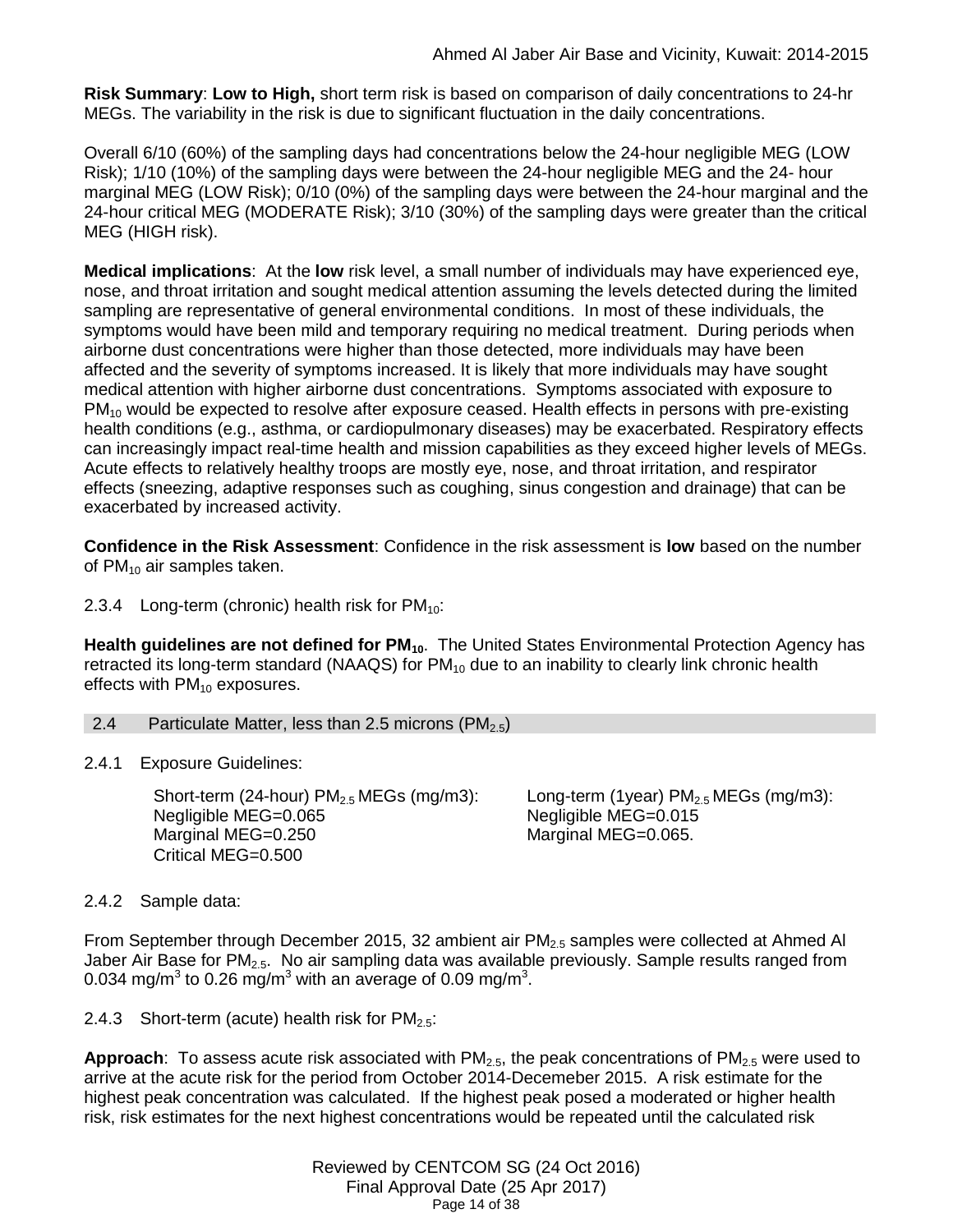dropped to low. Peaks with an estimated risk of moderate or higher are reported as periods of elevated risk.

**Risk Summary**: Based on the samples and associated exposure information assessed, the tactical risk estimate for PM2.5 on both typical and peak exposure days during the sampled timeframe is **low**.

Overall 13/21 (62%) of the sampling days had concentrations below the 24-hour negligible MEG (LOW Risk); 8/21 (38%) of the sampling days were between the 24-hour negligible MEG and the 24 hour marginal MEG (LOW Risk); 0/21 (0%) of the sampling days were between the 24-hour marginal and the 24-hour critical MEG (MODERATE Risk); 0/21 (0%) of the sampling days were greater than the critical MEG (HIGH risk). As a result, risk is LOW for short-term (acute) health risk for  $PM_{2.5}$ :

**Medical implications**: At the **low** risk level, a small percentage of individuals may experience shortterm health effects such as eye, nose, throat and lung irritation, coughing, sneezing, runny nose and shortness of breath. Some individuals might seek outpatient medical care although most individuals would have experienced only mild effects which would have typically resolve when exposure ceased. A small number of individuals may experience more pronounced effects such as decreased lung function and worsening of pre-existing medical conditions such as asthma.

**Confidence in the risk assessment**: Confidence in the risk assessment is low based on the limited PM<sub>2.5</sub> air sampling data available and inconsistency of sampling.

2.4.4 Long-term (chronic) health risk for  $PM_{2.5}$ :

**Approach**: For chronic health risk, it was assumed that the longest deployment lasted twelve to fifteen months. To assess chronic risk associated with  $PM<sub>2.5</sub>$ , the overall yearly average concentration of  $PM<sub>2.5</sub>$  was used to arrive at a long term health risk for October 2014-December 2015. The average  $PM_{2.5}$  concentration during this period was 0.09 mg/m<sup>3</sup>.

**Risk Summary**: Based on the samples and associated exposure information assessed, the tactical risk estimate for  $PM<sub>2.5</sub>$  on both typical and peak exposure days during the sampled timeframe is moderate.

**Medical implications**: Repeated exposures to airborne concentrations of PM<sub>2.5</sub> that carry a low to moderate long-term health risk may increase the probability for development of chronic health conditions in generally healthy troops. These conditions include reduced lung function, chronic bronchitis, chronic obstructive pulmonary disease (COPD), asthma, and certain cardiopulmonary diseases. Those with a history of asthma or pre-existing cardiopulmonary disease have a higher risk for exacerbating these chronic conditions.

**Confidence in the risk assessment**: Confidence in the risk assessment is low based on the limited PM2.5 air sampling data available.

# <span id="page-14-0"></span>2.5 Airborne Metals

2.5.1 Sample data:

From October 2014-December 2015, metals analysis was performed on 42 ambient air particulate matter samples (including  $PM_{10}$  and  $PM_{2.5}$ ) collected at Ahmed Al Jaber Air Base, Kuwait. Additionally, 10 samples from 2003 were assessed for metals.

**Approach**: For screening purposes, both peak and average concentrations of all airborne metals detected were compared to their corresponding 1-year negligible MEG. Risk estimates based on the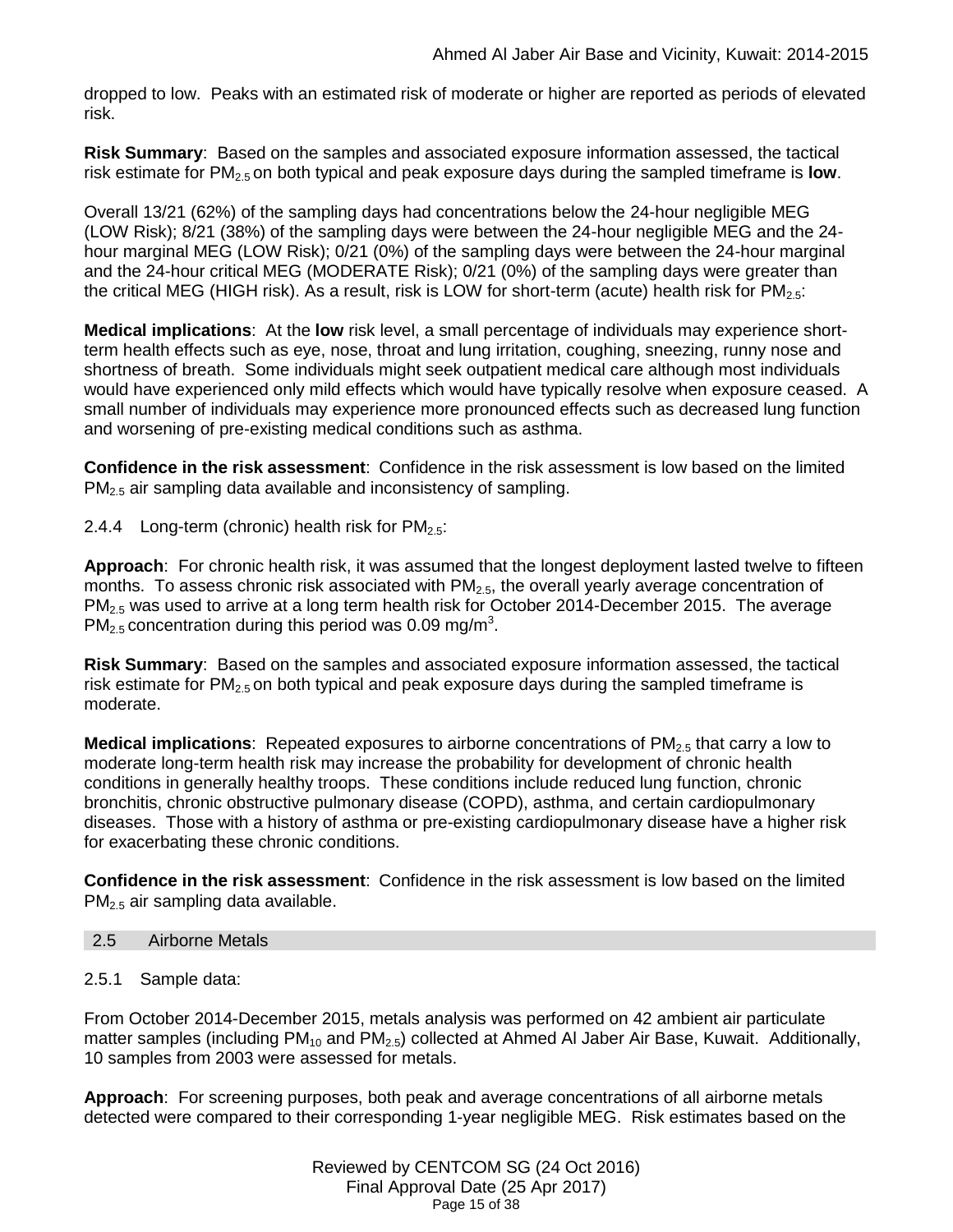USAPHC TG 230 methodology are calculated for any compound detected at a concentration greater than its 1-year MEG in 5% or more of the samples collected.

2.5.2 Short-term (acute) health risk: Low. No short-term health risk was identified based on available sampling data.

**Risk Summary**: Based on the samples and associated exposure information no metals were identified as acute hazards. Chromium, manganese, and nickel were detected in samples but below their respective MEGs.

2.5.3 Long-term (chronic) Health risk: Low. No long-term health risk was identified based on available sampling data.

**Confidence in the risk assessment**: Confidence in this risk assessment is medium based on limited number of patient incident reports and sampling data within this region of Kuwait.

<span id="page-15-0"></span>2.6 Volatile Organic Compounds (VOC)

# 2.6.1 Sample data:

In 2015, no air samples were collected at Ahmed Al Jaber Air Base, Kuwait for VOC analysis.

**Approach**: Typically, most VOC sampling is either associated with a specific source or incident driven. Data of this type, especially when there is sparse sampling data exist, is generally not representative of exposure to an entire camp population.

For screening purposes, peak and average concentrations of all airborne VOCs detected were compared to their corresponding 1-year negligible MEG. Short-term risk estimates based on the USAPHC TG 230 methodology are determined for any compound detected at a concentration greater than its 1-year MEG and long-term risk estimates were determined where VOC were detected above their respective 1-year MEG in 5% or more of the samples collected.

2.6.3 Short-term (acute) health risk of VOCs*:* 

**Risk Summary**: Not evaluated; no data exist upon which to base a risk assessment.

**Medical Implications:** All of sampled concentrations generally will not be representative of possible exposures to the entire camp population. Rather they only represent the population residing or working in proximity to the sample location. The overwhelming majority of others will have far less potential for exposure at the measured levels.

**Confidence in the risk assessment**: Confidence in this risk assessment is low based on the few samples taken and the laboratory's limited capability to quantify some VOC compounds.

2.6.4 Long-term (chronic) health risk of VOCs*:* 

**Approach**: For screening purposes, sample results for each detected VOCs were compared with each of the corresponding Yearly (Long Term) MEG for each respective VOCs published in the USAPHC TG 230

**Risk Summary**: No long-term health risk was identified based on available sampling data.

**Medical Implications**: Not evaluated; no data exist upon which to base a risk assessment.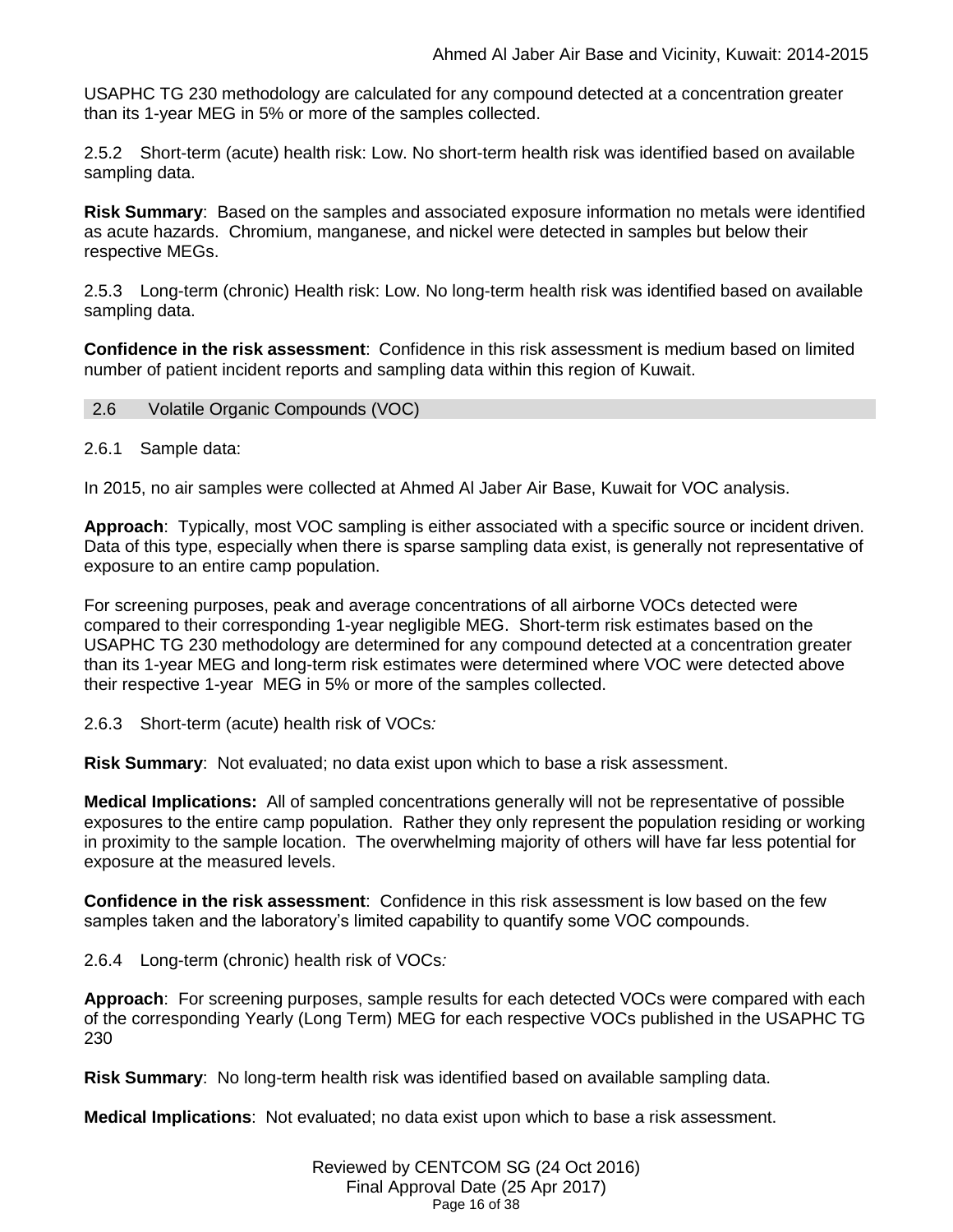**Confidence in risk estimate**: Confidence in the risk assessment is low based on lack of samples collected at Ahmed Al Jaber Air Base, Kuwait.

# <span id="page-16-0"></span>3 Soil

## 3.1 Site-Specific Sources Identified

## 3.1.2 Sample data*:*

From October 2014-December 2015, a total of zero surface soil samples were collected at Ahmed Al Jaber Air Base, Kuwait.

Laboratory analysis of soil samples would include semi-volatile organic compounds (SVOCs), heavy metals, polychlorinated biphenyls (PCB), pesticides, herbicides and radionuclides. The primary exposure pathways associated with soil are dermal contact and incidental ingestion. Individuals involved in construction, maintenance and post fire clean-up activities were at greatest potential for exposure to soil. These individuals comprise a relatively small proportion of the overall camp population.

According to field data sheets, all samples were collected from areas and/or activities where there was high potential for soil exposure such as in maintenance areas, physical training (PT) areas, during excavation, while filling sand bags and/or during construction activities. Laboratory analysis of soil samples included volatile organic compounds (VOCs), semi-volatile organic compounds (SVOCs), polycyclic aromatic hydrocarbons (PAHs), heavy metals, polychlorinated biphenyls (PCB), pesticides, fungicides, herbicides, insecticides, and radionuclides. The primary exposure pathways associated with soil are dermal contact and incidental ingestion.

Individuals involved in construction, maintenance and post-fire clean-up activities were at greatest potential for exposure to soil. These individuals comprise a relatively small proportion of the overall camp population.

**Approach**: Sampling data for soil have not been collected or evaluated for short term (acute) health risks.

For long-term health risk, sample results are compared with each of the corresponding long-term MEGs published in the USAPHC TG 230 screening purposes. Compounds detected without a single exceedance of the 1-year MEG were excluded from further consideration. Long-term risk estimates were based on the probability of exposure to the concentrations detected.

3.1.3 Short-term (acute) health risk for soil:

**Risk Summary:** No available data exists upon which to base a risk assessment specific to Ahmed Al Jaber Air Base, Kuwait.

**Medical Implications**: Not evaluated; insufficient data exist upon which to base a risk assessment.

**Confidence in the Risk Assessment**: Confidence in the risk assessment is low based on lack of samples collected.

3.1.4 Long-term (chronic) health risk for soil:

Long-Term: Not evaluated; no data exist upon which to base a risk assessment.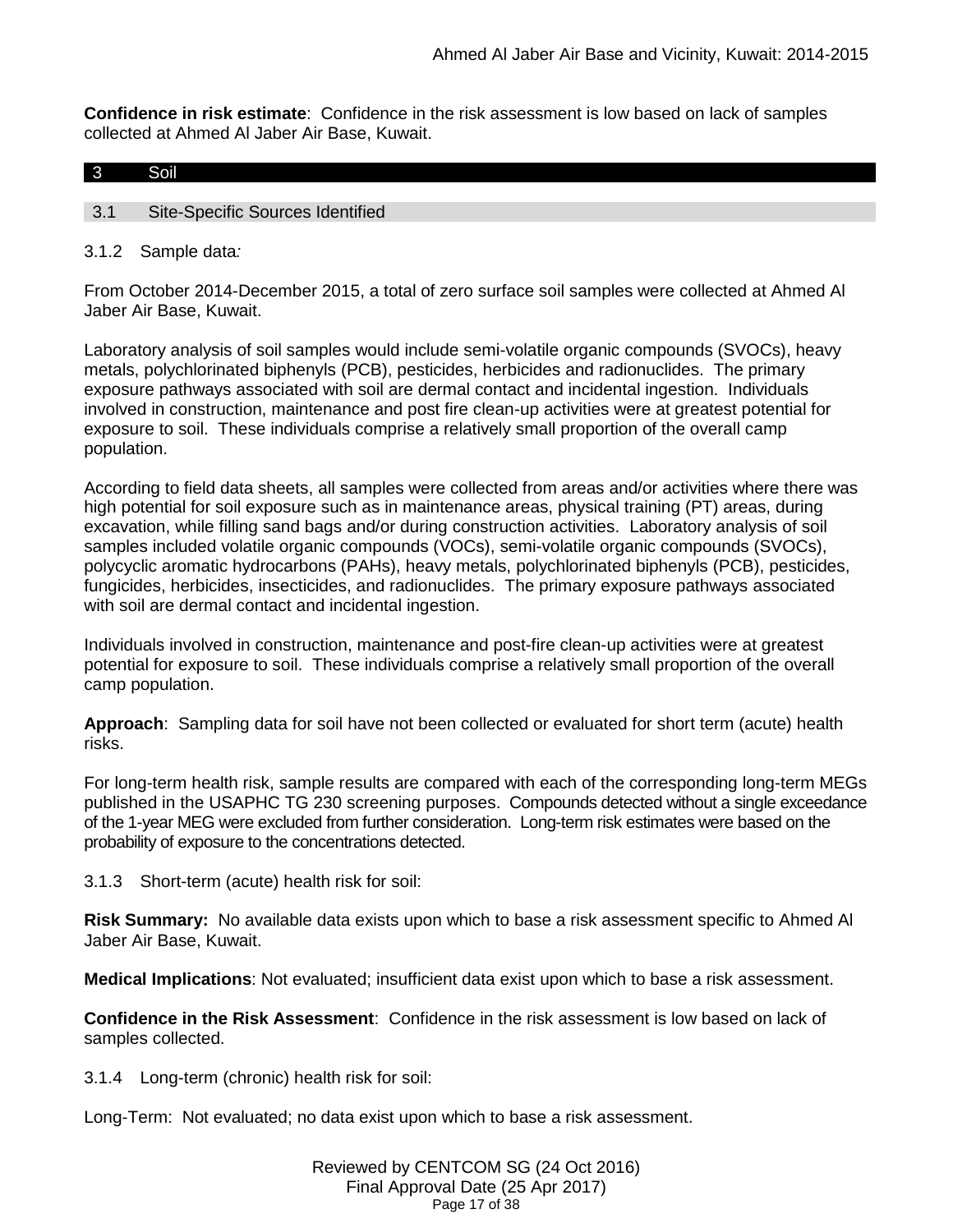**Risk Summary**: No available data exists upon which to base a risk assessment specific to Ahmed Al Jaber Air Base, Kuwait.

**Medical Implications**: Not evaluated; insufficient data exist upon which to base a risk assessment.

**Confidence in risk estimate**: Confidence in the risk assessment is low based on zero samples collected at the installation.

#### <span id="page-17-0"></span>4 Water

In order to assess the health risk to U.S. personnel from exposure to water in theater, the U.S. Army Public Health Command (USAPHC) identified the most probable exposure pathways. These were based on the administrative information provided on the field data sheets submitted with the samples taken over the time period being evaluated. Bottled water is the primary source of drinking water for all deployed personnel in Kuwait. Desalinated seawater is the primary source of potable water for the people of Kuwait. The water is filtered and treated to meet Kuwaiti Environmental Public Authority standards. The water distribution system on Ahmed Al Jaber Air Base is used for personal hygiene, cooking, and dishwashing. The system may become contaminated during distribution because of aging or corroded pipes, poor system integrity, pressure fluctuations from power shortages causing back siphoning, and subsequent microbial or chemical infiltration. A complete assessment of the Kuwait water distribution system is not possible due to access and travel restrictions

## 4.1 Site-Specific Sources Identified

The non-potable water distribution system is supplied via two sources. The main source is from 10K gallons water tanker trucks which pick up water from 1 of 4 alternating water source locations owned by Kuwait's Ministry of Water. They then deliver this water to the water receiving point just outside of the main gate behind the wastewater pond. The current provision has been approximately 20-25 trucks per day. These trucks pump the water directly onto the installation LSA via a pipeline that extends from the Hwy directly to the 4 - 100K gal storage tanks.

The second source of water is provided by the Kuwaiti Air Base's water pump house which operates for 4 hours in the morning from approximately 0900 to noon. This pump house provides water to the entire Kuwait Base. The water is believed to be received onto the Kuwaiti installation from the Kuwaiti Ministry of Water via a water pipeline which feeds into the water reservoir located beside the pump house. The underground reservoir consists of two semi-circle tanks separated by a solid concrete centered catwalk and separated again into halves by a concrete wall; thereby creating four tanks total. The storage tanks are believed to hold approximately 500K gallons on each side of the catwalk. The water is not treated by the Kuwaiti Base. The water is classified as non-potable water.

There is also a well on the installation near the reservoir. This well is active. There may be a second well for Kuwaiti nationals as deemed "sweet water" and the other is for "fire suppression only". The source of water into the Kuwaiti storage tanks and the status of the well(s) have not yet been confirmed. Nor has the source of the fire suppression water been confirmed. However, the Kuwaiti engineer, Engineer Ali, stated that the well provided only brackish, non-potable water, and that the water was received into the Kuwaiti tanks from the Kuwaiti Ministry of Water. Therefore, it is believed that only one well exists which provides water to the fire suppression system.

The four main storage tanks on the LSA are treated using batch hand chlorination with trichloroisocyanuric acid. A contactor has performed this task in the past but is expected to transfer this responsibility to the Air Force in the near future. Due to the batch chlorination, the levels of chlorine have varied significantly from day to day depending upon temperatures, water consumption and

> Reviewed by CENTCOM SG (24 Oct 2016) Final Approval Date (25 Apr 2017) Page 18 of 38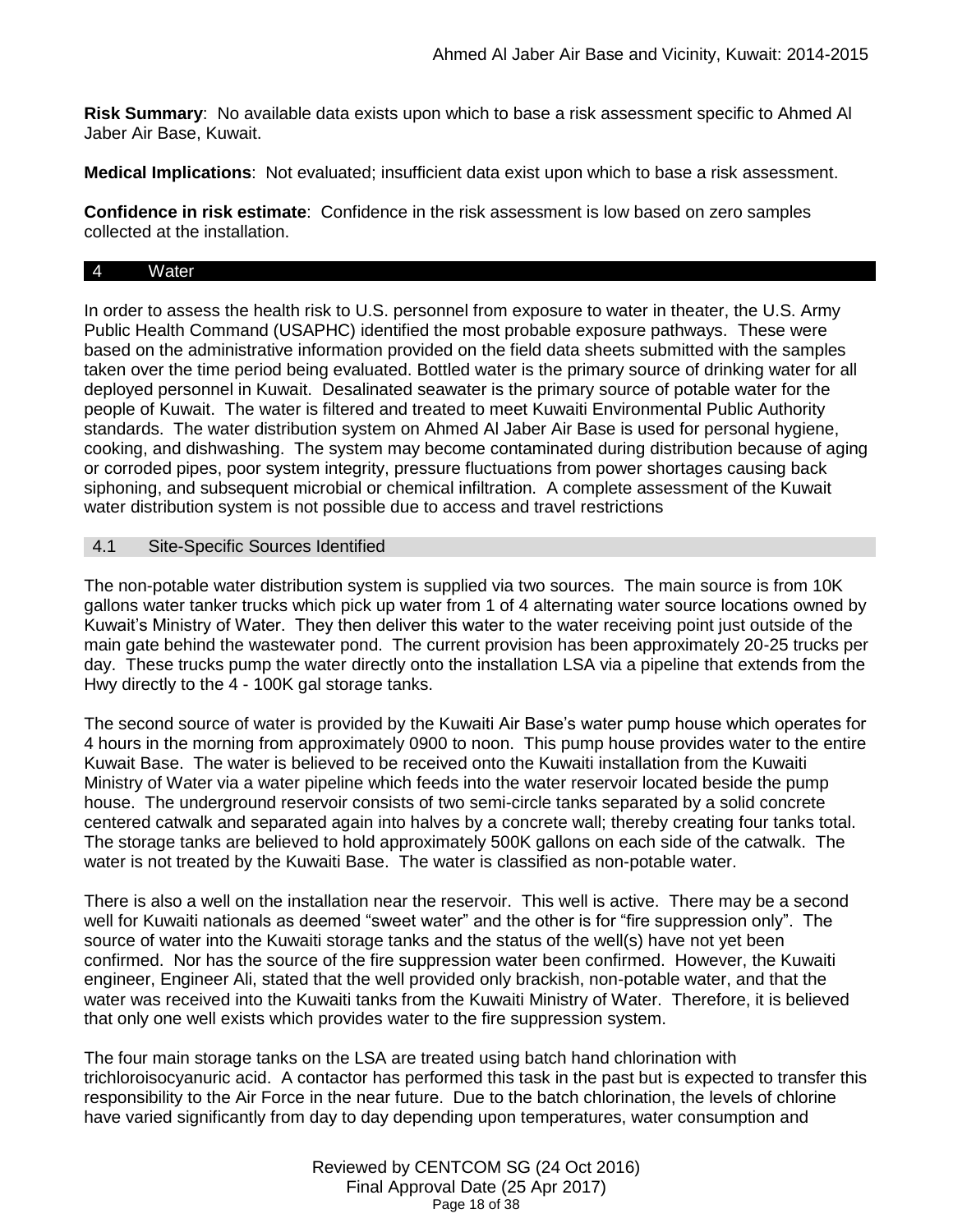dilution, and time from the last batch. However, no positive bacterial samples were collected during 2014-2015.

Historically, commercial bottled water was provided for drinking at Ahmed Al Jaber Air Base, Kuwait. At least two vendors were identified as having provided bottled water at Ahmed Al Jaber Air Base at some point during military operations in Kuwait including; Aqua Gulf and Rawdatain. Both of these brands of bottled water have been approved by U.S. Army Public Health Center. Bioenvironmental Engineering tests the water for bacteriological quality for every production date received.

Disinfected fresh water from onsite wells was also supplied for non-drinking purposes at Ahmed Al Jaber Air Base, Kuwait. The disinfected fresh water was used only for personal hygiene such as hand washing, showering, laundry, and cleaning.

Based on the information provided from the field, all samples for untreated water were associated with source water for treatment and no exposure pathways were associated with those samples. Therefore, untreated samples are not assessed as potential health hazards.

# <span id="page-18-0"></span>4.2 Consumed Water (Water for drinking or cooking consumption)

The distributors and all brands of bottled water utilized on AJAB are approved by the U.S. Army Public Health Command. Each shipment of bottled water purchased for AJAB is tested by Bioenvironmental Engineering upon receipt IAW AFMAN 48-138. The monitoring includes total coliform presence/absence and E. coli for four bottles per lot.

# 4.2.1 Sample data/notes:

From October 2014 to December 2015, only coliform sampling was completed on bottled water at Ahmed Al Jaber, Kuwait.

# 4.2.2 Short-term (acute) health risk for drinking bottled water:

**Approach**: In order to determine acute health risk associated with consumption of bottled water the following assumptions were made.

- Base residents ingest 15 liters of bottled water per day or less.
- All U.S. personnel at this location were expected to remain at this site for approximately 180 day rotations.

Based on these assumptions, the maximum detected concentration for each analyte was compared to its respective 14-day, Negligible MEG for consumption of up to 15 liters of water per day (15L/day) and/or the short-term Field water standards published in TB MED 577, Sanitary Control and Surveillance of Field Water Supplies.

**Risk Summary**: Based on the above approach, the short-term risk associated with consumption of bottled water at Ahmed Al Jaber Air Base, Kuwait is low.

**Medical implications:** Not evaluated; insufficient data exist upon which to base a risk assessment.

**Confidence in the risk assessment**: Despite the lack of bottled water samples, confidence in the risk assessment is **high** because U.S. Army veterinary personnel performed quarterly audits of all bottled water suppliers to ensure consistency of quality throughout the area of responsibility.

4.2.3 Long-term (chronic) health risk: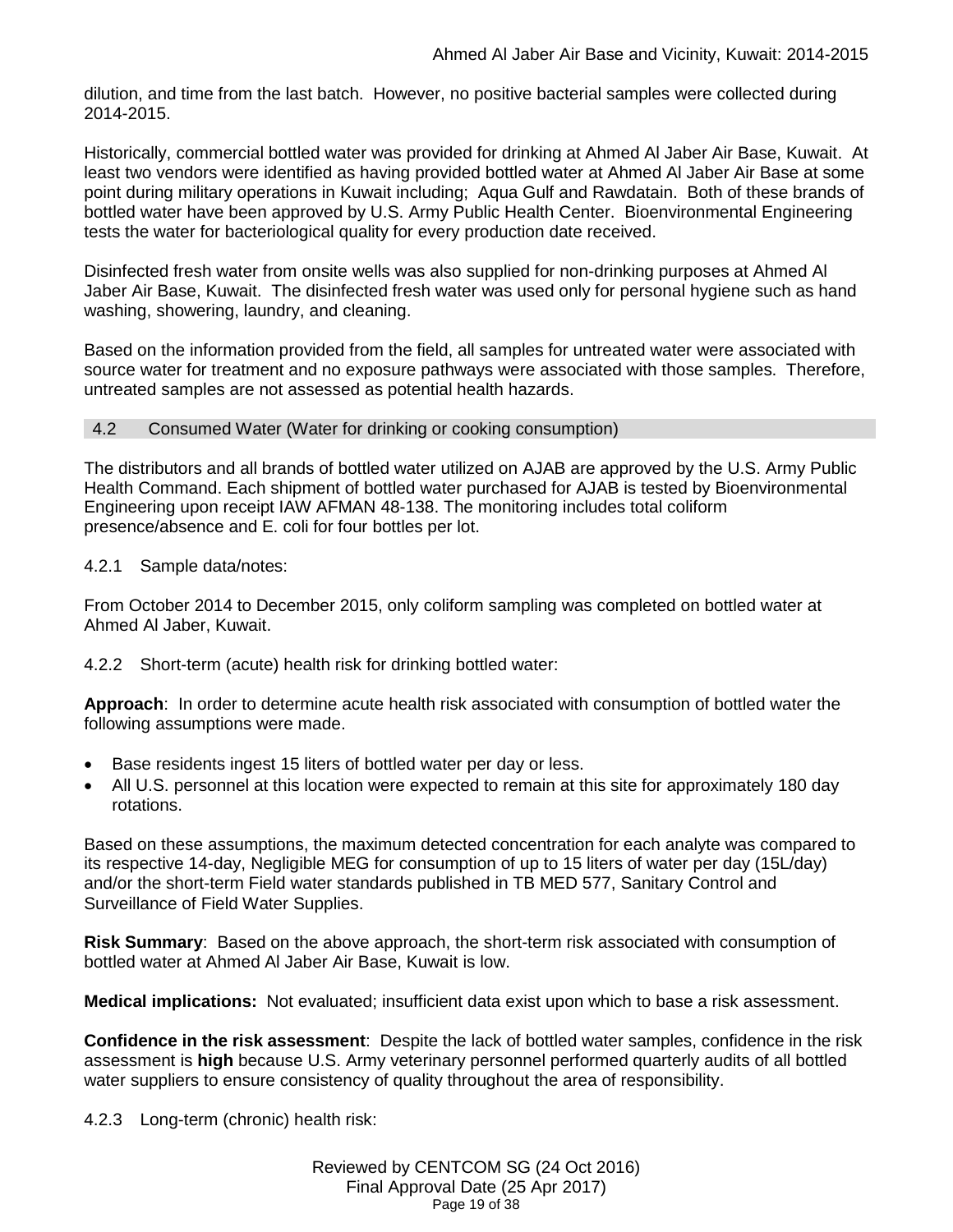**Approach:** Bottled water was supplied to Ahmed Al Jaber Air Base, Kuwait in distinct lots and from multiple vendors. Thus it is inappropriate to average analytical results across the spectrum of water samples/suppliers. As a result, the maximum detected concentration for each analyte was used to perform the long-term health risk screening. This process could result in overestimation of the longterm health risk as it assumes that camp residents consume water at the maximum detected concentration consistently during their deployment.

**Risk Summary**: **No health risk identified;** based on available sampling data. Analytical results of the water samples collected at Ahmed Al Jaber Air Base, Kuwait revealed that no analytes were detected above their respective 1-year, 15 L/day drinking water MEG or the respective long-term potability standard published in TB MED 577.

**Medical implications**: Not evaluated; insufficient data exist upon which to base a risk assessment.

**Confidence in the risk assessment**: Despite the relatively limited number of bottled water samples, confidence in the risk assessment is **medium** for other analytes because U.S. Army veterinary personnel performed quarterly audits of all bottled water suppliers to ensure consistency of quality throughout the deployment.

# <span id="page-19-0"></span>4.3 **Water for Non-Drinking/Other purposes (RO and other sources of treated water)**

Monitoring includes total coliform presence/absence and *E. coli*, pH, chlorine residual, and monthly M272. Additionally, an annual comprehensive screening analysis is taken and submitted to USAPHC IAW *TB Med 577*. All Results are loaded in DOEHRS DoD Surveillance program office. While the water provided in the distribution systems meets *TB Med 577* for water potability, the systems are classified as non-potable due to lack of backflow prevention devices and the risk of infiltration to the aging system. The system can be used for brushing teeth, washing clothes, washing dishes, and taking showers.

Although the primary route of exposure for most microorganisms was ingestion of the contaminated water, dermal exposure to some microorganisms, chemicals, and biological contaminants may have also caused adverse health effects. Complete exposure pathways would have included drinking, brushing teeth, personal hygiene, cooking, providing medical and dental care using a contaminated water supply or during dermal contact at vehicle or aircraft wash racks.

# 4.3.1 Sample data/notes:

From October 2014- December 2015, 21 treated and disinfected fresh water samples were collected at Ahmed Al Jaber Air Base, Kuwait. Water samples were analyzed for inorganic compounds, VOC, SVOC and various physical characteristics.

Detected chemicals met long-term potability standards (LTPS) during field testing with one exception of a single sample. Di(2-ethylhexyl)phthalate did not meet the Department of the Army Technical Bulletin, Medical 577 military long-term potability standards; this was due to a single sample taken 23 Jun 2015.

4.3.2 Short-term (acute) and long-term (chronic) health risks associated with water uses other than drinking:

**Approach:** In order to assess the health risk associated with water uses other than drinking, the following assumptions were made:

Treated water was used for personal hygiene purposes.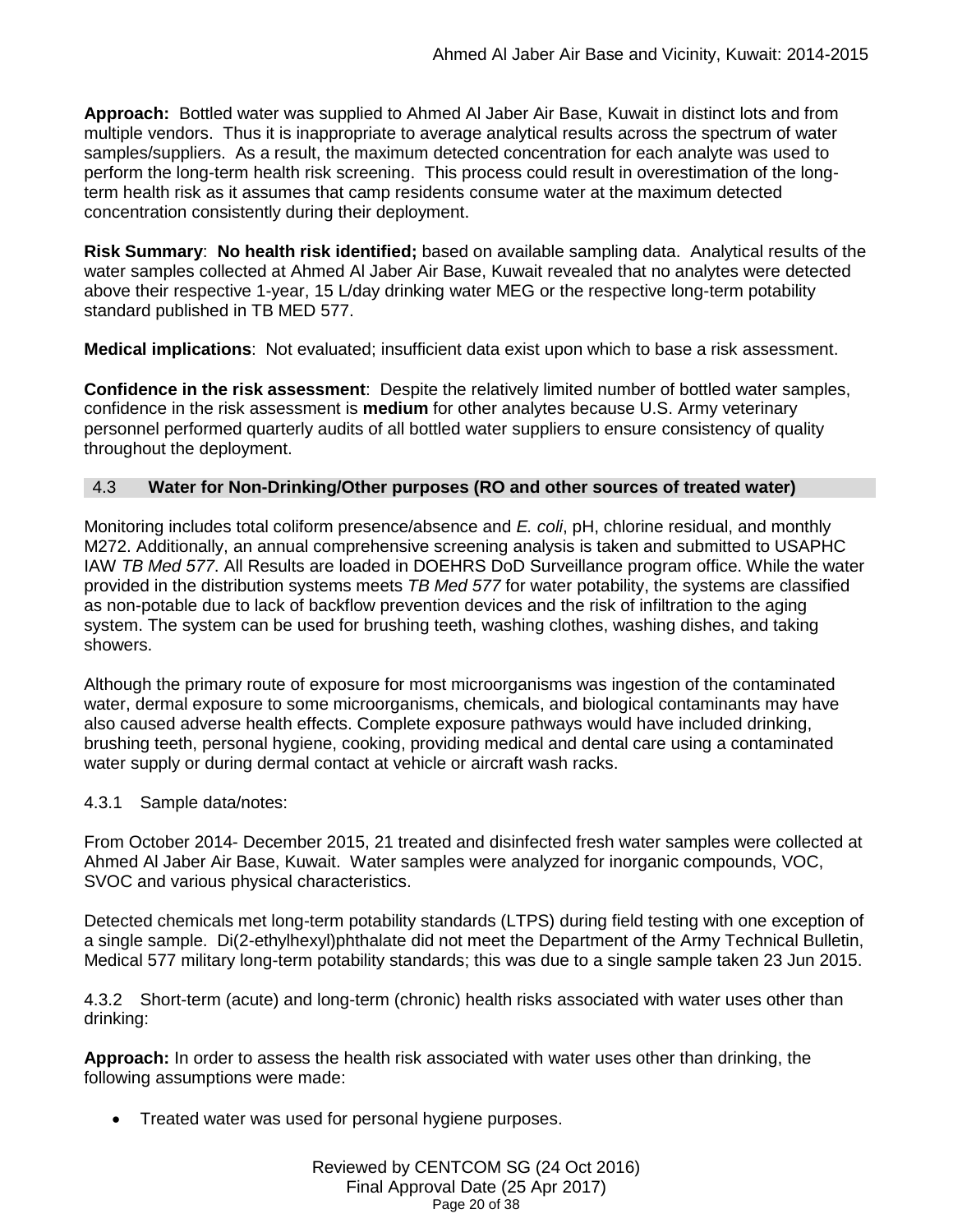- Deployments lasted is service specific (Army personnel 9 months, AF personnel 6 months and Navy and Marine personnel from 12 to15 months or less if personnel were forward deployed).
- The primary routes of exposure associated with treated water were incidental ingestion through personal hygiene (i.e., brushing teeth/oral hygiene) and dermal contact when showering.
- Camp residents ingest far less than 5 liters (food preparation) of RO treated water per day.
- Disinfected fresh water was used only for showering and hand washing.

Based on guidance provided in USAPHC Technical Guide 230, *Environmental Health Risk Assessment and Chemical Exposure Guidelines for Deployed Military Personnel* (USAPHC TG 230), any compound with a peak concentration less than or equal to 2.5 times the 14-day negligible MEG for consuming 5 liters of water per day/ (5-L/day) may be eliminated from further consideration. If a 14 day, 5-L/day negligible MEG was not available, the more conservative 1-year, 5-L/day negligible was used for screening purposes.

# 4.3.2.1 **Reversed Osmosis (RO) Treated Water (used for food preparation and personal hygiene).**

## 4.3.2.2 Sample data/notes:

From October 2014-December 2015, treated and disinfected fresh water samples were collected at Ahmed Al Jaber Air Base, Kuwait. Water samples were analyzed for inorganic compounds, VOC, SVOC and various physical characteristics. Preventive medicine surveillance for microbiological contaminants (coliforms/E.coli) is standard operating procedure, but data associated with bacteriological analyses was not available to review for this timeframe.

**Risk Summary**: No acute or chronic health risks associated with incidental ingestion of RO treated water were identified at Ahmed Al Jaber Air Base, Kuwait.

## **Medical Implications:** None identified.

**Confidence in the Risk Assessment**: Confidence in the risk assessment is medium based on a limited number of samples. However, there was an active and ongoing drinking water surveillance program at Ahmed Al Jaber Air Base, Kuwait which increases confidence in this assessment.

# 4.3.2.1 **Disinfected Fresh Water (used for personal hygiene)**.

Evaluation of the samples of disinfected fresh water did not reveal any exceedances of USAPHC TG 230 health risk screening criteria.

**Risk Summary**: Moderate acute or chronic health risks associated with incidental ingestion of disinfected fresh water during showering were identified at Ahmed Al Jaber Air Base, Kuwait.

**Medical Implications**: None identified.

**Confidence in the Assessment**: Even though there are relatively few samples in the data set, confidence in this risk assessment is **medium** based on the limited potential for ingestion of host nation treated water.

## <span id="page-20-0"></span>5 Military Unique

5.1 Chemical Biological, Radiological Nuclear (CBRN) Weapons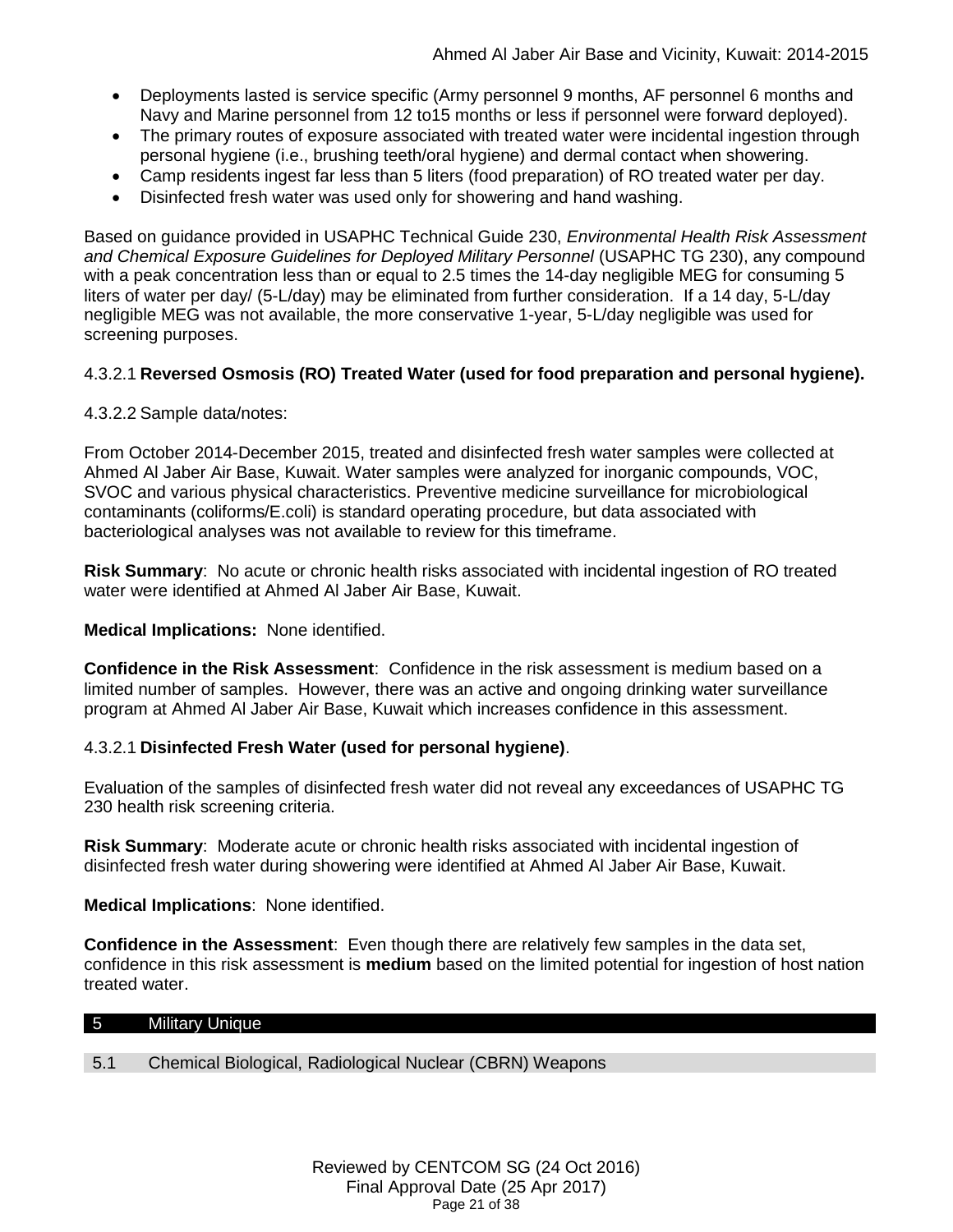There were no specific hazard sources or exposure incidents documented in the Defense Occupational and Environmental Health Readiness System (DOEHRS) or the Military Exposure Surveillance Library (MESL).

5.1.1 Short and long-term health risks:

**Not Evaluated** - No data was available upon which to base a risk assessment specific to Ahmed Al Jaber Air Base, Kuwait.

**Risk Summary**: None - insufficient data exists upon which to base a risk assessment specific to Ahmed Al Jaber Air Base, Kuwait.

**Medical Implications**: None - insufficient data exists upon which to base a risk assessment specific to Ahmed Al Jaber Air Base, Kuwait.

**Confidence in the Risk Assessment**: None - No data was available upon which to base a risk assessment specific to Ahmed Al Jaber Air Base, Kuwait.

#### 5.2 Depleted Uranium (DU)

Depleted Uranium (DU) was stored at Ahmed Al Jaber Air Base, Kuwait from November 2014 to present. There were no exposure incidents documented in the Defense Occupational and Environmental Health Readiness System (DOEHRS) or the MESL. The DU was stored in the form of 30 mm rounds contained within sealed and marked metal ammo storage cans at the munitions storage site. Radiations surveys were conducted on 30 December 2014 and 17 February 2015 and are documented in DOEHRS. The DU was stored under permit provided by the Air Force radioisotope committee (RIC) during this time frame. The DU rounds were stored in a munitions controlled site with a guarded gate. The majority of base personnel were unauthorized enter the area. The DU was not moved from its single storage pad during this time period. The storage pad was an asphalt pad surrounded by dirt berms along three sides with the fourth side facing a road. There were more berms along the road as the DU pad was to the rear of the munitions storage pad sites. Background readings were measured across the street from the sources. Also, there were some projectiles found in a pile of UXO left over from the Gulf War time frame. **Personnel are not expected to enter the revetment pad except to conduct monthly inventories or load trailers for 1 hour or less.**

In addition, there is a large, locked red Conex on the left side of the road that leads out to the Munitions Storage Area, containing DU. This Conex belongs to the Kuwaiti host nation, and contains DU fragments in the form of two plastic 55 gallon drums and a few miscellaneous boxes. EOD conducted an operation to removed aforementioned DU projectiles, and all the resulting capsules and soil are stored in a plastic tri-wall near the Conex.

#### 5.2.1 Short and long-term health risks:

The highest exposure rate inside the revetment was measured to be 2.0 mR per hour. Based on worstcase scenario calculations, the projected annual radiation dose for an individual inside the revetment will be above the general public dose limit (100 mrem per year) and has the potential to exceed the annual occupational exposure dose limit (5000 mrem per year). Thus, **the area will be restricted access to the general public**. Personnel enter the bunker on a monthly to conduct inventories or load trailers. This work usually lasts less than one hour.

**Risk Summary**: Low. Based on this workload, **personnel will not be exposed to radiation levels above the occupational exposure dose limits** specific to Ahmed Al Jaber Air Base, Kuwait.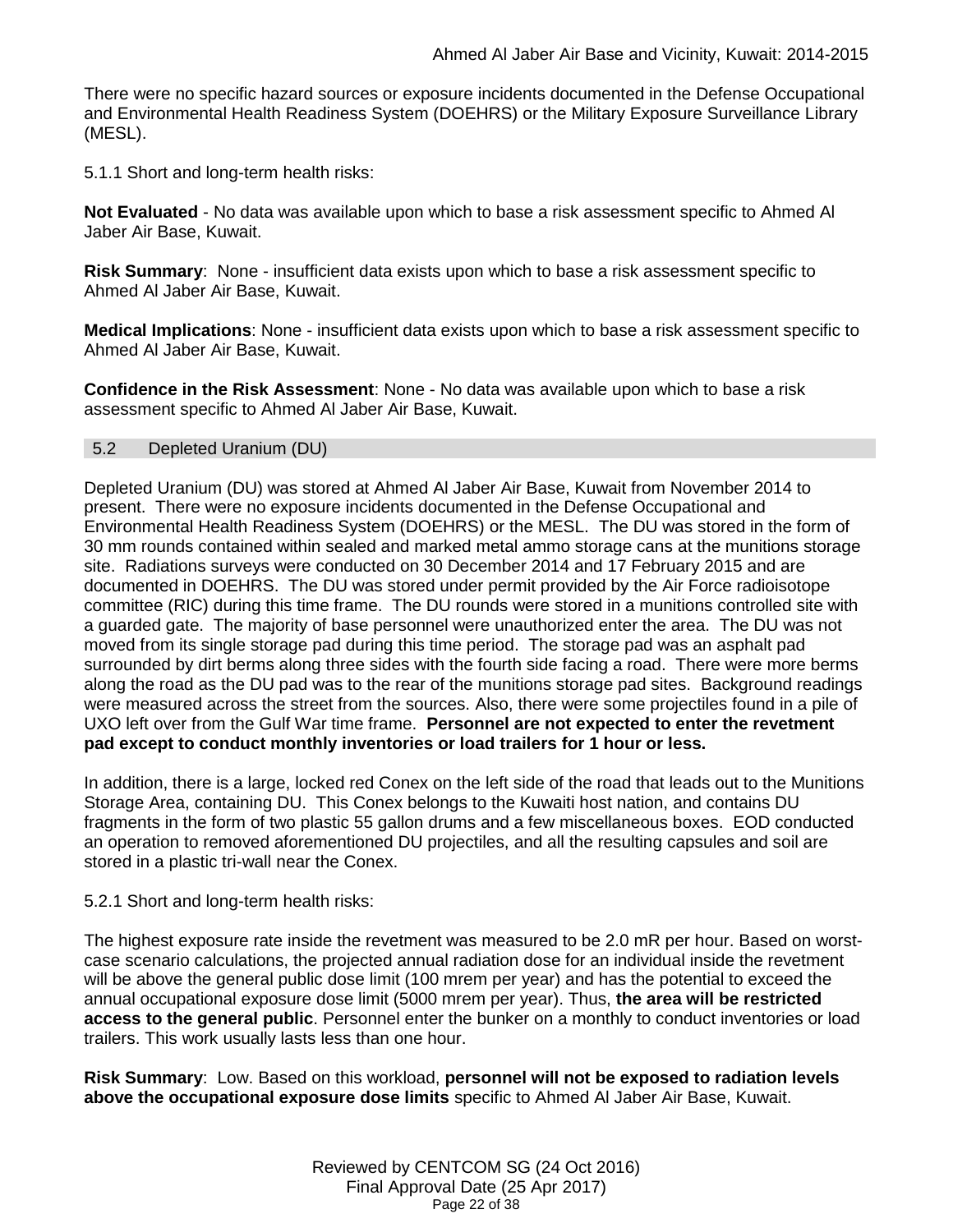**Medical Implications**: The highest exposure rate measured was 1.98 mR/hr at one inch from the container. Therefore, the highest dose someone can receive in any given hour would be 2.0 mrem. The 1.98 mR/hr reading is just below the federal occupational limit of 2 mrem in any given hour for a member of the general public. General public dose limits: 2 mrem in any given hour, 100 mrem in a year (10 CFR 20.1301).

**Confidence in the Risk Assessment**: Confidence in this risk is **medium** based on sampling data and the limited access to the munitions storage area.

## 5.3 Ionizing Radiation

# 5.3.1 Industrial Radiography

Medical radiography was utilized in the EMEDS Clinic. Industrial radiography was utilized by explosive ordnance disposal (EOD) and the Non-Destructive Imaging (NDI) aircraft maintenance shop. A future project was to use radiography at the vehicle search area and would be operated by security forces personnel. However, the equipment had not yet been received at the time of this report. The thermoluminescent dosimetry (TLD) program was implemented in July 2015. The medical radiology technician and the (NDI) aircraft maintenance technicians were enrolled in the program.

# 5.3.2 Radioactive Material

There are no permitted radioactive materials or generally licensed devices at Ahmed Al Jaber Air Base, Kuwait other than the DU listed above. All ionizing sources are limited to check sources for BE, EOD, NDI or CEX equipment, and those contained in aircraft.

5.3.3 Short and long-term health risks:

TLDs results show workers are within exposure limits for ionizing radiation.

**Risk Summary**: The risk is **medium** based upon radiation scatter surveys documented in the Defense Occupational and Environmental Health Readiness System (DOEHRS) and administrative procedures that are in place to maintain exposures as low as reasonable achievable.

# **Medical Implications**: None.

**Confidence in the Risk Assessment**: Confidence in this risk is **medium**.

## 5.4 Non-Ionizing Radiation

Specific hazard sources were documented in DOEHRS or the MESL from in 2015.

5.4.1 Short and long-term health risks:

**Risk Summary:** The risk is **low** due to procedures that are in place to maintain exposures below the permissible exposure limits

**Medical Implications**: None

**Confidence in the Risk Assessment**: Confidence in this risk assessment is medium.

6 Endemic Diseases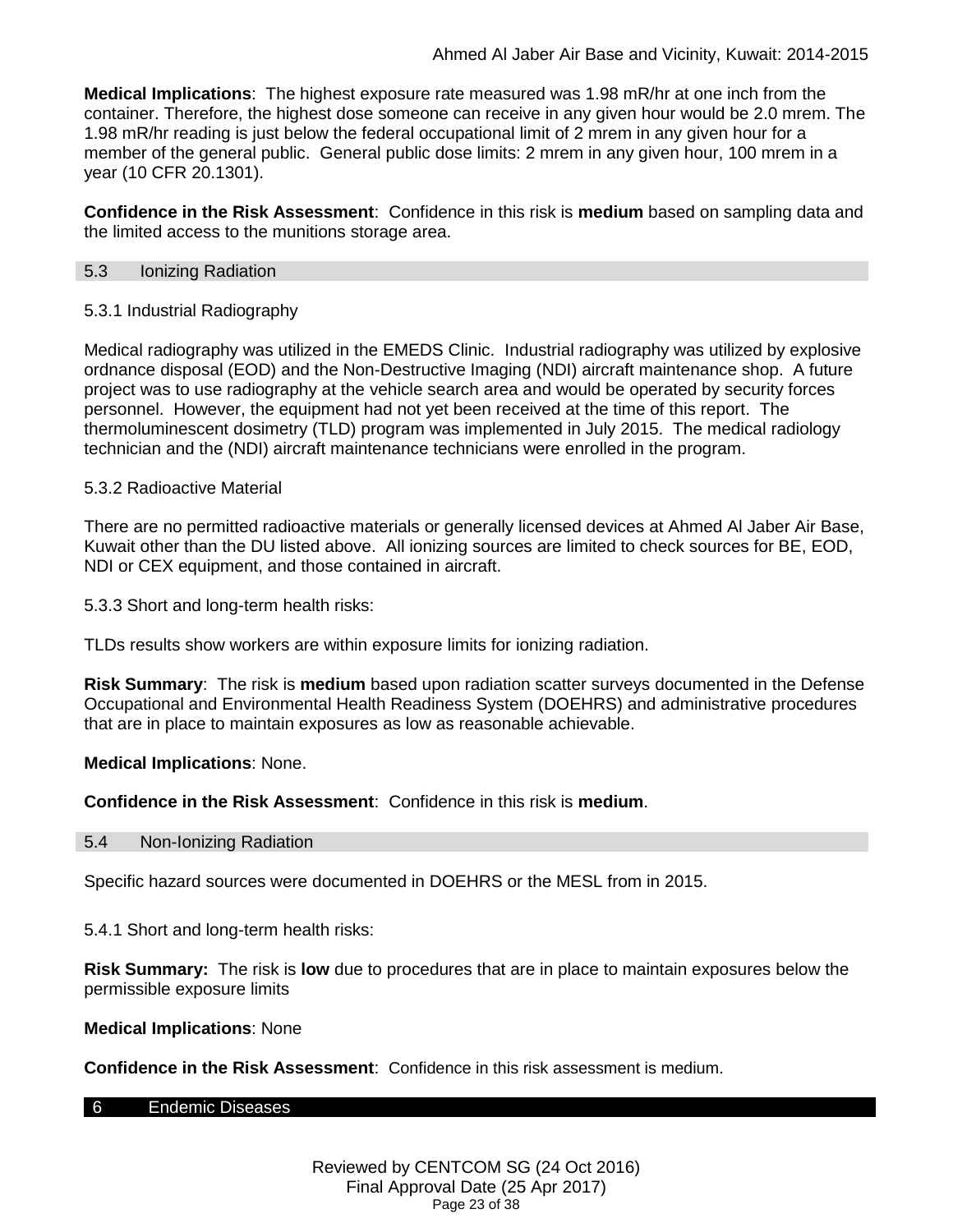## 6.1 Sample data/notes:

## **The assessed risk for endemic diseases addressed below represents the residual risk that exists in the presence of preventive measures.**

Department of Defense Directive 6490.02 series, Comprehensive Health Surveillance, establishes policy for routine health surveillance of all DoD personnel throughout their military service.

The Armed Forces Health Surveillance Branch (AFHSB) maintains archives of medical event reports for all Services.

Medical event reports identified related to deployment in Kuwait did not identify specific locations within the country, nor did they describe the probable site of the exposure; therefore, epidemiological analysis of medical event data was limited to the country level.

Endemic diseases present in Kuwait were assessed by referring to the Defense Intelligence Agency's Infectious Disease Risk Assessment Database for CENTCOM: Kuwait at [https://www.ncmi.detrick.army.mil/product/idra\\_db.php?co=KWT](https://www.ncmi.detrick.army.mil/product/idra_db.php?co=KWT) and the "Destinations" section of the Centers for Disease Control and Prevention (CDC) Travelers' Health website, [http://wwwnc.cdc.gov/travel/destinations/traveler/none/kuwait.](http://wwwnc.cdc.gov/travel/destinations/traveler/none/kuwait)

Where effective vaccines, such as those for Hepatitis A and B, are in place, risk to individuals is effectively reduced to none and these endemic diseases were excluded from further assessment.

Reporting of medical events from deployed environments is inconsistent. Identified reports of endemic disease associated with deployment to Kuwait are assumed not to represent all cases of reportable endemic disease events among service personnel deployed to Kuwait. Where available; additional relevant reports were used to supplement reportable medical event data for this assessment.

#### <span id="page-23-0"></span>6.2 Gastrointestinal Diseases

U.S. Service members have little or no immunity to the food and waterborne diseases present in Kuwait. To prevent food and waterborne diseases among individuals deployed to Kuwait, food and water are purchased from approved sources. Food is prepared in facilities where there is public health oversight (certificate of sanitation, health screening of food service workers, periodic inspections, etc.). Due to the potential presence of disease causing organisms, as well as the high prevalence of improper food handling and preparation, local food and water were not approved for consumption. Viral gastroenteritis that is spread through contact or fomites (any inanimate object or substance capable of carrying infectious organisms) presents a recurrent risk due to a high rate of personnel turnover, and shared dining, berthing, bathroom facilities, and working spaces.

**Approach**: The health risk for fomite-borne gastrointestinal infections and endemic food and waterborne diseases to individuals deployed to Kuwait during the period of this assessment was epidemiologically assessed based on the combination of identified endemic diseases, knowledge of preventive measures in place, review of medical event reports associated with deployment to Kuwait, and review of military public health reports.

## 6.2.1 Short -term health risks*:*

**Risk assessment**: The overall short-term risk associated with food borne and waterborne diseases in Kuwait was **high** (bacterial or viral gastroenteritis, protozoal diarrhea, cholera, brucellosis, hepatitis E, typhoid/paratyphoid fever).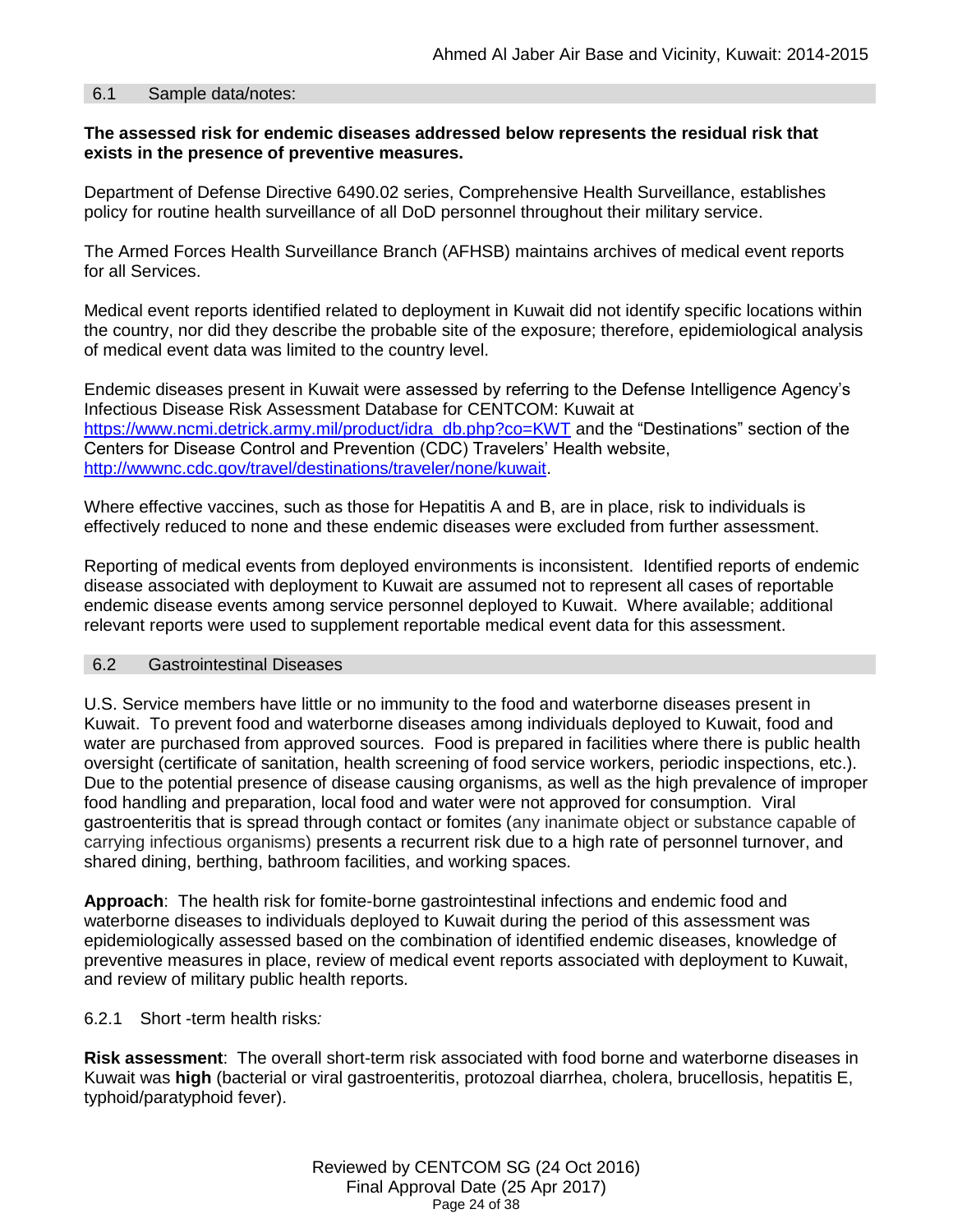The short-term risk for viral gastroenteritis was **moderate.** Risk due to a high rate of personnel turnover, shared dining, berthing, bathroom facilities, and working spaces is not substantially different than that expected in similar settings within the United States.

**Medical implications**: Gastroenteritis, particularly from viral agents, can cause periodic outbreaks in spite of preventive measures. An operationally significant attack rate (potentially 11-50% per month) could occur among personnel consuming local food, water, or ice. Field conditions (including lack of hand washing and primitive sanitation) may facilitate person-to-person spread and epidemics. Typically mild disease treated in outpatient setting; recovery and return to duty in less than 72 hours with appropriate therapy. A small number of infections may require greater than 72 hours convalescence and/or hospitalization.

**Confidence in the risk assessment**: Confidence in the risk assessment is **medium**. Food and water borne diseases, especially those with short convalescence and lack of long-term health effects are often underreported for deployed military populations.

6.2.2 Long-term (chronic) health risks:

**Risk assessment**: The long-term risk associated with food and waterborne diseases was **low** for protozoal diarrhea and brucellosis.

**Medical implications**: Long-term health effects resulting from infection with food and waterborne diseases are rare.

**Confidence in the risk assessment**: Confidence in the risk assessment was **high** Incidence of protozoal diarrhea and brucellosis in the post deployment military population is known to be extremely low.

## <span id="page-24-0"></span>6.3 Arthropod Vector-Borne Diseases

The climate and ecological habitat found in Kuwait support populations of arthropod vectors, including mosquitoes, ticks, and sand flies. Risk for arthropod-borne disease is higher during warmer months (typically from April through November); with variable rates of disease transmission (vector-borne diseases occur at low or unknown levels throughout the country). Personnel may have been exposed to mosquitoes, ticks, sand flies, or other biting vectors both during the day or night. Risk is higher in urban and other densely populated areas, or near where animals were kept. Removing vector harborages, spraying for vectors within base camps, avoiding animals or areas where they were kept, proper wearing of insecticide-treated (permethrin) uniforms, use of bed nets in field conditions, avoiding peak vector feeding times if possible, and the application of insect repellent to the skin (DEET) were the main protective measures against vector-borne diseases.

**Approach**: The health risk for endemic vector-borne diseases to individuals deployed to Kuwait during the period of this assessment was epidemiologically assessed based on the combination of identified endemic diseases, knowledge of preventive measures in place, review of medical event reports associated with deployment, and review of military public health reports.

## 6.3.1 Short-term (acute) health risks:

**Risk assessment**: The short-term risk for cutaneous leishmaniasis was **moderate**. The short-term risk for the vector-borne diseases Sandfly fever, Sindbis, West Nile Fever, and visceral leishmaniasis was **low**. Individuals who deploy from Ahmed Al Jaber Air Base, Kuwait or rural outlying areas may experience increased short-term risk.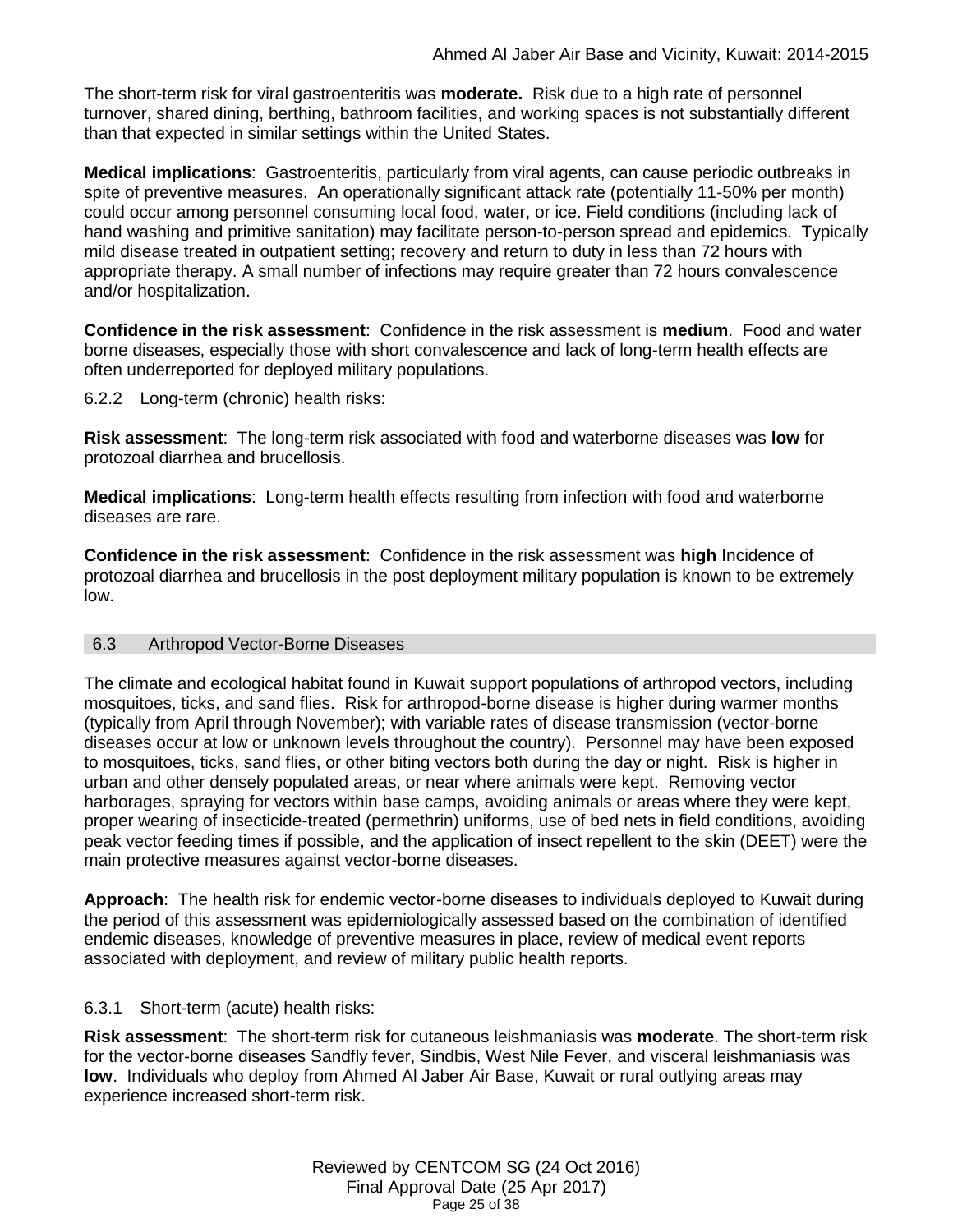# **Medical implications**:

Sandfly fever, Sindbis, and West Nile Fever present in Kuwait have fairly short incubation periods ranging from days to weeks. Any of these diseases would initially present as acute fever and malaise, some accompanied by rash, and would lead to acute, sometimes severe illness.

Cutaneous leishmaniasis typically presents as skin lesions, single or multiple, that start as a papule and enlarge into an ulcer. Rare cases (less than 0.1% per month attack rate) could occur among personnel exposed to sandfly bites in areas with infected people, rodents, dogs, or other reservoir animals. Both cutaneous and visceral leishmaniasis can have an incubation period range from 7 to 180 days.

**Confidence in the risk assessment**: Confidence in the risk assessment is **moderate**.

6.3.2 Long-term (chronic) health risks:

## **Risk assessment**:

The long-term risk for leishmaniasis, cutaneous and visceral, was **low**.

## **Medical implications**:

Both visceral and cutaneous leishmaniasis may have extended incubation periods, ranging from a months to years. Although rare, it is possible to be infected during deployment, but not to have clinically evident disease until redeployed. Leishmaniasis should be considered in the differential diagnosis for any unusual skin lesions, or chronic, systemic disease.

**Confidence in the risk assessment**: Confidence in risk assessment is **moderate**. Incidence of visceral leishmaniasis in the post deployment military population is known to be low. Cases of cutaneous leishmaniasis have been detected and treated post deployment. The military medical community was/is aware of the presence of leishmaniasis in Kuwait, and skin lesions in individuals with a history of time spent in Kuwait were/are evaluated with that in mind.

## <span id="page-25-0"></span>6.4 Water Contact Diseases

Operations or activities that involve extensive fresh water contact may result in individuals being exposed to leptospirosis. The occurrence of flooding after heavy rainfall facilitates the spread of leptospirosis because, as water saturates the environment, leptospirosis present in the soil pass directly into surface waters. Activities such as wading or swimming in fresh water sources may result in exposures to enteric diseases such as diarrhea and hepatitis via incidental ingestion of water. Prolonged water contact also may lead to the development of a variety of skin conditions, such as bacterial or fungal dermatitis. Elimination of standing, and/or open, bodies of fresh water protects against the spread of water contact diseases.

**Approach**: The health risk for endemic water contact diseases to individuals deployed to Kuwait during the period of this assessment was epidemiologically assessed based on the combination of identified endemic diseases, knowledge of preventive measures in place, review of medical event reports associated with deployment to Kuwait, and review of military public health reports.

6.4.1 Short-term (acute) health risks: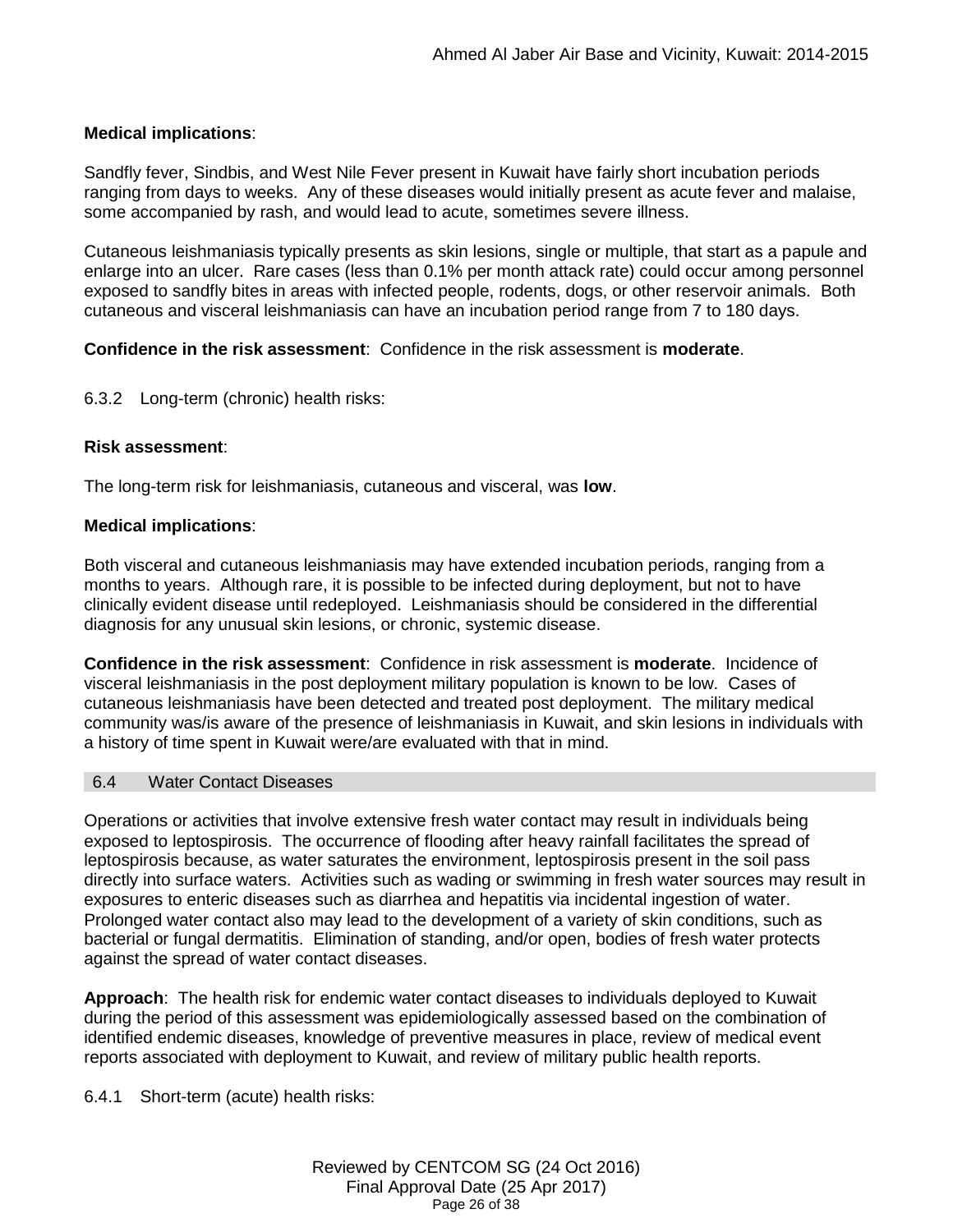**Risk assessment**: The short-term risk for leptospirosis was **moderate**, peaking between April and October.

**Medical implications**: Leptospirosis, which has an incubation period of 5-14 days, presents as acute fever with nonspecific symptoms that last for 1 week to several months.

**Confidence in the risk assessment**: Confidence in the risk assessment is **high**. No reported cases of water contact diseases were identified from Kuwait during the assessment period.

6.4.2 Long-term (chronic) health risks:

No long-term health risk was identified.

## <span id="page-26-0"></span>6.5 Respiratory Diseases

U.S. military populations living and working in close-quarter conditions were at risk for substantial person-to-person spread of respiratory virus infections such as the common cold and influenza. Primary exposure pathways for tuberculosis include prolonged close contact (generally several hours per day for greater than three days per week in a closed space) with the local population or third country national contractors. U.S. personnel who remained on base had limited to no contact with the local population, and local and third country national workers/contractors were required to complete health screening prior to employment.

**Approach**: The health risk for respiratory diseases to individuals deployed to Kuwait during the period of this assessment was epidemiologically assessed based on the combination of identified endemic diseases, knowledge of preventive measures in place, review of medical event reports associated with deployment to Kuwait, and review of military public health reports.

6.5.1 Short-term (acute) health risks:

**Risk assessment**: The short-term risk for upper respiratory infections was **low.** Risk due to a high rate of personnel turnover, shared dining, berthing, recreational facilities, and working spaces is not substantially different than that expected in similar settings within the United States.

The short-term risk for tuberculosis was **moderate**. Rates of latent TB infection (LTBI) may be elevated for personnel with prolonged indoor exposure to local populations.

The short-term risk for meningococcal meningitis is **low**. The risk is comparable to the U.S. among unvaccinated personnel who have close contact with the local population.

**Medical implications**: Upper respiratory infections, particularly from viral agents, can cause periodic outbreaks in spite of preventive measures. A small proportion of infections may require greater than 72 hours convalescence and/or hospitalization.

Symptoms of tuberculosis, including fever, weight loss, night sweats and cough, typically start within 1- 6 months of infection. The lifetime risk for tuberculosis after becoming infected is 5-10%; half of this risk occurs in the first two years following infection.

Meningococcal meningitis is a potentially very severe disease typically requiring intensive care; fatalities may occur in 5-15% of cases. Risk is elevated under crowded living conditions and for personnel having close contact with local nationals. Group A usually predominates; group W-135 case reporting increased in the late 1980s.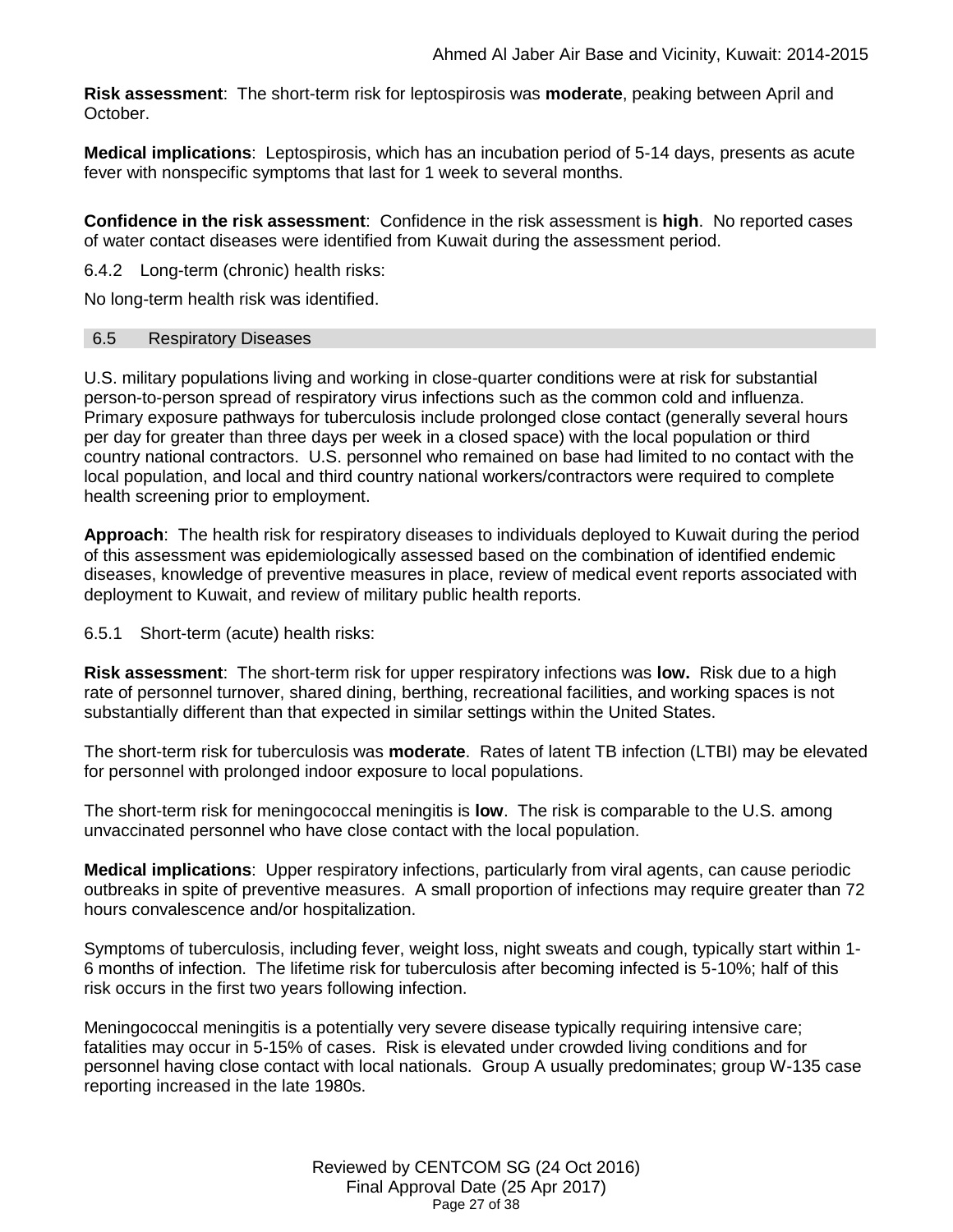**Confidence in the risk assessment**: Confidence in risk assessment is **medium**. Upper respiratory infections, especially those with short convalescence and lack of long-term health effects are not reportable for deployed military populations. Tuberculosis prevalence in the local population is widespread, but no reports of tuberculosis were identified for individuals deployed to Kuwait during the assessment period. Regionally for meningococcal meningitis, outbreaks were reported in Saudi Arabia in March and April 1992. Group A outbreaks were reported after the 1987 Hajj; group W-135 outbreaks occurred after the 2000 and 2001 Hajjs.

# 6.5.2 Long-term (chronic) health risks:

**Risk assessment**: The long-term risk for tuberculosis and meningococcal meningitis were **low**.

**Medical implications**: Symptoms of tuberculosis can be delayed by two or more years following infection. Tuberculosis should be considered in assessing symptoms of fever accompanied by night sweats and cough.

**Confidence in the risk assessment**: Confidence in risk assessment is **high**. Prevalence of tuberculosis in the local population is widespread, but prevalence of tuberculosis in the post deployment military population is known to be extremely low.

## <span id="page-27-0"></span>6.6 Animal-Contact Diseases

Animals in Kuwait were not routinely vaccinated against vaccine preventable diseases such as rabies or anthrax. Q-fever, anthrax, and rabies are known to be present in Kuwait. Exposure to animals, and/or locations where animals were kept (stray dogs/cats, barnyards, slaughterhouses), were the primary infection sources for all these diseases, and avoidance of companion and farm animal contacts was the primary prevention strategy. Preventive measures in place include anthrax vaccination, which is effective in preventing both cutaneous and inhalation anthrax, and rabies post exposure prophylaxis, which is effective for preventing onset of rabies in exposed individuals.

**Approach**: The health risk for endemic animal contact diseases to individuals deployed to Kuwait during the period of this assessment was epidemiologically assessed based on the combination of identified endemic diseases, knowledge of preventive measures in place, review of medical event reports associated with deployment to Kuwait, and review of military public health reports.

6.6.1 Short-term (acute) health risks:

**Risk assessment**: The short-term risk for Q-fever was **moderate**. The short-term risk for anthrax (naturally acquired), rabies and H5N1 avian influenza was **low**.

**Medical implications**: Naturally occurring anthrax (non-weaponized) is an acute disease that usually affects the skin, while inhalation anthrax has mild and non-specific initial symptoms among unimmunized individuals.

Symptoms of acute Q-fever, which may present one week to greater than one month after exposure, include fever, chills, and weakness and sometimes present as pneumonia-like symptoms.

Rabies presents as an acute, viral encephalomyelitis and is almost invariably fatal.

**Confidence in the risk assessment**: Confidence in risk assessment is **high**.

6.6.2 Long-term (chronic) health risks: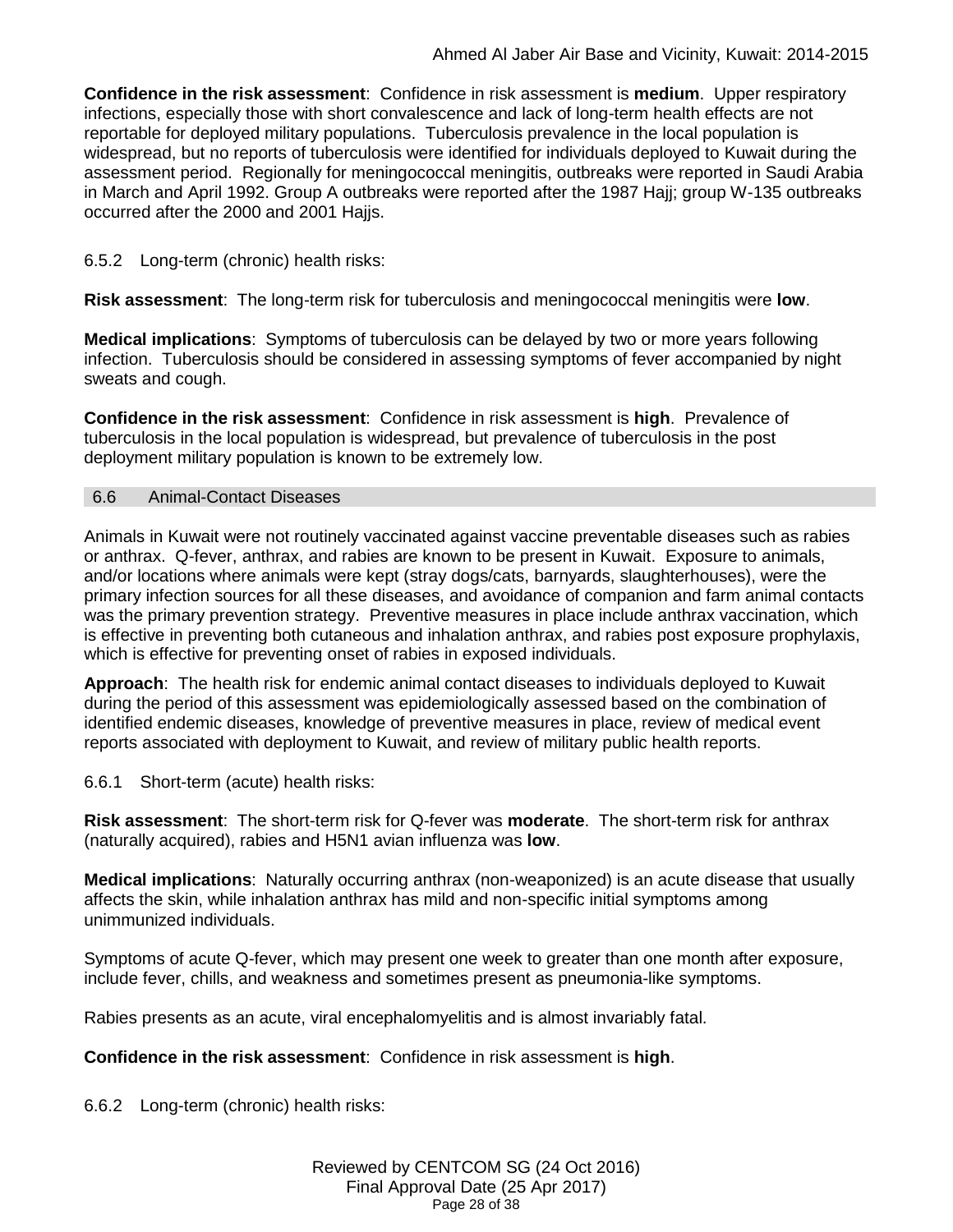**Risk assessment**: The long-term risk for Q-fever and rabies was **low**. However, Q-fever has been diagnosed in a small number of personnel after they returned to the U.S.

**Medical implications**: Q-fever is generally an acute febrile disease. However, considerable variation in severity and duration may be seen; infections may be unapparent or present as a nonspecific undifferentiated febrile syndrome or as pneumonia. Q-fever should be considered in the differential diagnosis of an undifferentiated febrile syndrome when personnel mention a history of being near or in areas where animals were kept or had been kept. Unpasteurized milk may also transmit infection.

The incubation period for rabies is typically 1–3 months, but may be more than one year in rare instances.

**Confidence in the risk assessment**: Confidence in risk assessment is **high**.

# <span id="page-28-0"></span>7 Venomous Animals/Insects

The bite or sting from a spider, scorpion, or snake should be considered a medical emergency, and personnel should seek immediate medical attention. Antivenin, if available for the specific species, may be indicated depending on the treating provider's professional judgement. No anti-venom is available at Ahmed Al Jaber and cannot be implemented until a critical care treatment capability is established in order to adequately treat side-effects of the anti-venom/venin. Antivenin is available at U.S. Army Camp Arifjan, Kuwait.

The species listed below have home ranges that overlap the country of Kuwait, and may present a health risk if encountered. Information was taken from U.S. Army Public Health Command, Armed Forces Pest Management Board Living Hazards Database, and personal communication from previously deployed preventive medicine personnel. Little to no regional (within the country of Kuwait) animal range information was available. The below list should not be considered all inclusive; other venomous scorpions and snakes may be present in the region. See Section 10 for more information about pesticides and pest control measures.

7.1 Short-term (acute) health risk:

7.1.1 Spiders: Numerous species of spiders are found in Kuwait. The Black Widow Spider (*Latrodectus lugubris*), camel spiders (*Solifugae*), and brown recluse (*Loxosceles reclusa*) are known species whose bite presents a threat. Widow spider bites are mostly minor and even significant envenomation is unlikely to be lethal. Bite is usually felt as a "sting", with delayed (10+min) local pain, and sweating. More severe envenomation may produce regional pain, tender draining lymph nodes, nausea, hypertension, and malaise. Camel spider bites are very painful and may cause a localized reaction but global reaction is rare. Brown recluse spider bites often go unnoticed initially because they are usually painless bites. Occasionally, some minor burning that feels like a bee is noticed at the time of the bite. Symptoms usually develop 2-8 hours after a bite. Keep in mind that most bites cause little tissue destruction. Initially the bite site is mildly red and upon close inspection may reveal fang marks. Within a few hours, the redness gives way to pallor with a red ring surrounding the area, or a "bull'seye" appearance. The lesion will often appear to flow downhill over the course of many hours. The center area will then often blister, which over 12-48 hours can sink, turning bluish then black as this area of tissue dies. Health risk was **low**.

7.1.2 Scorpions: Numerous species of scorpion are found in Kuwait. The majority of scorpions found in the region have stings that cause only short lived local effects, such as pain, without systemic effects. Serious envenomations may result in numbness, frothing at mouth, difficulty breathing, and convulsions. Various factors influence the severity of the envenomation to include health and age of patient, sting site, and size and age of scorpion. Most scorpion venom is neurotoxic with a mixture of

> Reviewed by CENTCOM SG (24 Oct 2016) Final Approval Date (25 Apr 2017) Page 29 of 38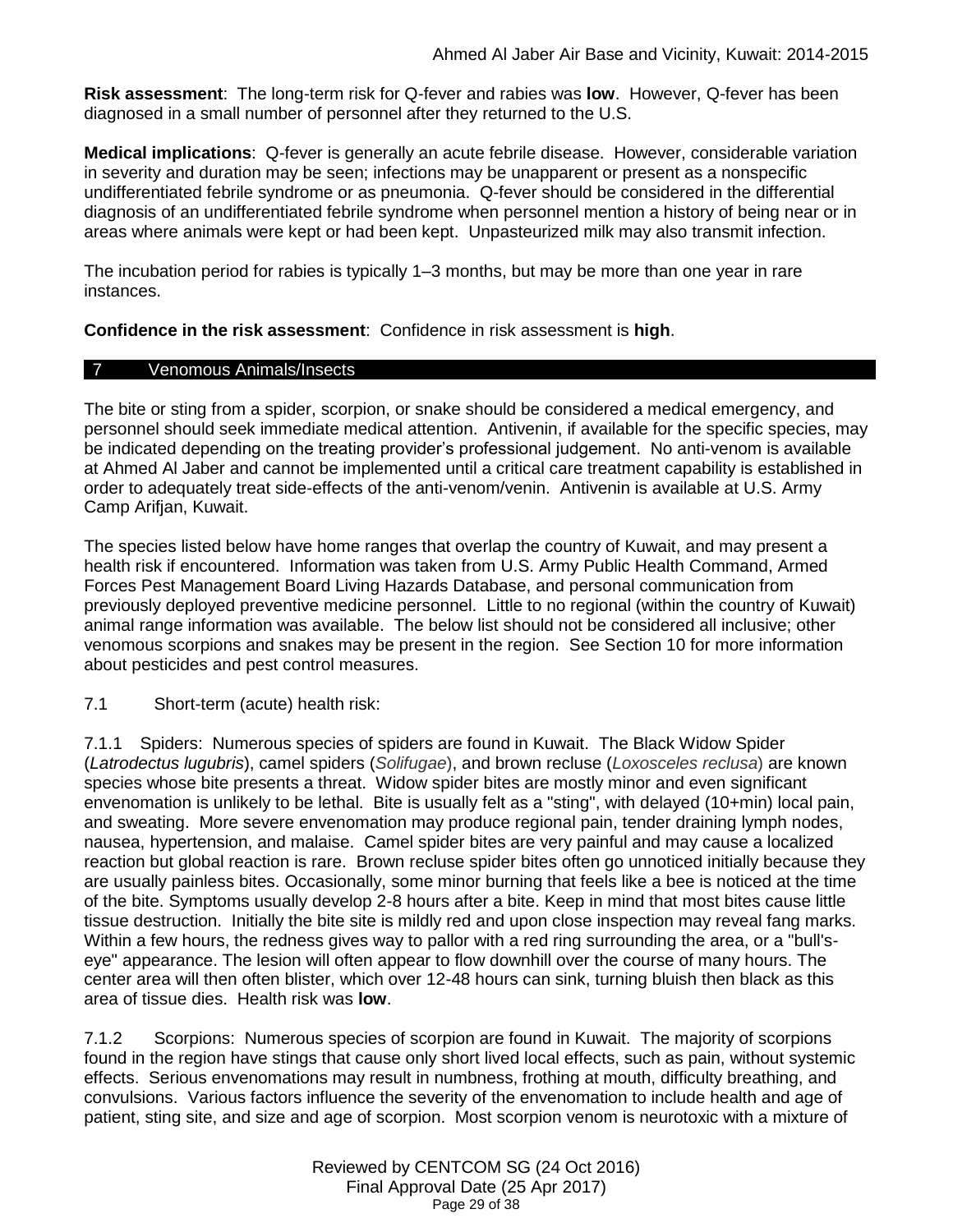other substances. If the patient is allergic to bee and wasp stings, extreme caution and care must be taken to prevent excessive morbidity and even possibly death. The following three scorpions are listed as present in Kuwait and have known detrimental health effects:

- *Androctonus amoreuxi* (Fat-tailed scorpion).
- *Androctonus crassicauda (Arabian fat-tailed scorpion)*
- *Leiurus quinquestriatus (Death Stalker)*
- *Hemiscorpius lepturus* (highly cytotoxic venom which can cause serious wounds, inflammation, blisters, and necrosis. No antivenom is currently available).
- *Hottentotta alticola* (Black scorpion)

Overall health risk associated with a scorpion sting was **high**. Scorpion sightings and reports of scorpions around the living areas were common.

7.1.3 Snakes: Numerous species of snakes are found in Kuwait. A number of poisonous snakes, whose range incorporates Kuwait, could have been encountered to include cobras, pit vipers, and vipers. The following list is not an all-inclusive list of vipers and cobras in the area, but rather those deemed most significant or potentially encountered.

- *Cerastes cerastes gasperetti* (Desert Horned Viper): Cause the majority of the bites. envenomation causes deep local tissue damage accompanied by stomach pain, sweating, nausea, possible fever in conjunction with gangrene
- *Echis carinatus* (Saw-scaled Viper): Bites are typically moderate to severe, with potentially lethal envenoming, requiring urgent assessment and treatment, including IV fluids, IV antivenom and good wound care. Antivenom is key for the treatment of systemic envenoming.
- *Echis sochureki (Sochurek's Saw-scal*ed Viper): Bites are typically moderate to severe, with potentially lethal envenoming, requiring urgent assessment and treatment, including IV fluids, IV antivenom and good wound care. Antivenom is key for the treatment of systemic envenoming.
- *Macrovipera lebetina* (Levantine Viper): Bites may cause mild to sever*e* local effects, including shock and coagulopathy.
- *Daboia russeli* (Russell's Viper): Venom is highly hemotoxic, and this snake has been known to cause severe envenomation and fatalities.
- *Pseudocerastes persicus fieldi (Field's Sand* Viper): venom characterized as neurotoxic; little pain at bite site general weakness followed by paralysis
- *Pseudocerastes persicus persicus* (Persian Sand Viper): venom characterized as hemorrhagic; immediate and severe pain at bite site
- *Walterinnesia aegyptia* (Desert Black Snake/Desert Cobra): venom strongly neurotoxic with lesser anticoagulant activity.

Overall, the health risk associated with a snake bite was **high**. Snake sightings and reports of snakes around the living areas were common.

7.2 Long-term (chronic) health risk:

# **No long-term health risks were identified based on available data.**

**Risk assessment:** The long-term risk associated with snakes was low based on disease incident reporting from Kuwait.

**Medical implications**: Long-term health effects resulting from interaction with snakes is **low.** Based on efficacy of control measure as evidenced by lack of disease(s) reported in various medical surveillance data bases e.g, TMDS, MERS, DRSi as per incident reporting from Kuwait.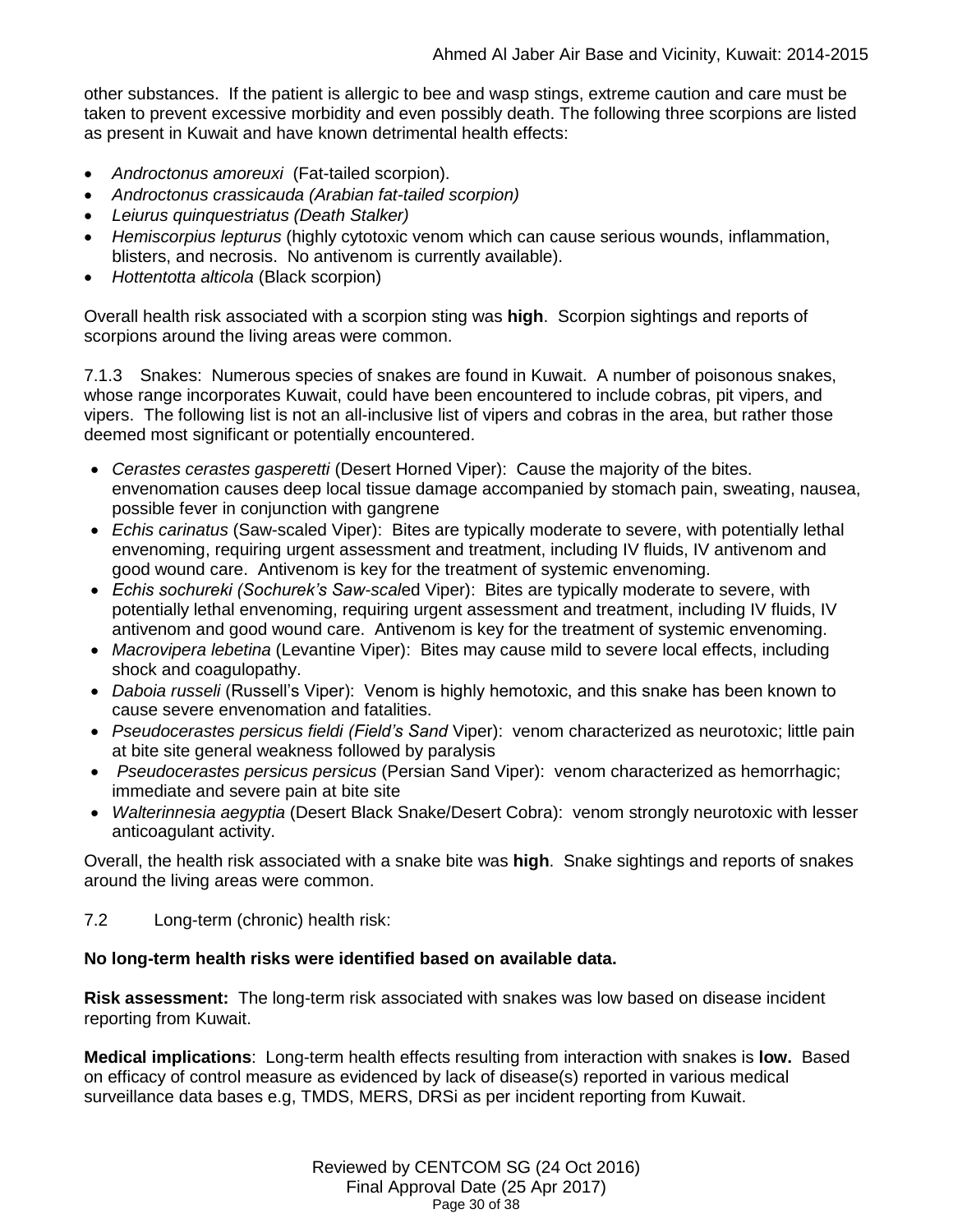**Confidence in the risk assessment**: Confidence in risk assessment is **high** based on disease incident reporting from Kuwait.

## <span id="page-30-0"></span>8 Heat/Cold Stress

#### 8.1 Site-Specific Conditions

Kuwait's climate is subtropical desert climate with two distinct seasons. Summer is May through October, and winter is November through April. During the summer months frequent sand storms are caused by arid shamal winds which blow across the Persian Gulf. Average daily wind speed is 9.4 mph. Winter brings all of Kuwait's annual precipitation (0.2-1 inch), which is sometimes heavy enough to produce minor local flooding.

## <span id="page-30-1"></span>8.2 Heat

8.2.1 Heat Exposure Guidelines

The risk of heat injury is based on the Wet Bulb Globe Temperature Index as follows: **Low** (80-84.9 °F) **Moderate** (85-87.9°F) **High** (88-89.9°F) **Extremely High** (≥ 90°F)

8.2.2 Short (acute) and long-term (chronic) health risk:

**Approach:** No heat casualty, medical event reports involving heat injuries or heat stress monitoring data were available in the Defense Occupational and Environmental Health Readiness System or the Military Exposure Surveillance Library for any of the camps covered in this assessment. Accordingly, risk estimates are based strictly on existing climatologic data.

## **Risk Summary:**

Short-term (acute) health risk: **Unmitigated Variable,** high health risk of heat injury in unacclimatized personnel from April to October, and Low from November to March. The risk of heat injury was reduced through preventive measures. Because the occurrence of heat stress/injury is strongly dependent on operational factors (work intensity and clothing), confidence in the health risk estimate was low (TG230, Table 3-6).

Long-term health risk: **Low.** Long-term health implications from heat injuries are rare but can occur, especially from more serious injuries such as heat stroke. However, the health risk may be greater to certain susceptible persons–those older (i.e., greater than 45 years), in lesser physical shape, or with underlying medical/health conditions.

**Medical implications:** Severity of heat injury can range from mild clinical signs such as clamminess, nausea, disorientation or headache to life threatening symptoms requiring hospitalization. Long-term medical implications from heat injuries are rare but can occur, especially from more serious injuries such as heat stroke. Individuals with a history of heat injury, even when medical attention was not sought, are at increased risk for future heat injury; repeat heat injury may have increased severity.

**Confidence in the risk assessment**: Based on generally available information on climatic conditions and the absence of reported heat injuries, confidence in risk assessment is medium. Individuals who experienced mild symptoms of heat injury may not have sought medical attention; this may lead to an underestimation of the risk.

> Reviewed by CENTCOM SG (24 Oct 2016) Final Approval Date (25 Apr 2017) Page 31 of 38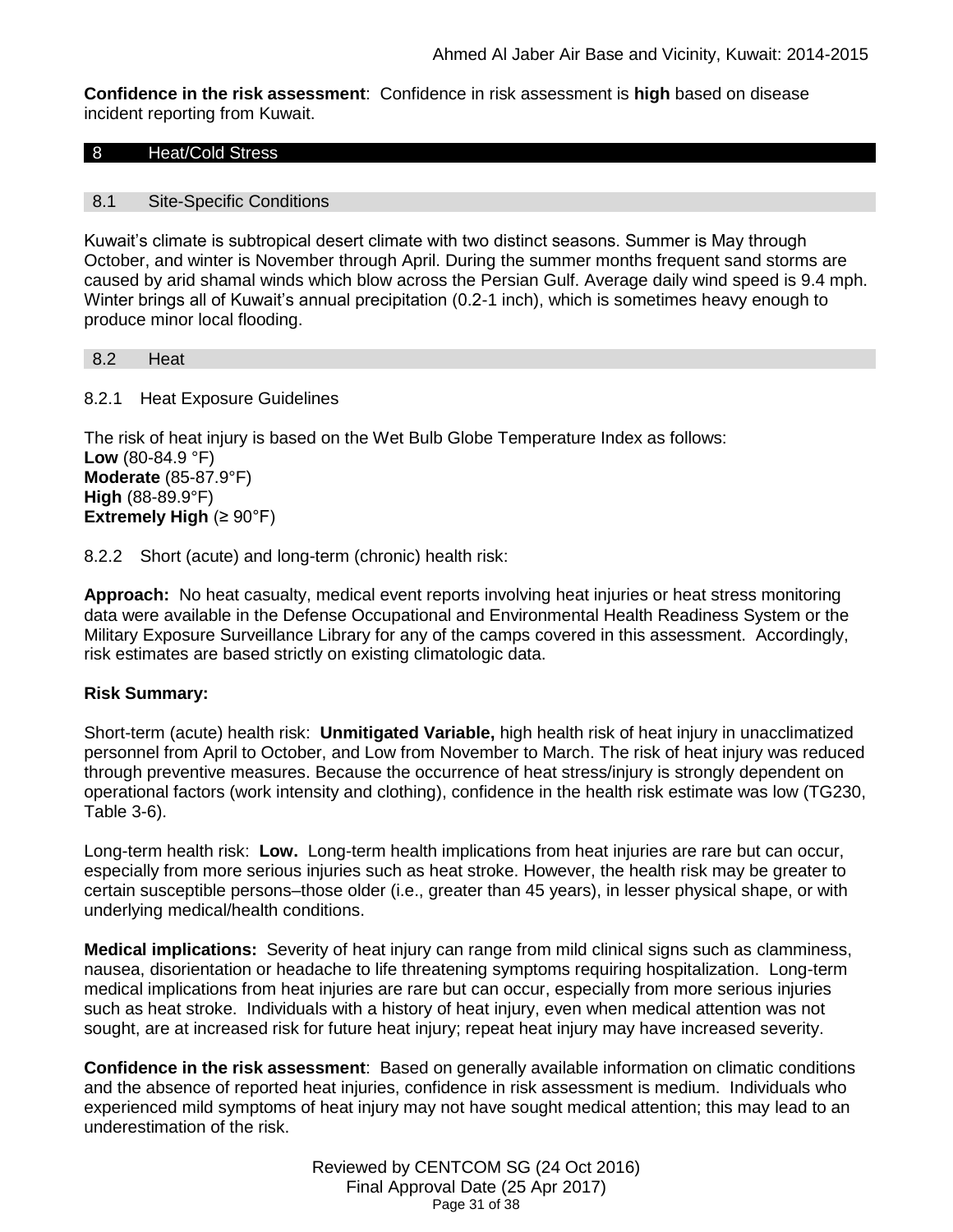## <span id="page-31-0"></span>8.3 Cold

8.3.1 Short (acute) and long-term (chronic) health risks*:*

**Approach:** No cold injury data were available in the Defense Occupational and Environmental Health Readiness System or the Military Exposure Surveillance Library for any of the camps covered in this assessment. Accordingly, risk estimates are based strictly on existing climatologic data.

**Risk Summary**: The risk for cold stress/injuries is largely dependent on clothing/equipment worn, operational work intensity and individual factors rather than environmental factors alone. The acute and chronic risk for non-freezing cold injuries, such as chilblain, trench foot, and hypothermia was **low.**

**Medical implications:** The cooling of body parts may result in various cold injuries - nonfreezing injuries, freezing injuries and hypothermia which is the most serious. Toes, fingers, ears and nose are at greatest risk because these areas do not have major muscles to produce heat. In addition, the body will preserve heat by favoring the internal organs and thus reducing the flow of blood to the extremities under cold conditions. The most severe cold injury is hypothermia which occurs from excessive loss of body heat and the consequent lowering of the body's core temperature.

**Confidence in the risk assessment**: Based on generally available information on climatic conditions and the absence of reported cold injuries, confidence in risk assessment is high. Individuals who experienced mild symptoms of cold injury may not have sought medical attention; this may lead to an underestimation of the risk.

# 9 Noise

- <span id="page-31-1"></span>9.1 Continuous
- 9.1.1 Exposure Guidelines:

The Services have established occupational exposure limits (OEL) for continuous or intermittent noise at 85 decibels on the A-weighted scale (dbA), 84 dbA for the Navy, as an eight hour time-weighted average (TWA). The A-weighted scale of noise measurement is used because it mimics the human ear's response to sound. All Services require that individuals routinely exposed to noise levels greater than the OEL be enrolled in the hearing conservation program. Generally, routinely exposed is defined as when the TWA exceeds 84 dB(A) on average more than 2 days in any month.

9.1.2 Site Specific Conditions:

Sources of potential noise include flight line operations, associated with both fixed and rotary wing aircraft, tactical generators and various hand tools in maintenance shops. Due to the inherent noise hazard in flight line operations, personnel were required to wear dual hearing protection.

9.1.3 Short (acute) and long-term (chronic) health risk:

**Approach:** Knowledge of the Service hearing conservation programs and typical sound pressure level measurements associated with the various potential noise generating sources were used to complete the health risk assessment.

Risk Summary: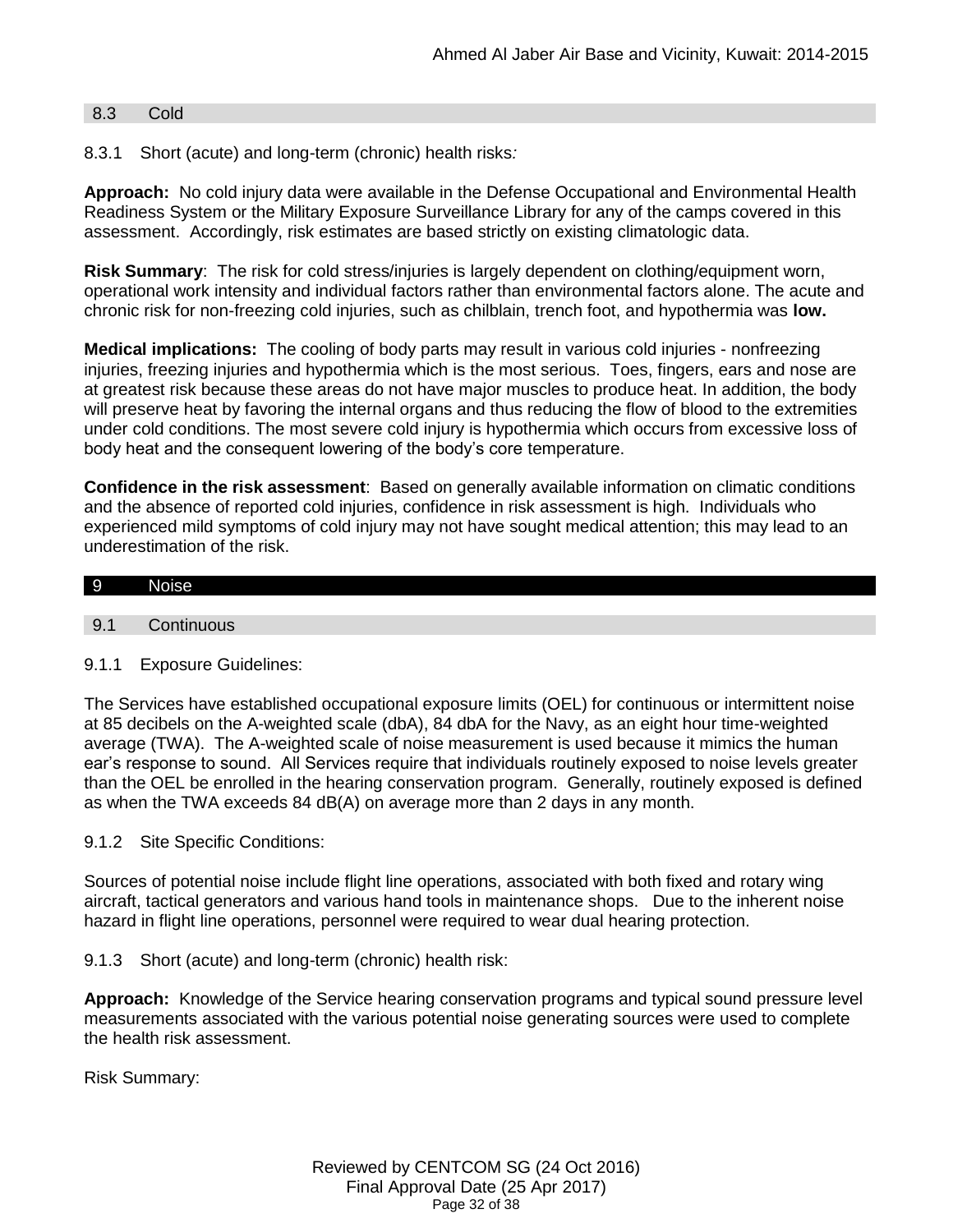Short-term health risk: The short-term risk of noise-induced hearing loss with the use of appropriate hearing protection use was **low**. Few exposed individuals were expected to have experienced noticeable short-term health effects such as annoyance, speech interference, fatigue and temporary hearing threshold shifts during deployment.

Long-term health risk: The long-term risk of noise induced hearing loss with appropriate hearing protection use is **low**.

**Confidence in the Risk Assessment**: Confidence in the health risk assessment is **medium**. There is a well-established hearing conservation program; hearing protection is readily available and generally worn by individuals with known occupational exposures across the Services. However, the limited availability of information about specific noise sources and enforcement of the use of personal protective equipment diminishes confidence.

## 9.2 Impulse

No information about potential sources of impulse noise (140 dbA) or greater) was available.

9.2.1 Short-term (acute) and Long-term (chronic) health risks:

**Not evaluated**: Insufficient data exist upon which to base a health risk assessment.

## <span id="page-32-0"></span>10 Unique Concerns

<span id="page-32-1"></span>10.1 Special Incidents or Spills:

10.1.1 Site Specific Conditions:

There are two dirt mounds along munitions road, one on each side of the road. The mounds are known to have the potential for containing UXOs left over from the Gulf War in the 1990s era. The areas were appropriately marked with UXO warning signage. Numerous UXOs have been discovered across the installation, particularly outside of the LSA area from October 2014-December 2015. EOD has disarmed many of these UXOs but warns that there may still be many more. Personnel should not stray off the paved road when outside of the LSA at Ahmed Al Jaber Air Base, Kuwait. Sometime between February and April 2015, EOD responded within a few miles outside of the installation after a local camel herder who had reportedly been handling a UXO when it detonated and killed him. Also, EOD found a location that still contained DU Projectiles that were still in the ground. They removed them and added them to the rest of the items on munitions road.

**Medical implications: Not evaluated**: No health risk assessment conducted.

**Risk Summary: Medium** based on limited access to the area and specific procedures in place forbidding personnel from entering the area without authorization.

**Confidence in the Risk Assessment**: **High** based upon information specific to Ahmed Al Jaber Air Base, Kuwait.

10.1.2 Site Specific Conditions:

November 2014: 80 gal of JP-8 leaked on the flightline. Fire Dept was able to contain spill area and clean up. On 12 May 2015 a marine unit spilled a 55 gal drum of 15W-40. The spill was contained across the loose surface sand while the hard packed layer approximately 6 inches below the surface sand was unaffected. The area of contaminated sand was shoveled into palletized box crates and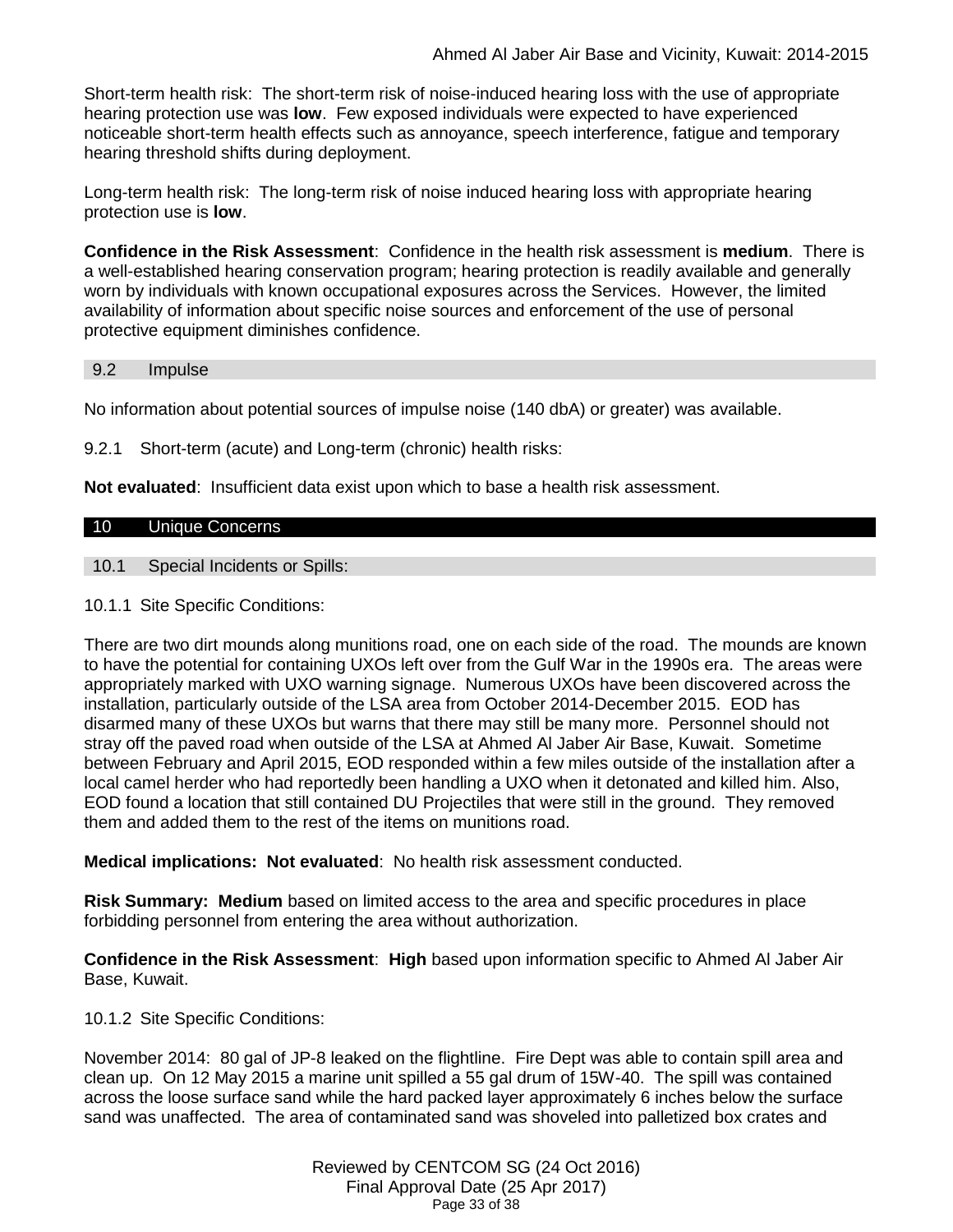removed for disposal. CE maintained oversight of the cleanup and then URS provided removal and oversight of the palletized dirt-filled crates.

It is uncertain if any spills or fire incidents may have occurred that have health risks as a result of the Iraqi invasion and occupation of Kuwait during the first Gulf War.

**Medical implications: Not evaluated**: Insufficient data exist upon which to base a risk assessment

**Risk Summary**: **Low** based on available information specific to Ahmed Al Jaber Air Base, Kuwait.

**Confidence in the Risk Assessment**: **Low** based upon information specific to Ahmed Al Jaber Air Base, Kuwait.

## 10.2 Waste Sites/Waste Disposal

**Approach**: Knowledge of the U.S. Central Command and Service specific policies and procedures served as the basis of this risk assessment.

10.2.1 Site specific sources identified:

Four sources of waste exist on base, medical, non-hazardous solid waste, hazardous industrial waste, and sanitary sewer/latrine waste. Base personnel have minimal contact with this waste and risk to any exposure is high.

Hazardous medical waste (red-bagged or sharps containers) generated by the medical group is staged in an outdoor locked connex that is controlled by medical staff. The medical waste is delivered by medical technicians as needed to camp Arifjan for incineration. During transportation the medical waste is double bagged sealed within boxed crates.

Non-hazardous solid waste generated by base residents is disposed of in various trash bins throughout the base. The trash bins are emptied through a host nation contractor.

Currently, proper handling, storage, and disposal of industrial waste generated on base are coordinated at the unit level. Waste is turned in to the central short term storage hazardous material/waste satellite storage site which is managed by the base environmental coordinator (URS contract personnel: Alando Ownes). The waste is removed by host nation contract personnel.

The sanitary sewer is a plumbed system from all hard structured buildings within the LSA. The sewage is pumped via 3 of 5 lift stations into the untreated raw sewage pond about 70 meters behind the dining facility. Numerous incidents have occurred where the lift station pump failed and the sewage overflowed onto the ground or across the road and personnel walked through the flooded areas. CE utilities personnel frequently work on the sewer lines, system, or may enter confined spaces where the sewer flows in order to conduct maintenance.

Portable latrines and shower/shave bladders are pumped out by contract personnel operating service tanker trucks and waste is disposed off-base by the same contract personnel.

10.2.2 Short-term (acute) and Long-term (chronic) health risks:

**Risk Summary:** Short and long-term risk is high based on available data.

**Medical Implications**: Not evaluated; no data exist upon which to base a risk assessment.

**Confidence in the risk assessment**: Confidence in the risk assessment is medium.

Reviewed by CENTCOM SG (24 Oct 2016) Final Approval Date (25 Apr 2017) Page 34 of 38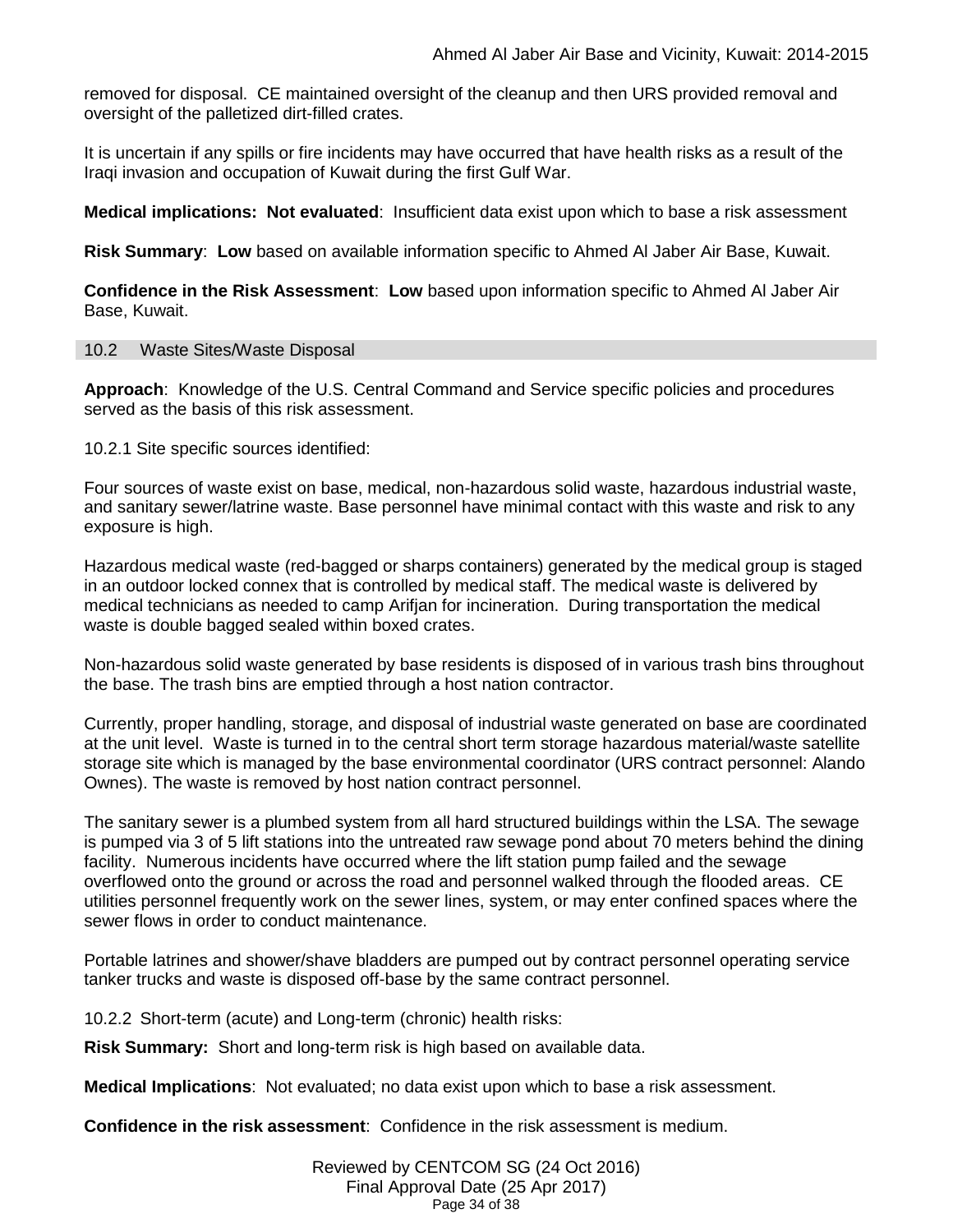#### 10.3 Potential Environmental Contamination Sources

In addition to environmental exposures already discussed, there may be specific occupational exposure pathways associated with aircraft, vehicle and site maintenance. Typical chemicals of concern associated with potential occupational exposures were petroleum, oils, and lubricants. No industrial hygiene data exist to document the significance of occupational exposures; however, there were typically procedures in place for storage, handling, use and disposal of hazardous materials which generally minimize health risk.

**Approach**: Knowledge of the U.S. Central Command and Service specific policies and procedures served as the basis of this risk assessment.

10.3.1 Short-term (acute) and Long-term (chronic) health risks: **Not Evaluated** - No data were available upon which to base a risk assessment specific to Ahmed Al Jaber Air Base, Kuwait

**Risk Summary:** None based on lack of available data upon which to base a risk assessment specific to Ahmed Al Jaber Air Base, Kuwait.

**Medical Implications**: None - No data were available upon which to base a risk assessment specific to Ahmed Al Jaber Air Base, Kuwait.

**Confidence in the risk assessment**: Confidence in the risk assessment is **low**. Typical chemicals of concern associated with potential occupational exposures are petroleum, oils, and lubricants. These were generally present in relatively low volumes. Procedures for storage, handling, use and disposal of hazardous materials were in place throughout the theater of operations to minimize health risk.

#### 10.4 Pesticides/Pest Control:

Both contract and military vector control personnel mitigated pests and vectors in accordance with mandated integrated pest management practices. The overwhelming majority of those efforts at Ahmed Al Jaber Air Base, Kuwait were in the reduction of filth flies, rodents, and feral animals. Nonchemical measures such as exclusion measures and sanitation were first and primary efforts. Secondary measures included the use of targeted bait applications for flies and rodents, and various animal trapping methods. Tertiary measures included the application of pesticides which contained active ingredients that degraded rapidly in the Kuwait environment. On-site or regional oversight was provided as available to ensure compliance with Theater, Navy, and DoD practices and regulations.

10.4.1 Short and Long-term (chronic) health risk

**Approach**: The Integrated Pest Management Plan for Kuwait was reviewed for compliance with DoDI 4150.07 requirements. In addition, U. S. military entomologists who served at Ahmed Al Jaber Air Base, Kuwait and the Navy Entomology Center of Excellence were consulted about their knowledge of pest management activities at these camps.

**Risk Summary:** Low based on available data specific to Ahmed Al Jaber Air Base, Kuwait.

Short-term health risk: No short-term health risk was identified based on available data.

Long-term health risk: No long-term health risk was identified based on available data.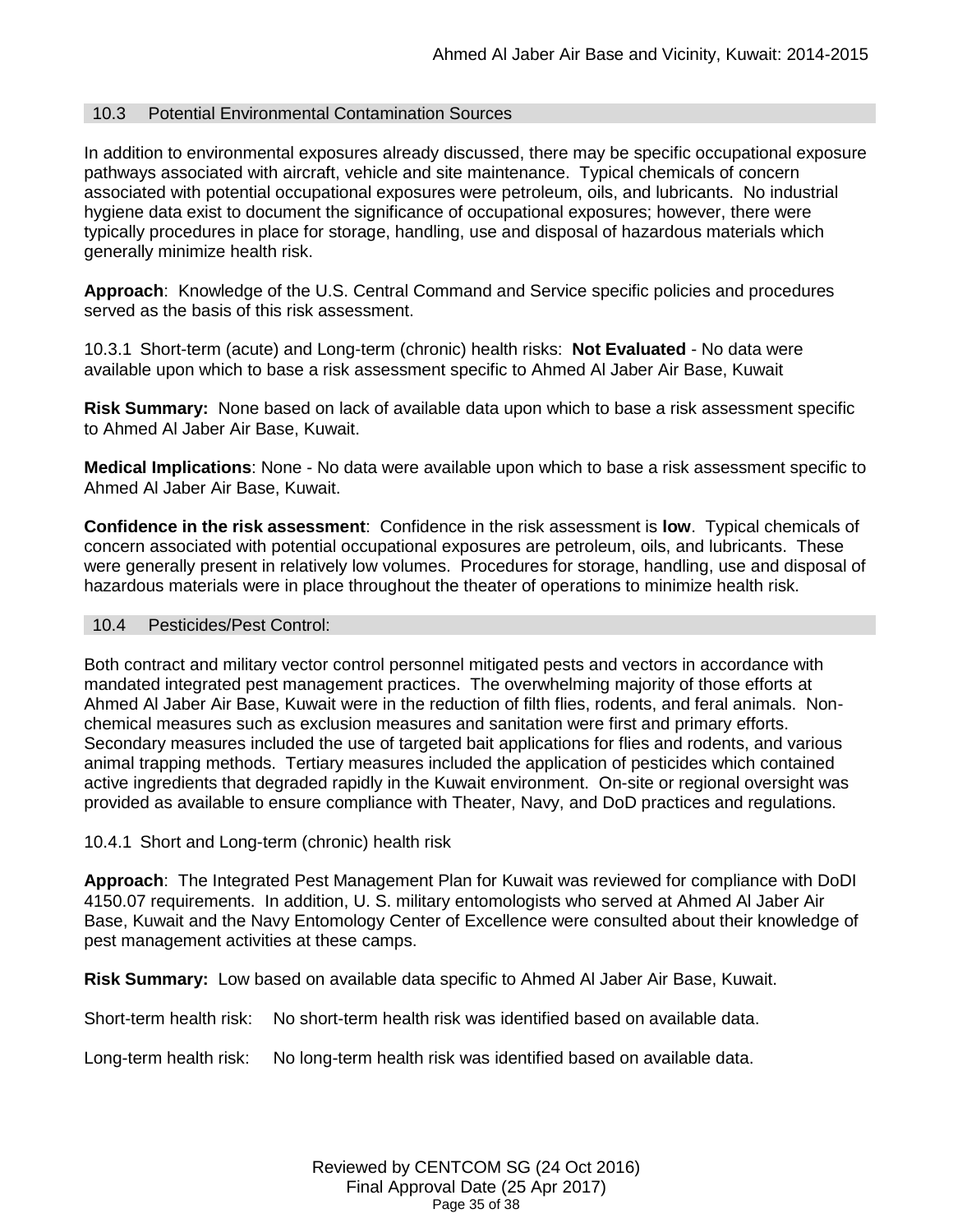**Confidence in the risk assessment**: Confidence in the risk assessment is high. The integrated pest management plan emphasizes non-chemical control over the use of chemical pesticides. The potential for base residents to come in contact with improperly formulated insecticides is remote.

10.5 Asbestos and Lead-Based Paint

10.5.1 Site-Specific Conditions:

All structures occupied by U.S. personnel during the period were erected as new. Therefore, there was no exposure to potential sources of asbestos containing material (ACM) or peeling paint that could contain lead.

10.5.2 Short-term (acute) health risk:

**Risk Summary:** Short-term risk is **negligible** based on available data.

**Medical Implications:** None**.**

**Confidence in the Risk Assessment**: Confidence in assessment is **high** based on available data**.**

10.5.3 Long-term (chronic) health risk:

**Risk Summary:** Long-term risk is **negligible** based on available data**.**

**Medical Implications**: None.

**Confidence in the Risk Assessment**: Confidence in assessment is **high** based on available data**.**

## 10.6 Burn Pit

There are no burn pits at Ahmed Al Jaber Air Base, Kuwait. Historical information for burn pits in the AFCENT AOR can be found in Reference 7.

#### 10.6.1 Site-Specific Conditions:

The only open-air burning authorize at Ahmed Al Jaber Air Base, Kuwait was a burn barrel as the lower half of a 55 gal drum located behind the Fire Department where only classified paper documents were allowed to be burned. No waste was permitted to be burned other than paper. The burning lasted from 0-2 hours as frequently as 0-4 times per week. Personnel from individual units who burned the classified material were responsible for oversight of the burning. Therefore, potential exposures were minimal for individual personnel.

10.6.2 Short-term health risks:

**Risk Summary:** Short-term risk is **low** based on available data and the associated health risk of burning limited quantities of paper.

**Medical Implications:** None.

**Confidence in the Risk Assessment**: Confidence in assessment is **high** based on available data**.**

10.6.3 Long-term (chronic) health risk: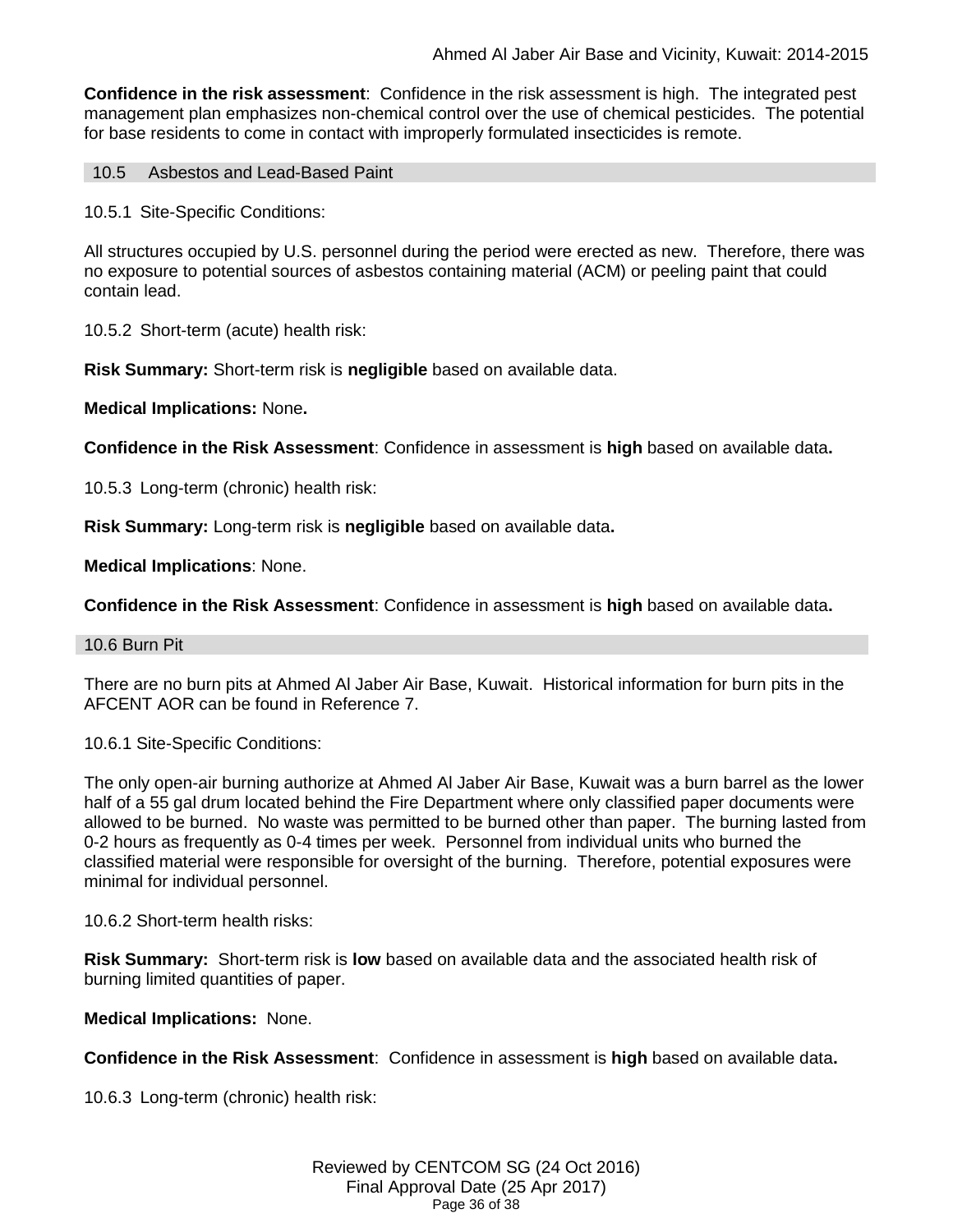**Risk Summary:** Long-term risk is **low** based on available data and the associated health risk of burning limited quantities of paper.

**Medical Implications**: None.

**Confidence in the Risk Assessment**: Confidence in assessment is **high** based on available data**.**

## 11 References

## *POEMS developed according to:*

- **1. DoDI 6490.03,** *Deployment Health***, 2006.**
- **2. JCSM (MCM) 0028-07,** *Procedures for Deployment Health Surveillance,* **2007.**
- **3. DoDI 6055.05, Occupational and Environmental Health, 2008.**
- **4. Klaassen, C.D.** *Casarett & Doull's Toxicology: the Basic Science of Exposures***, Chapter 2, Principles of Toxicology; Fifth Edition, McGraw Hill, New York.**

## *Site description and baseline information obtained from:*

*5.* **Occupational and Environmental Health Site Assessment for Ahmed Al Jaber Air Base, Kuwait, Survey ID: 236822, November 26, 2014**

*Sampling data were obtained from the:*

- **6. Defense Occupational and Environmental Health Readiness System (referred to as the DOEHRS-EH database) at [https://doehrs-ih.csd.disa.mil/Doehrs/.](https://doehrs-ih.csd.disa.mil/Doehrs/) Some of the data may be classified or otherwise have some restricted distribution. See discussion below.**
- **7. Military Exposure Surveillance Library: [https://mesl.apgea.army.mil/mesl/.](https://mesl.apgea.army.mil/mesl/) Some of the data and reports used may be classified or otherwise have some restricted distribution.**

## *Additional environmental health reports/survey documents are from the:*

- **8. Integrated Pest Management Plan – Multi-National Coalition Kuwait – January 23, 2006 Restricted link only from Armed Forces Pest Management Board,<http://www.afpmb.org/>**
- **9. Kuwait – Ahmed Al Jaber Profile – GlobalSecurity.Org <http://www.globalsecurity.org/military/facility/ahmed-al-jaber.htm>**

## *Chemical hazards (air, water, soil) evaluated based on military exposure guidelines (MEGs) and risk assessment methodology in:*

- **10. USACHPPM June 2010 Revision, Technical Guide (TG230), "Environmental Health Risk Assessment and Chemical Exposure Guidelines for Deployed Military Personnel". For further information, contact USAPHC Environmental Health Risk Assessment Program at: commercial 410-436-2953 or DSN 584-2953.**
- **11. Department of the Army Technical Bulletin Medical (TB MED) 577, Sanitary Control and Surveillance of Field Water Supplies, TB Med 577, NAVMED P-5010-10, AFMAN 48-138, 1 May 2010.**
- **12. USACHPPM, Particulate Matter Factsheet No. 64-009-0708, 2008.**

*Regional/country information on endemic/infectious disease and heat/cold from the:*

- **13. Centers for Disease Control and Prevention (CDC) Travelers' Health website [\(http://wwwnc.cdc.gov/travel/destinations/traveler/none/XXXcountry\)](http://wwwnc.cdc.gov/travel/destinations/traveler/none/afghanistan), "Destinations" section, Kuwait.**
- **14. U.S. AFCENT Pre-Deployment Medical Screening Procedures, 30 Jun 2014**
- **15. Defense Intelligence Agency Infectious Disease Risk Assessment Database, CENTCOM: Kuwait, 26 Sep 2011. [\(https://www.ncmi.detrick.army.mil/product/idra\\_db.php?co=KWT\)](https://www.ncmi.detrick.army.mil/product/idra_db.php?co=KWT)**

The DOEHRS-EH database was queried to obtain the available sample data for air, soil, and drinking and nondrinking water sources at Ahmed Al Jaber Air Base, Kuwait. The data are currently assessed using the TG 230 June 2010 Revision as described above contains, the general method involves an